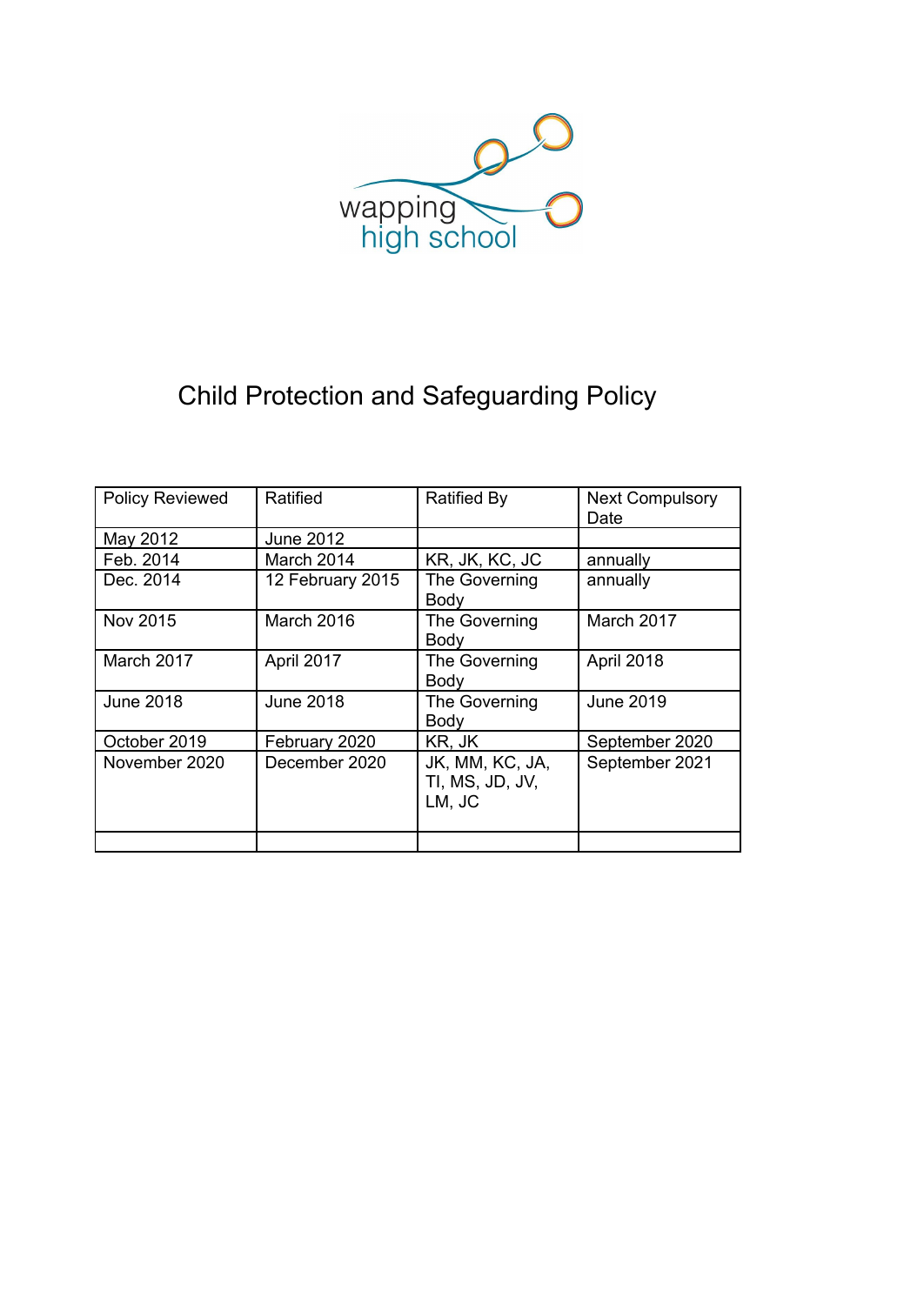# **CONTENTS**

- 1. [CORE SAFEGUARDING PRINCIPLES](#page-3-0)
- [2. PURPOSE OF POLICY](#page-4-0)
- 3. [SAFEGUARDING LEGISLATION AND GUIDANCE](#page-4-1)
- 4. [TOWER HAMLETS SAFEGUARDING CHILDREN PARTNERSHIP](#page-5-0) [SUPPLEMENTARY SAFEGUARDING GUIDANCE](#page-5-0)
- 5. [TOWER HAMLETS SAFEGUARDING CHILDREN PARTNERSHIP](https://docs.google.com/document/d/1M-QXwgbh6m4wmPDovPonsFvZj_FC_YUWm0fV1su4Qtg/edit#heading=h.tyjcwt)
- 6. [KEY DEFINITIONS](https://docs.google.com/document/d/1M-QXwgbh6m4wmPDovPonsFvZj_FC_YUWm0fV1su4Qtg/edit#heading=h.3dy6vkm)
- 7. [ROLES AND RESPONSIBILITIES](https://docs.google.com/document/d/1M-QXwgbh6m4wmPDovPonsFvZj_FC_YUWm0fV1su4Qtg/edit#heading=h.1t3h5sf)
- 8. [CHILDREN WHO MAY BE POTENTIALLY MORE AT RISK OF HARM](https://docs.google.com/document/d/1M-QXwgbh6m4wmPDovPonsFvZj_FC_YUWm0fV1su4Qtg/edit#heading=h.4d34og8)
- 9. [CHILDREN IN NEED OF A SOCIAL WORKER](https://docs.google.com/document/d/1M-QXwgbh6m4wmPDovPonsFvZj_FC_YUWm0fV1su4Qtg/edit#heading=h.2s8eyo1)
- [10. CHILDREN REQUIRING MENTAL HEALTH SUPPORT](https://docs.google.com/document/d/1M-QXwgbh6m4wmPDovPonsFvZj_FC_YUWm0fV1su4Qtg/edit#heading=h.17dp8vu)
- 11. LOOKED AFTER CHILDREN AND PREVIOUS LOOKED AFTER CHILDREN
- [12. SEND CHILDREN](https://docs.google.com/document/d/1M-QXwgbh6m4wmPDovPonsFvZj_FC_YUWm0fV1su4Qtg/edit#heading=h.26in1rg)
- [13. CHILDREN MISSING EDUCATION AND CHILDREN MISSING](https://docs.google.com/document/d/1M-QXwgbh6m4wmPDovPonsFvZj_FC_YUWm0fV1su4Qtg/edit#heading=h.lnxbz9)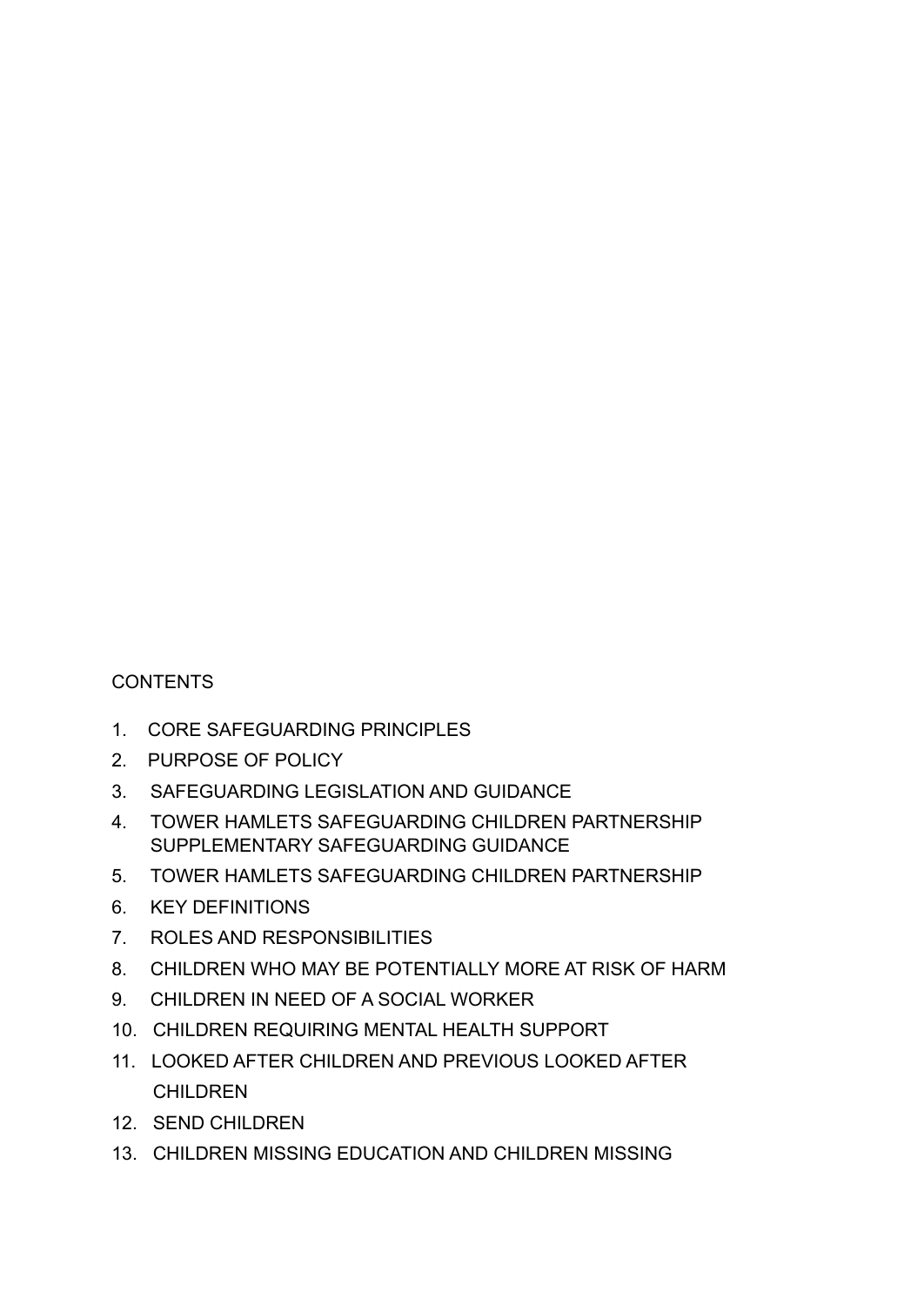- [14. ELECTIVE HOME EDUCATION](https://docs.google.com/document/d/1M-QXwgbh6m4wmPDovPonsFvZj_FC_YUWm0fV1su4Qtg/edit#heading=h.35nkun2)
- 15. WHISTLEBLOWING
- 16. ALLEGATIONS AGAINST STAFF & REPORTING OF LOW-LEVEL **CONCERNS**
- [17. STAFF TRAINING](https://docs.google.com/document/d/1M-QXwgbh6m4wmPDovPonsFvZj_FC_YUWm0fV1su4Qtg/edit#heading=h.2jxsxqh)
- 18. VISITORS
- 19. EXTENDED SCHOOL [AND OFF-SITE ARRANGEMENTS](https://docs.google.com/document/d/1M-QXwgbh6m4wmPDovPonsFvZj_FC_YUWm0fV1su4Qtg/edit#heading=h.3j2qqm3)
- [20. IDENTIFYING ABUSE](https://docs.google.com/document/d/1M-QXwgbh6m4wmPDovPonsFvZj_FC_YUWm0fV1su4Qtg/edit#heading=h.1y810tw)
- [21. INDICATORS OF ABUSE](https://docs.google.com/document/d/1M-QXwgbh6m4wmPDovPonsFvZj_FC_YUWm0fV1su4Qtg/edit#heading=h.4i7ojhp)
- [22. VOICE OF THE CHILD](https://docs.google.com/document/d/1M-QXwgbh6m4wmPDovPonsFvZj_FC_YUWm0fV1su4Qtg/edit#heading=h.2xcytpi)
- [23. SAFEGUARDING ISSUES](https://docs.google.com/document/d/1M-QXwgbh6m4wmPDovPonsFvZj_FC_YUWm0fV1su4Qtg/edit#heading=h.1ci93xb)
- [24. CHILD SEXUAL EXPLOITATION](https://docs.google.com/document/d/1M-QXwgbh6m4wmPDovPonsFvZj_FC_YUWm0fV1su4Qtg/edit#heading=h.3whwml4)
- [25. CHILD CRIMINAL EXPLOITATION INCLUDING COUNTY LINES](https://docs.google.com/document/d/1M-QXwgbh6m4wmPDovPonsFvZj_FC_YUWm0fV1su4Qtg/edit#heading=h.2bn6wsx)
- [26. SERIOUS YOUTH VIOLENCE](https://docs.google.com/document/d/1M-QXwgbh6m4wmPDovPonsFvZj_FC_YUWm0fV1su4Qtg/edit#heading=h.qsh70q)
- [27. ONLINE HARMS](https://docs.google.com/document/d/1M-QXwgbh6m4wmPDovPonsFvZj_FC_YUWm0fV1su4Qtg/edit#heading=h.3as4poj)
- [28. DOMESTIC ABUSE](https://docs.google.com/document/d/1M-QXwgbh6m4wmPDovPonsFvZj_FC_YUWm0fV1su4Qtg/edit#heading=h.1pxezwc)
- [29. SO-CALLED HONOUR-BASED ABUSE](https://docs.google.com/document/d/1M-QXwgbh6m4wmPDovPonsFvZj_FC_YUWm0fV1su4Qtg/edit#heading=h.49x2ik5)
- [30. RADICALISATION AND EXTREMISM](https://docs.google.com/document/d/1M-QXwgbh6m4wmPDovPonsFvZj_FC_YUWm0fV1su4Qtg/edit#heading=h.2p2csry)
- [31. PEER ON PEER ABUSE](https://docs.google.com/document/d/1M-QXwgbh6m4wmPDovPonsFvZj_FC_YUWm0fV1su4Qtg/edit#heading=h.147n2zr)
- [32. PEER ON PEER SEXUAL VIOLENCE AND SEXUAL HARASSMENT](https://docs.google.com/document/d/1M-QXwgbh6m4wmPDovPonsFvZj_FC_YUWm0fV1su4Qtg/edit#heading=h.3o7alnk)
- [33. YOUTH PRODUCED SEXUAL IMAGERY](https://docs.google.com/document/d/1M-QXwgbh6m4wmPDovPonsFvZj_FC_YUWm0fV1su4Qtg/edit#heading=h.23ckvvd)
- [34. BULLYING \(INCLUDING CYBERBULLYING\)](https://docs.google.com/document/d/1M-QXwgbh6m4wmPDovPonsFvZj_FC_YUWm0fV1su4Qtg/edit#heading=h.ihv636)
- [35. HOMELESSNESS](https://docs.google.com/document/d/1M-QXwgbh6m4wmPDovPonsFvZj_FC_YUWm0fV1su4Qtg/edit#heading=h.32hioqz)
- [36. CHILDREN AND THE COURT SYSTEM](https://docs.google.com/document/d/1M-QXwgbh6m4wmPDovPonsFvZj_FC_YUWm0fV1su4Qtg/edit#heading=h.1hmsyys)
- [37. CHILDREN WITH FAMILY MEMBERS IN PRISON](https://docs.google.com/document/d/1M-QXwgbh6m4wmPDovPonsFvZj_FC_YUWm0fV1su4Qtg/edit#heading=h.41mghml)
- [38. PRIVATE FOSTERING](https://docs.google.com/document/d/1M-QXwgbh6m4wmPDovPonsFvZj_FC_YUWm0fV1su4Qtg/edit#heading=h.2grqrue)
- [39. YOUNG CARERS](https://docs.google.com/document/d/1M-QXwgbh6m4wmPDovPonsFvZj_FC_YUWm0fV1su4Qtg/edit#heading=h.vx1227)
- [40. CHILD ABDUCTION AND COMMUNITY SAFETY INCIDENTS](https://docs.google.com/document/d/1M-QXwgbh6m4wmPDovPonsFvZj_FC_YUWm0fV1su4Qtg/edit#heading=h.3fwokq0)
- [41. MODERN SLAVERY](https://docs.google.com/document/d/1M-QXwgbh6m4wmPDovPonsFvZj_FC_YUWm0fV1su4Qtg/edit#heading=h.1v1yuxt)
- [42. TAKING SAFEGUARDING ACTION](https://docs.google.com/document/d/1M-QXwgbh6m4wmPDovPonsFvZj_FC_YUWm0fV1su4Qtg/edit#heading=h.2u6wntf)
- [43. EARLY HELP](https://docs.google.com/document/d/1M-QXwgbh6m4wmPDovPonsFvZj_FC_YUWm0fV1su4Qtg/edit#heading=h.19c6y18)
- [44. HANDLING DISCLOSURES](https://docs.google.com/document/d/1M-QXwgbh6m4wmPDovPonsFvZj_FC_YUWm0fV1su4Qtg/edit#heading=h.3tbugp1)
- 45. CONFIDENTIALITY [AND SHARING INFORMATION](https://docs.google.com/document/d/1M-QXwgbh6m4wmPDovPonsFvZj_FC_YUWm0fV1su4Qtg/edit#heading=h.28h4qwu)
- [46. REFERRING TO CHILDREN'S SOCIAL CARE](https://docs.google.com/document/d/1M-QXwgbh6m4wmPDovPonsFvZj_FC_YUWm0fV1su4Qtg/edit#heading=h.nmf14n)
- [47. ESCALATION PROCEDURES](https://docs.google.com/document/d/1M-QXwgbh6m4wmPDovPonsFvZj_FC_YUWm0fV1su4Qtg/edit#heading=h.37m2jsg)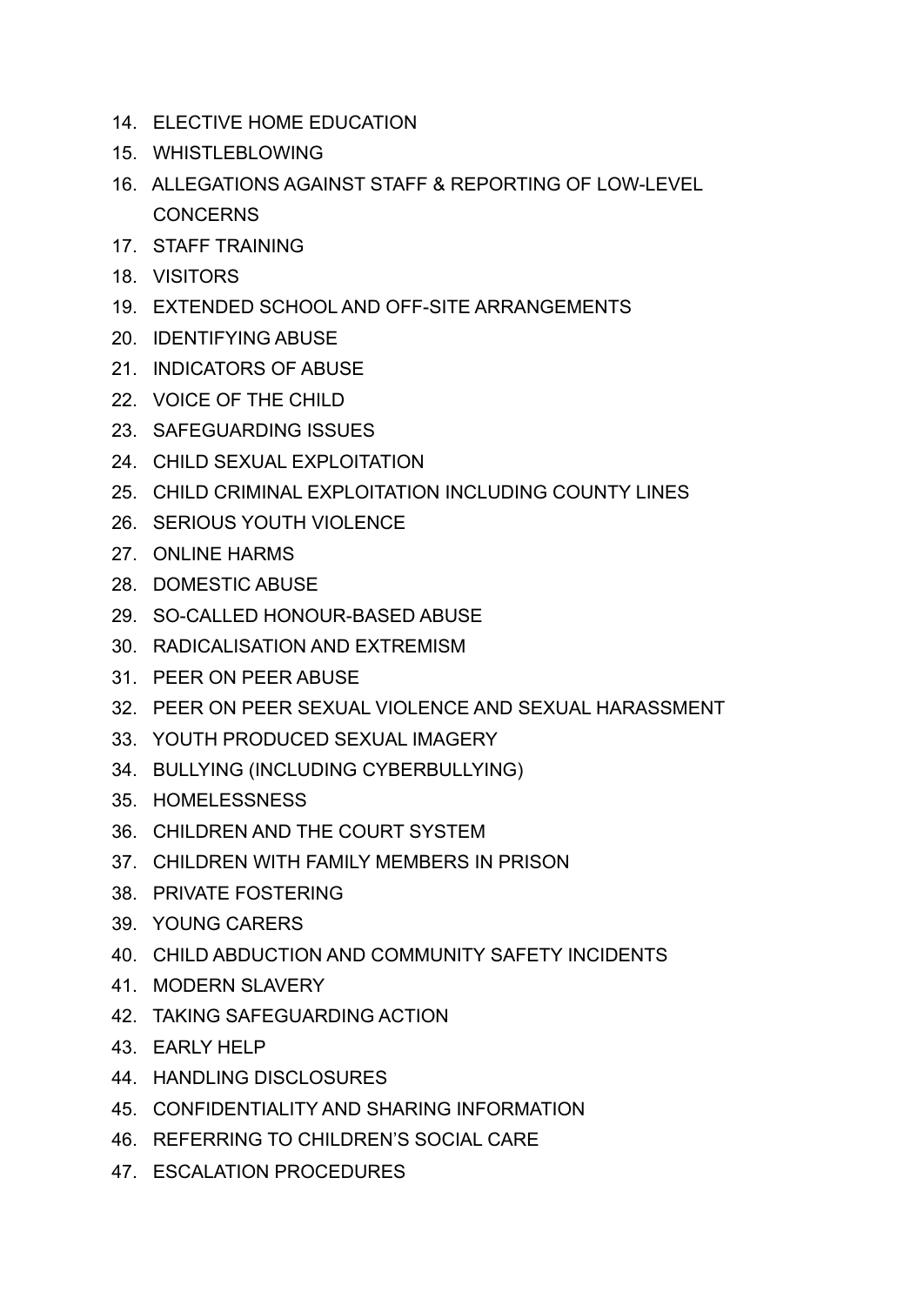# <span id="page-3-0"></span>1. CORE SAFEGUARDING PRINCIPLES

- The welfare of the child is paramount and underpins all discussions, decision making, and actions taken at the school.
- All concerns disclosed and reported will be taken seriously.
- All children have the right to have a life free from harm, regardless of age, gender, ability, culture, race, language, religion or sexual identity, all have equal rights to protection. This includes children's lives in digital and online environments.
- The child's wishes and feelings will always be taken into account at the school when determining what action to take and what support to provide.
- All staff including supply staff, contractors and volunteers have an equal responsibility to act immediately on any suspicion or disclosure that may suggest a child is at risk of harm or has been harmed.
- The Designated Safeguarding Lead will ensure that all pupils and staff involved in safeguarding and child protection issues will receive appropriate support.

These 6 core principles are embedded within the school's safeguarding arrangements; its safeguarding policies, procedures and systems; and underpin the whole school approach to safeguarding at Wapping High School.

Principles of Child Protection and Safeguarding at Wapping High School.

At Wapping High School we recognise the school's responsibility to follow the guidelines set out in the Department for Education's statutory guidance "Keeping Children Safe in Education". All staff have an equal responsibility to be vigilant and act on any suspicion or disclosure that may suggest that a child is at risk of harm as specified in this guidance. All children have an absolute right to a childhood free from abuse, neglect or exploitation.

The Child Protection and Safeguarding Policy is made available and accessible to staff via CPOMS and on the shared drive. Staff receive an electronic copy of the policy annually at the beginning of the school year, which they confirm receipt of alongside safeguarding updates and the latest version of Keeping Children Safe in Education (KCSIE). The policy is also available on the school website, for the inclusion of parents and visitors to the school.

Existing Safeguarding policies are reviewed at least annually unless an incident, new legislation or guidance calls for the need for a review. Any review is ratified by the Governing body with the Safeguarding governors full involvement.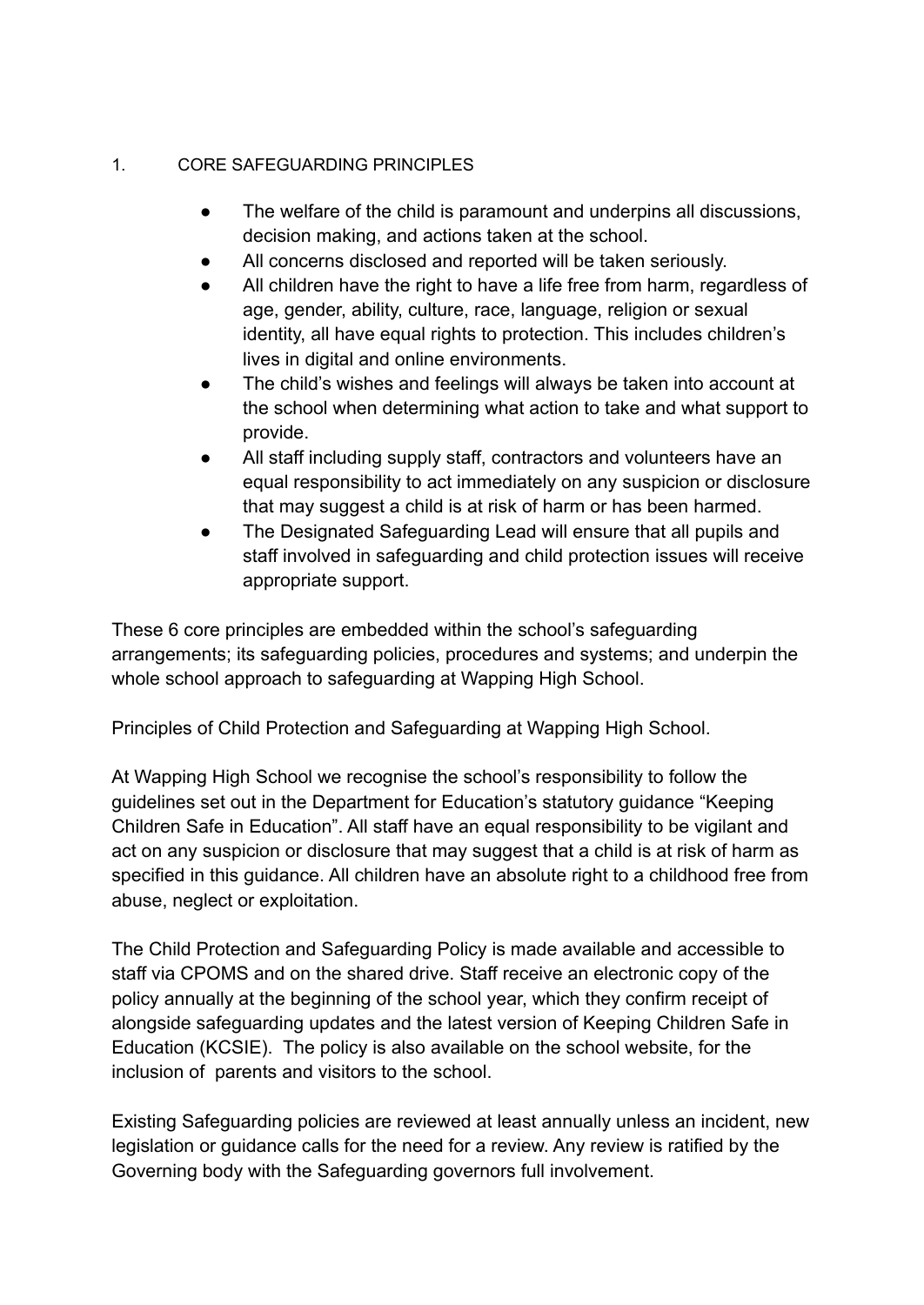Wapping High School is committed to ensuring that consistent and effective procedures safeguard and promote the welfare of the young people in its care. This document sets out the School's responsibility in relation to all aspects of the child protection and safeguarding process.

The procedures within the Child Protection and Safeguarding Policy apply to all staff, volunteers, visitors and governors; all the procedures have been written in accordance with Keeping Children Safe in Education 2021 and reflect local safeguarding arrangements including the Tower Hamlets Safeguarding Children Partnership Supplementary Guidance documents on Child Protection Procedures and the Management of Allegations.

# <span id="page-4-0"></span>2. PURPOSE OF POLICY

- To provide all staff with key information to enable them to identify safeguarding concerns and know what action to take in response.
- To ensure consistent good practice throughout the school.
- To demonstrate the school's commitment to safeguarding to the whole school community: pupils, parents/carers and other partners.

# <span id="page-4-1"></span>3. SAFEGUARDING LEGISLATION AND GUIDANCE

The following safeguarding legislation and government guidance have informed the content of this policy:

- Section 175 of the Education Act 2002 (Local maintained schools only)
- Section 157 of the Education Act 2002 (Independent schools only, including academies and Free Schools)
- The Education (Independent School Standards) Regulations 2014 (Independent schools only, including academies and Free Schools)
- Education and Training (Welfare of Children) Act 2021 (16-19 Academies and Independent Training Providers)
- The Safeguarding Vulnerable Groups Act 2006
- The Teacher Standards 2012
- Working Together to Safeguarding Children 2018 (Updated December 2020)
- Keeping Children Safe in Education 2021
- What to do if you're worried a child is being abused 2015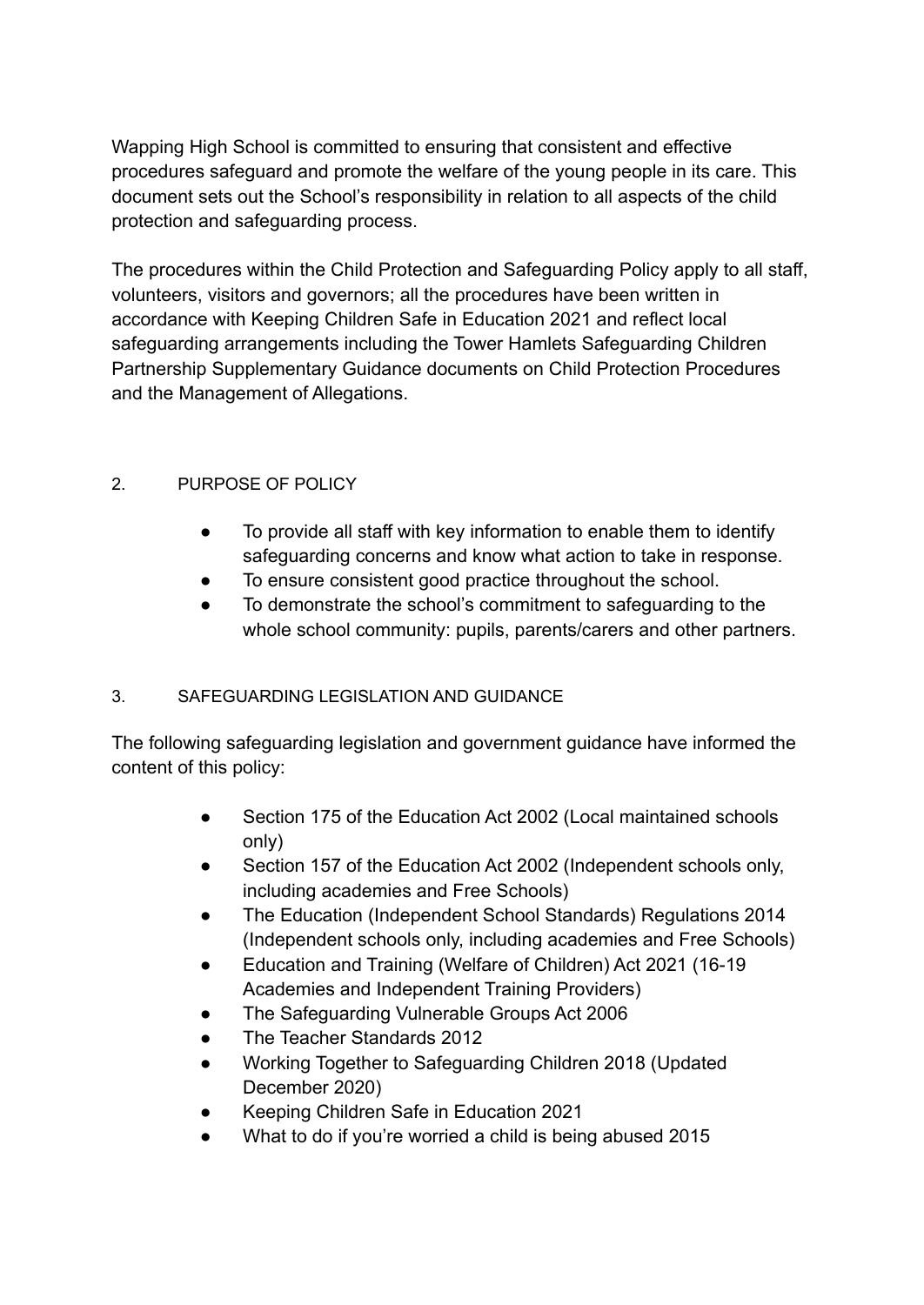- UKCIS Sharing Nudes and Semi-Nudes: Advice for Education Settings Working with Children and Young People (December 2020)
- Sexual Violence and Sexual Harassment between Children in Schools and Colleges: Advice for Schools and Colleges on how to prevent and respond to reports of sexual violence and harassment between children (Updated July 2021)

### <span id="page-5-0"></span>4. TOWER HAMLETS SAFEGUARDING CHILDREN PARTNERSHIP SUPPLEMENTARY SAFEGUARDING GUIDANCE

The following THSCP safeguarding guidance has informed the content of this policy:

- London Child Protection Procedures revised 6th Edition (London Safeguarding Children Board, March 2021)
- Tower Hamlets SCP Multi-Agency Safeguarding Thresholds **Guidance**
- Tower Hamlets SCP Supplementary Guidance for Schools and Education Settings on Child Protection Procedures - September 2021
- Tower Hamlets SCP LADO Procedures and Flowchart re Allegations made against staff working in the children's workforce - Information about reporting and managing allegations
- Tower Hamlets SCP Supplementary Guidance for Schools and Education Settings on Managing Allegations of Abuse against Staff – September 2021

# 5. TOWER HAMLETS SAFEGUARDING CHILDREN PARTNERSHIP

The Children Act 2004 as amended by the Children and Social Work Act 2017 has brought about the establishment of the Tower Hamlets Safeguarding Children Partnership (THSCP). The Partnership coordinates the work of all agencies and ensures that this work is effective in achieving the best outcomes for Tower Hamlets children. The three statutory safeguarding partners have published arrangements to work together to safeguard and promote the welfare of local children, including identifying and responding to their needs. More information about the Tower Hamlets Safeguarding Children Partnership can be found on the website: <http://www.childrenandfamiliestrust.co.uk/the-lscb/>

The school has been named as a 'relevant agency' and as such is under a statutory duty to cooperate with the THSCP arrangements.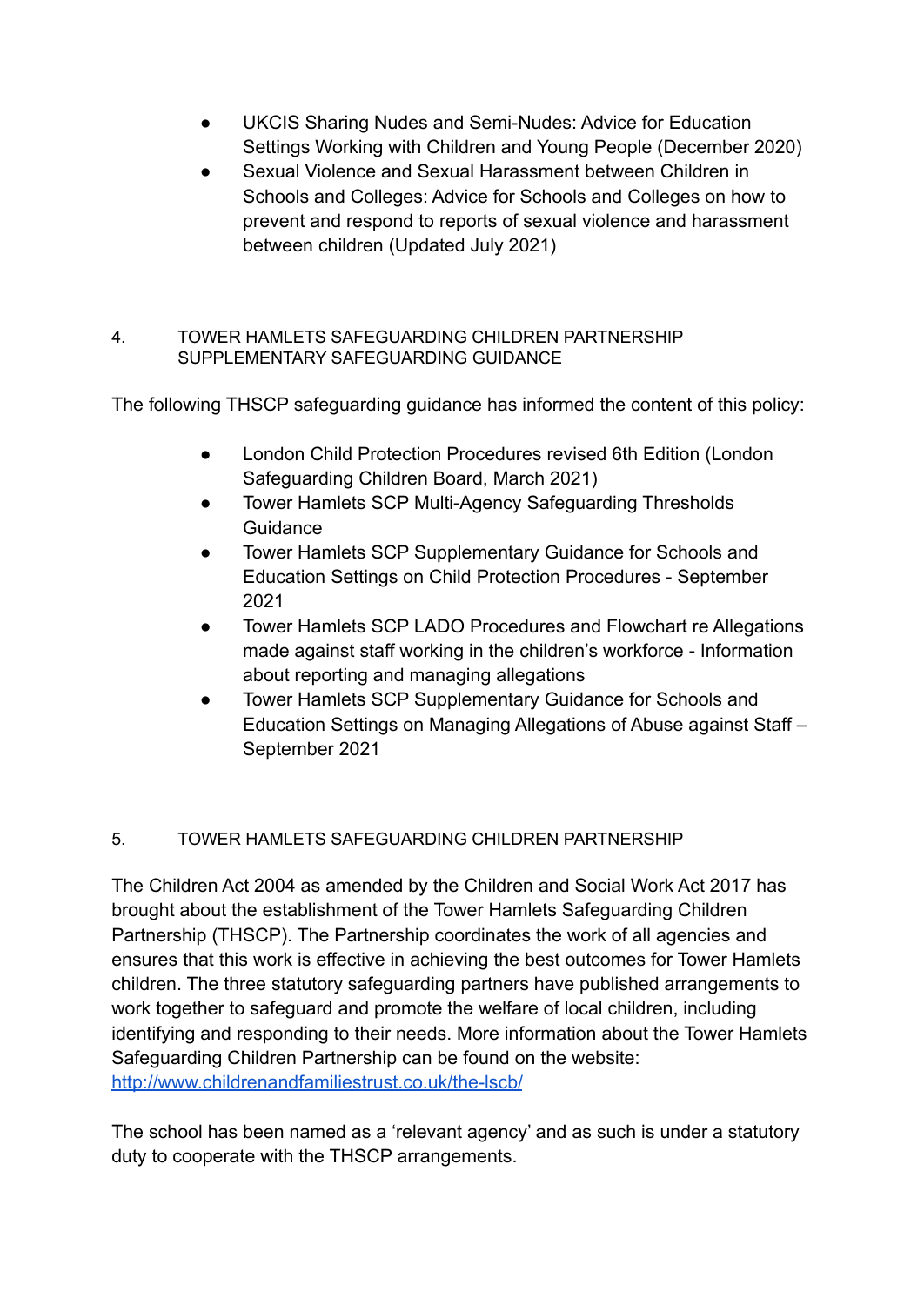The school will engage with the borough's Designated Safeguarding Lead Forums, co-operate with the Rapid Review process and any Local Learning Reviews, participate in the THSCP multi-agency safeguarding training offer, and co-operate with the borough's Section 175/157 School Safeguarding Audit cycle.

# 6. KEY DEFINITIONS

Safeguarding and promoting the welfare of children is:

- protecting children from maltreatment
- preventing the impairment of a child's physical and mental health or development
- ensuring that children grow up in circumstances consistent with the provision of safe and effective care
- taking action to enable all children to have the best outcomes.

The phrase 'child protection' refers to the processes followed to protect children who have been identified as suffering or being at risk of suffering significant harm.

Child includes everyone under the age of 18.

Parent refers to birth parents and other adults who are in a parenting role, for example step-parents, carers, foster carers, and adoptive parents.

Staff refers to all those who work for the school or on behalf of the school, full time or part time, temporary or permanent, in either a paid or voluntary capacity.

# 7. ROLES AND RESPONSIBILITIES

The Governing Body/Trustees/Proprietor have the strategic leadership responsibility for safeguarding arrangements at the school. As a collective body it must have regard to all relevant statutory guidance issued, including Keeping Children Safe in Education, and ensure that school's safeguarding policies and procedures, including the current Child Protection Policy, are compliant with legislation and statutory guidance, reflect local safeguarding arrangements and are effective.

The Head Teacher is responsible for ensuring that the school's Child Protection Policy and other safeguarding policies are communicated to all staff, understood by all members of staff, and followed by all members of staff.

The Designated Safeguarding Lead takes the ultimate lead responsibility for safeguarding arrangements within the school on a day-to-day basis.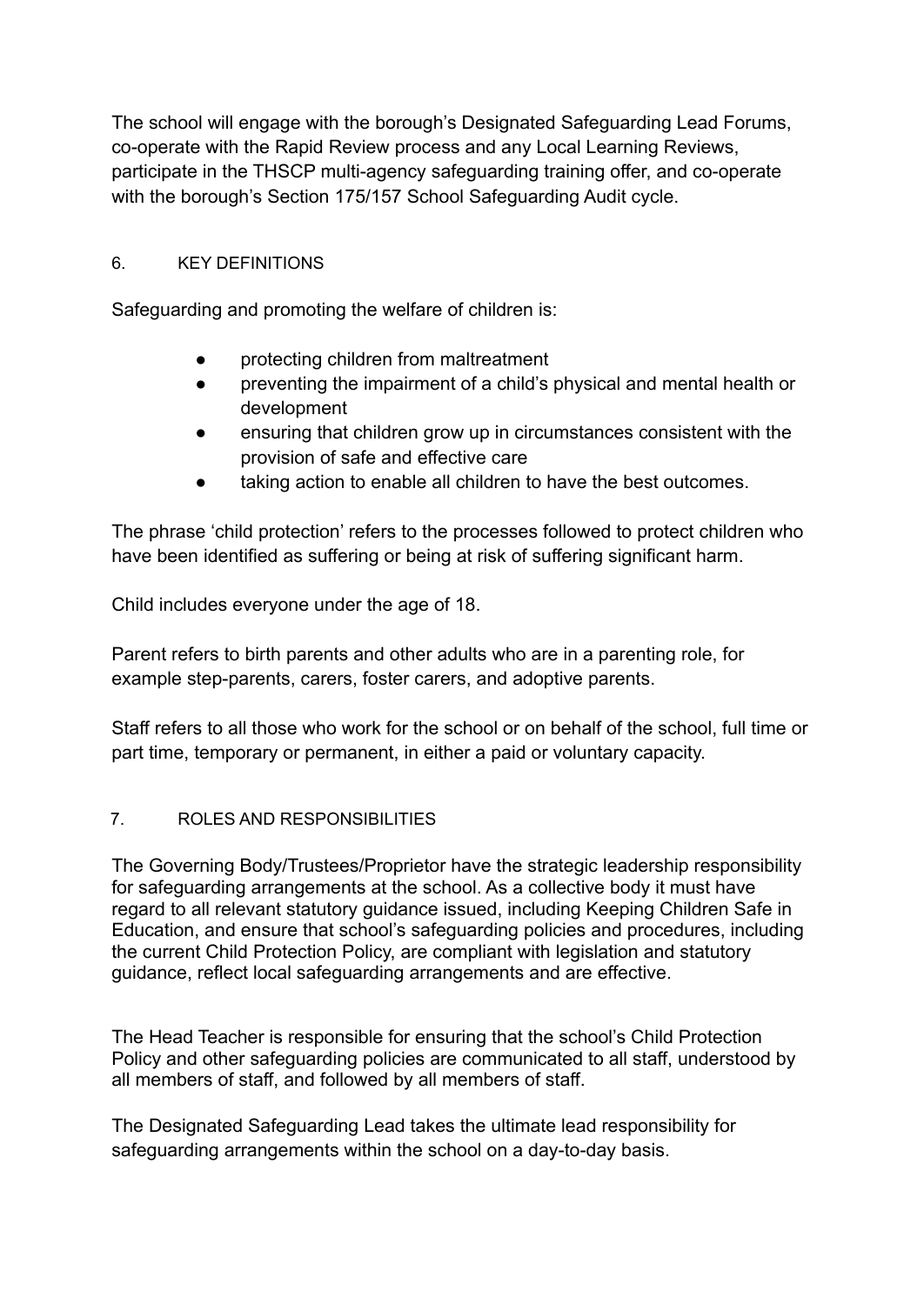# **Designated safeguarding staff contact details:**

The Designated Safeguarding Lead (DSL) in this school is: Will Overill

Contact details: phone number 020 3597 3686 [willoverill@wappinghigh.org](mailto:willoverill@wappinghigh.org)

Deputy Designated Safeguarding Leads:

Mohammed Ali (Head of Tyburn House) Contact details: phone number 0203 597 3688 [mohammeda@wappinghigh.org](mailto:mohammeda@wappinghigh.org)

Jessica Overare (Acting Head of Fleet House) Contact details: phone number 020 3319 4322 [jessicaoverare@wappinghigh.org](mailto:jessicaoverare@wappinghigh.org)

The nominated Governor for Safeguarding is: Mr Jake Kemp Contact details: [jakekemp@wappinghigh.org](mailto:jakekemp@wappinghigh.org)

The Headteacher is: Gary Nelson Contact details: phone number 020 3597 3675 [garynelson@wappinghigh.org](mailto:garynelson@wappinghigh.org)

The member of staff with the responsibility for the PREVENT programme is: Mohammed Ali Contact details: phone number 020 7193 688 [mohammedali@wappinghigh.org](mailto:mohammedali@wappinghigh.org)

The member of staff with responsibility for online safety is: Jessica Overare Contact details: phone number 020 3597 3679/020 3597 3685 [jessicaoverare@wappinghigh.org](mailto:jessicaoverare@wappinghigh.org)

In this policy the 'Designated Safeguarding Team' refers to the following people:

Will Overill - DSL Mohammed Ali - Deputy DSL Jessica Overare - Deputy DSL Blossom Amaning - Wapping High Welfare and Attendance Officer: [blossomamaning@wappinghigh.org](mailto:blossomamaning@wappinghigh.org)

Local Authority contacts are:

Tower Hamlets Child Protection advice line 020 7364 3444

Multi Agency Safeguarding Hub (**MASH**)

0207 364 5601 / 0207 364 5606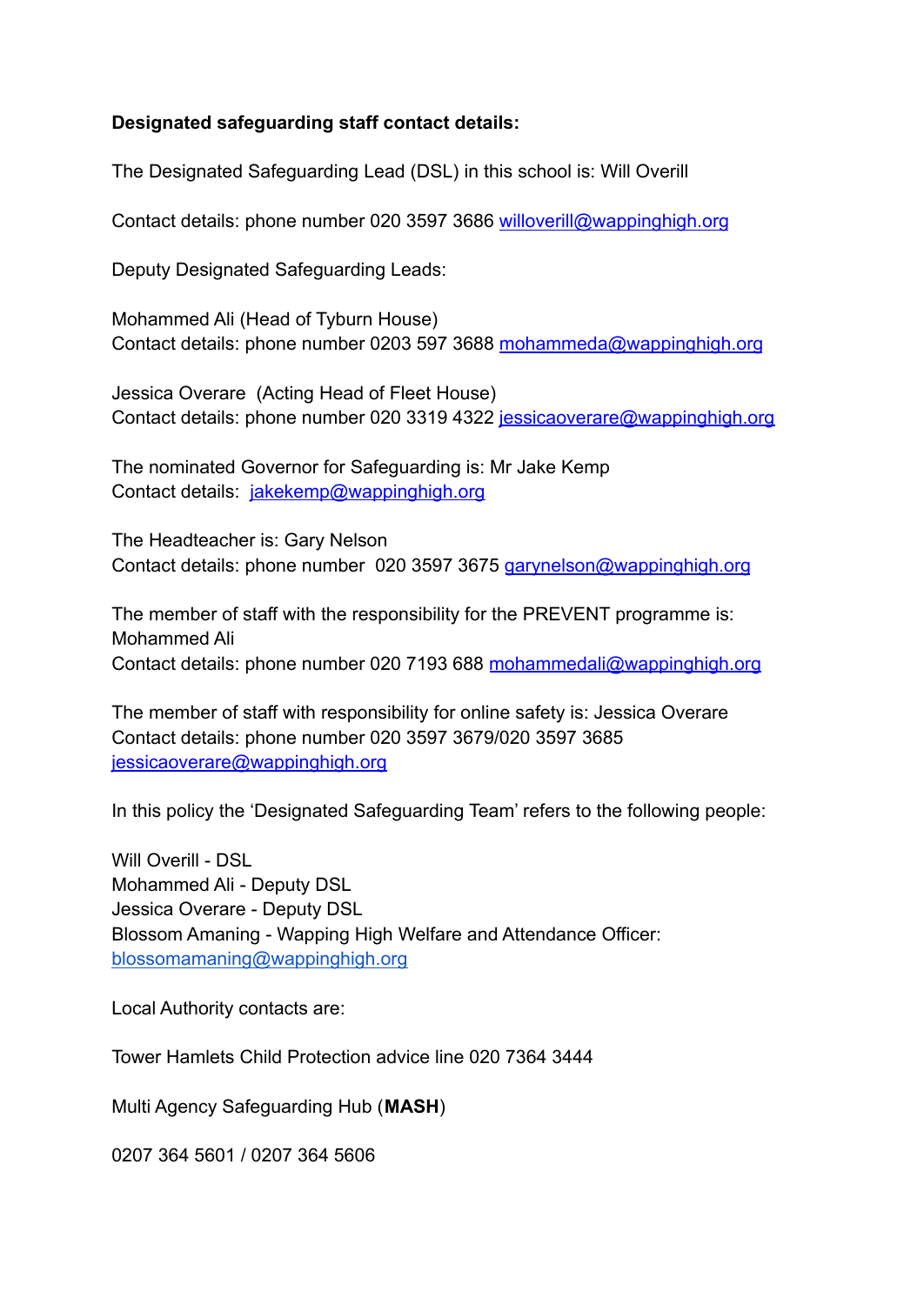Children Social Care out of Hours Team (17:00 onwards)

020 7364 4079

**The Tower Hamlets LADO** (Local Authority Designated Officer - for allegations made against staff) is Melanie Benzie 0207 364 0677 Email: [LADO@towerhamlets.gov.uk](mailto:LADO@towerhamlets.gov.uk)

Children Missing in Education: LBTH CME Officer, Tower Hamlets Education Safeguarding Service, [Saadia.Anwer@towerhamlets.gov.uk](mailto:Saadia.Anwer@towerhamlets.gov.uk) 020 7364 3426 / 07562 431 817 / 0207 3643450

All staff should recognise that as frontline workers they are in an important position to identify concerns early, provide help and support to children, promote children's welfare, and prevent concerns from escalating.

All staff have a responsibility to provide a safe environment in which children can learn.

All staff have a responsibility to report safeguarding concerns immediately to the DSL. Staff must report a concern to the DSL, using CPOMS the school's safeguarding record system as soon as possible. At Wapping HIgh we hold an ethos of "A worry is a concern, report it." Staff should not leave the school site without sharing a disclosure or concern with the DSL. In addition there is a [safe@wappinghigh.or](mailto:safe@wappinghigh.org)g email account for students and parents to use in reporting concerns relating to safeguarding.

If in doubt about any safeguarding matter, staff should always speak to the DSL

All staff are expected to keep safeguarding values at the core of their daily conduct. The best interests of the child should determine their decision making, behaviour and any action taken.

# 8. CHILDREN WHO MAY BE POTENTIALLY MORE AT RISK OF HARM

All staff should recognise that all children are vulnerable but that some children may be more vulnerable than others and at more risk of harm. Children known to a Social Worker, Looked After Children and Care Leavers are likely to have suffered abuse at some point in their childhood and may be more vulnerable to further abuse including exploitation. Staff need to be aware that other children who may be potentially more at risk of harm include

A Child who: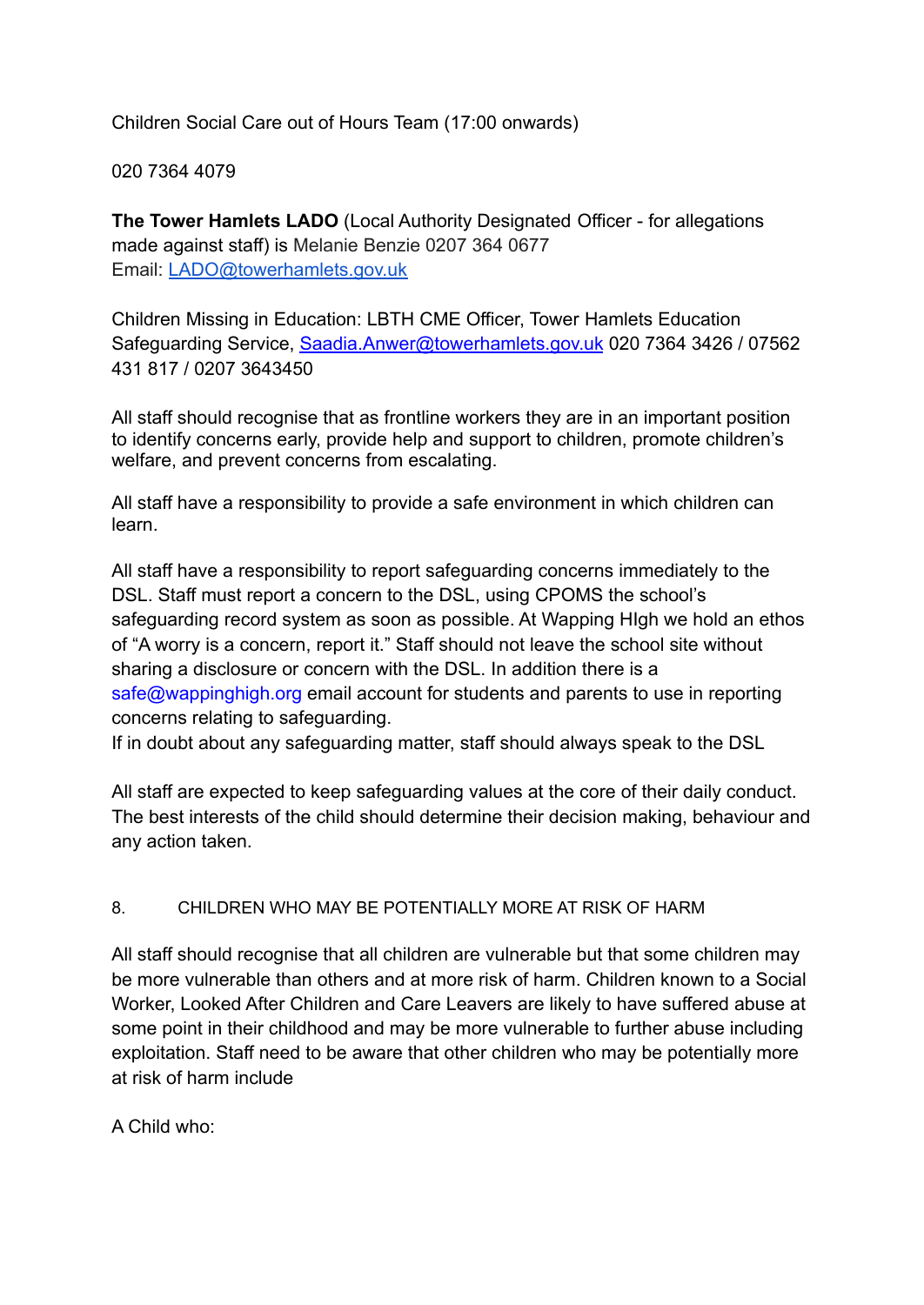- is disabled or has certain health conditions and has specific additional needs;
- has special educational needs (whether or not they have a statutory Education, Health and Care Plan);
- has a mental health need;
- is a young carer;
- is showing signs of being drawn in to anti-social or criminal behaviour, including gang involvement and association with organised crime groups or county lines;
- is frequently missing/goes missing from care or from home;
- is at risk of so-called honour based abuse such as Female Genital Mutilation or Forced Marriage;
- is at risk of modern slavery, trafficking or exploitation;
- is at risk of being radicalised or exploited;
- is in a family circumstance presenting challenges for the child, such as drug and alcohol misuse, adult mental health issues and domestic abuse
- is misusing drugs or alcohol themselves;
- has returned home to their family from care; and
- is a privately fostered child;
- is persistently absent from education, including persistent absences for part of the school day.

Staff must be more vigilant in their day-to-day work with children when the above vulnerabilities are known and report all concerns immediately to the Designated Safeguarding Lead.

# 9. CHILDREN IN NEED OF A SOCIAL WORKER

Children who have been allocated a social worker may have experienced abuse including neglect and belong to a family that has many complex circumstances. Staff should recognise that these children will have experienced adversity and trauma that can leave them vulnerable to further harm, as well as educationally disadvantaged, and have a negative impact on their attendance, learning, behaviour and mental health.

When making decisions about safeguarding, carrying out risk analysis, making a safeguarding response to concerns such as unauthorised and persistent absence, and providing pastoral and academic support, the school will take seriously the fact that the child in need of a social worker will require enhanced pastoral and academic support alongside that provided by statutory services. School is also committed to providing further pastoral and academic support to children who have had historic contact with a Social Worker, in recognition that the abuse and trauma is likely to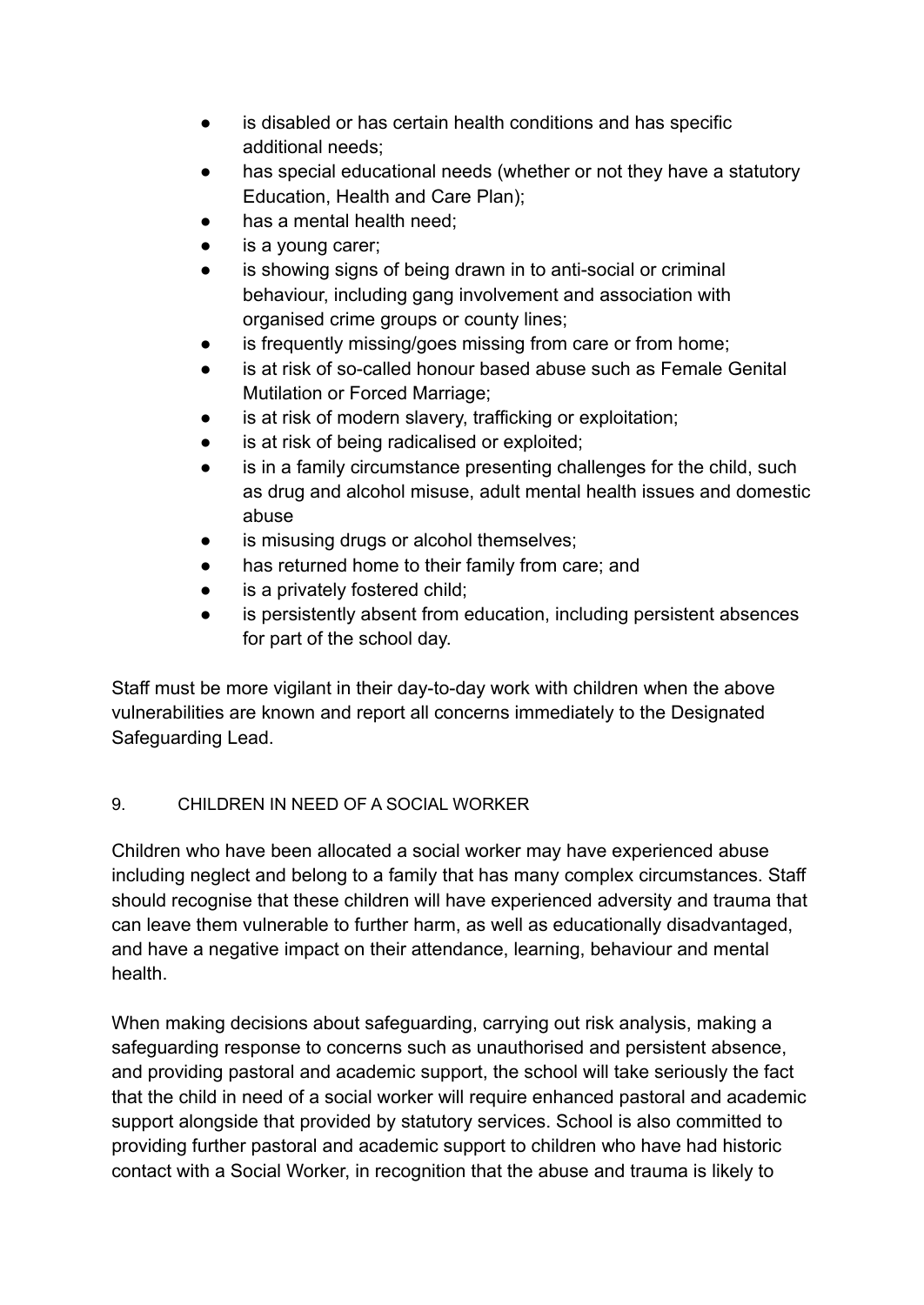have an impact on the child beyond the duration of the involvement of statutory services.

Staff should be mindful and supportive of children known to a Social Worker, differentiating their approach to behaviour management and issues accordingly, so as to be inclusive and vigilant of their status and inherent needs.

# 10. CHILDREN REQUIRING MENTAL HEALTH SUPPORT

All staff have an important role in supporting the mental well-being of children and to identify behaviour that may suggest a child is experiencing mental health problems. All staff need to recognise that mental health may be an indicator that a child has suffered or is at risk of suffering abuse, neglect or exploitation. Staff should be aware of the trauma and mental health impact on a child who has had adverse childhood experiences including abuse, bereavement and separation of parents. Staff should also be aware that the pandemic has had a negative impact on the mental health of many children, some of whom have never previously experienced difficulties with their mental health. However, all staff should be clear that only appropriately trained professionals should attempt to make a diagnosis of a mental health difficulty.

At Wapping High we place great importance on responding to concerns regarding mental health and will actively seek to refer any student with concerns to CAMHS or an appropriate agency, having gained content and understanding from the child's parent and carer. Once referred the mental health lead will be a named adult from the safeguarding team who will keywork for a student and use the regular meeting platforms to feedback on progress, connecting to the child's parent/carer as well to understand the progress at home. Any child with agency involvement is recorded for staff to take note of, in terms of vulnerability and this information is available to governors in the regular reporting that happens throughout the academic year.

# 11. LOOKED AFTER CHILDREN AND PREVIOUS LOOKED AFTER CHILDREN

The most common reason for children becoming looked after is as a result of abuse including neglect.

Staff need to have the skills, knowledge and understanding to safeguard Looked After Children in recognition of their heightened vulnerability.

The DSL and Designated Teacher will work with relevant agencies and take immediate action to safeguard and provide support to this vulnerable group of children.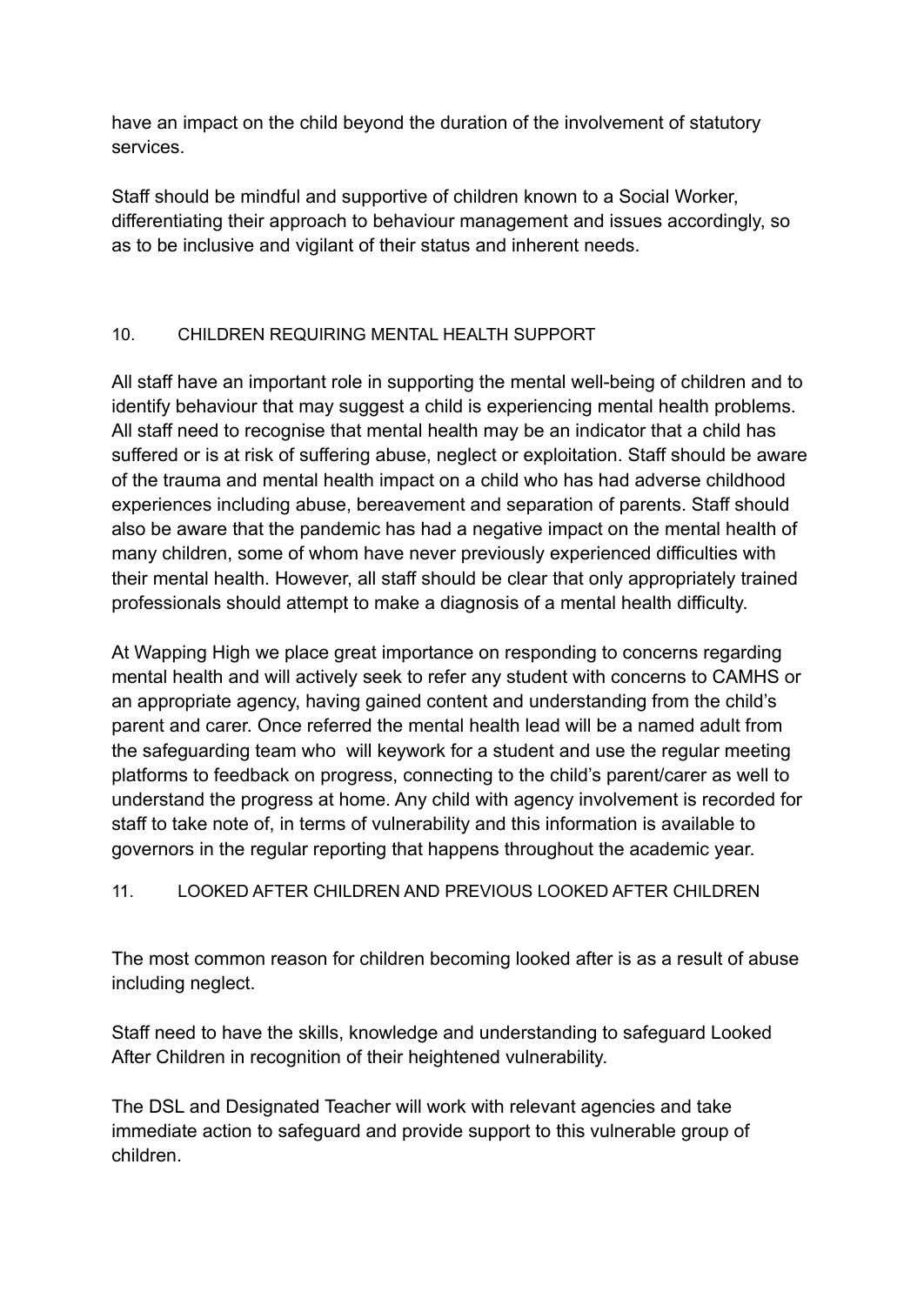The Designated Teacher will work with the Virtual School Headteacher; to safeguard and promote the educational outcomes of Looked After Children and Care Leavers; ensuring that all meetings, assessments and reviews are attended and facilitated with the appropriate personnel. The voice of the child is significant in being heard and understood, both in and out of the school setting. All staff will be informed of LAC children so as to understand and respond to the emotional and related needs that occur in such circumstances, in their day-to-day roles.

# 12. SEND CHILDREN

Children with special educational needs and disabilities (SEND) or physical health issues can face additional safeguarding challenges. Additional barriers can exist when recognising abuse and neglect in this group of children, which can include:

- professionals and other adults making assumptions that indicators of possible abuse such as behaviour, mood and injury relate to the child's disability without further exploration
- the potential for children with SEN and disabilities or certain medical conditions being vulnerable to experiencing peer exclusion and isolation and being disproportionately impacted by behaviours such as bullying (including prejudice-based bullying), without outwardly showing any signs;
- children not understanding that what is happening to them is abuse; and
- communication barriers when reporting abuse and difficulties in overcoming these barriers.

For some disabled children, their dependency on parents and carers for practical assistance in daily living, including intimate personal care, may increase their risk of exposure to abusive behaviour. Some children may also have an impaired capacity to resist or avoid abuse. Looked After Disabled Children may be particularly susceptible to possible abuse because of their additional dependency on residential and hospital staff for day to day physical care needs.

Further information on safeguarding SEND children is available in the non-statutory guidance Safeguarding Disabled Children (2009), but staff should speak with the DSL and SENDCO in the first instance.

All staff are regularly trained to understand and be aware of the additional barriers that exist when safeguarding SEND children. All staff need to be aware that SEND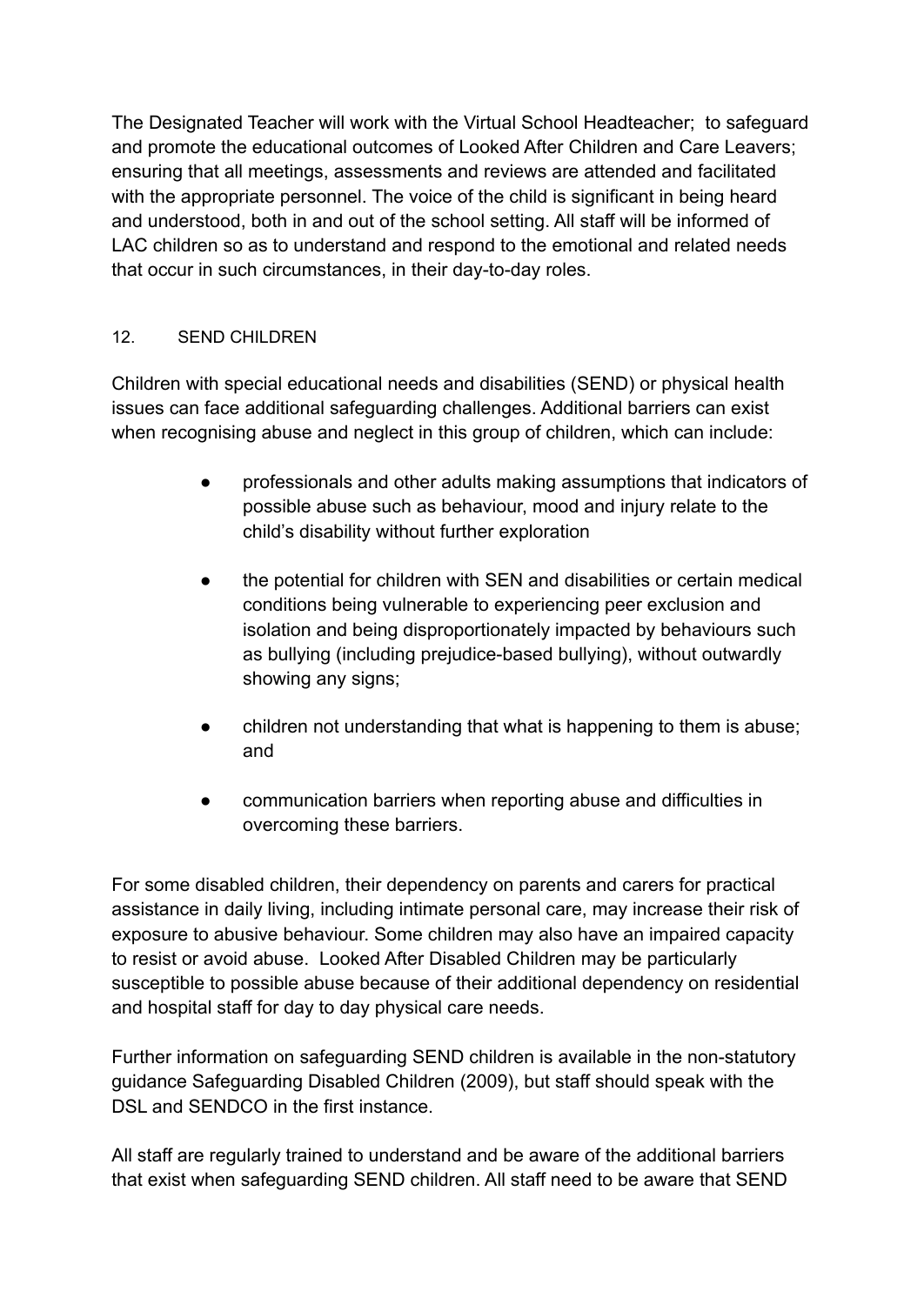children may be more vulnerable when online and using digital platforms, and it is important that Online Safety lessons and related advice are tailored to their individual needs.

Students with SEND can present challenges and extra barriers can exist when recognising abuse and neglect in this group of students. For example:

- assumptions that indicators of possible abuse such as behaviour, mood and injury
	- relate to the child's disability without further exploration
- the potential for children with SEND being disproportionately impacted by behaviours such as bullying without outwardly showing any signs;
- The impact that their physical health may have on their accessibility to safeguarding systems; and
- communication barriers and difficulties in overcoming these barriers.

# 13. CHILDREN MISSING EDUCATION AND CHILDREN MISSING

The school closely monitors attendance, absence and exclusions. A child going missing from education is a potential indicator of abuse and neglect, including child sexual abuse, child sexual exploitation, child criminal exploitation or mental health problems. Staff should be alert to children already known to be vulnerable going missing from education especially Children known to a Social Worker and Looked After Children.

The school follows up on absences as part of its safeguarding duty. Staff must be alert to signs of children at risk of travelling to conflict zones, female genital mutilation and forced marriage.

Wapping High school assiduously follows up and acts proactively on attendance concerns, inviting parents for meetings (either in school or virtual) to support an understanding of what issues may have affected attendance negatively in order to support a child,or to challenge a parent/carer where there is no justified reason for poor attendance. Staff are regularly updated on student attendance via a daily absence email and tutors receive weekly reports to ensure that excellent attendance is celebrated and concerns are shared with children. The school's Attendance and Welfare Officer ensures that every child is accounted for as part of the daily operation on safeguarding attendance. A full description of actions to combat poor or persistent absence, including unauthorised holidays is available in the school attendance policy on the school website.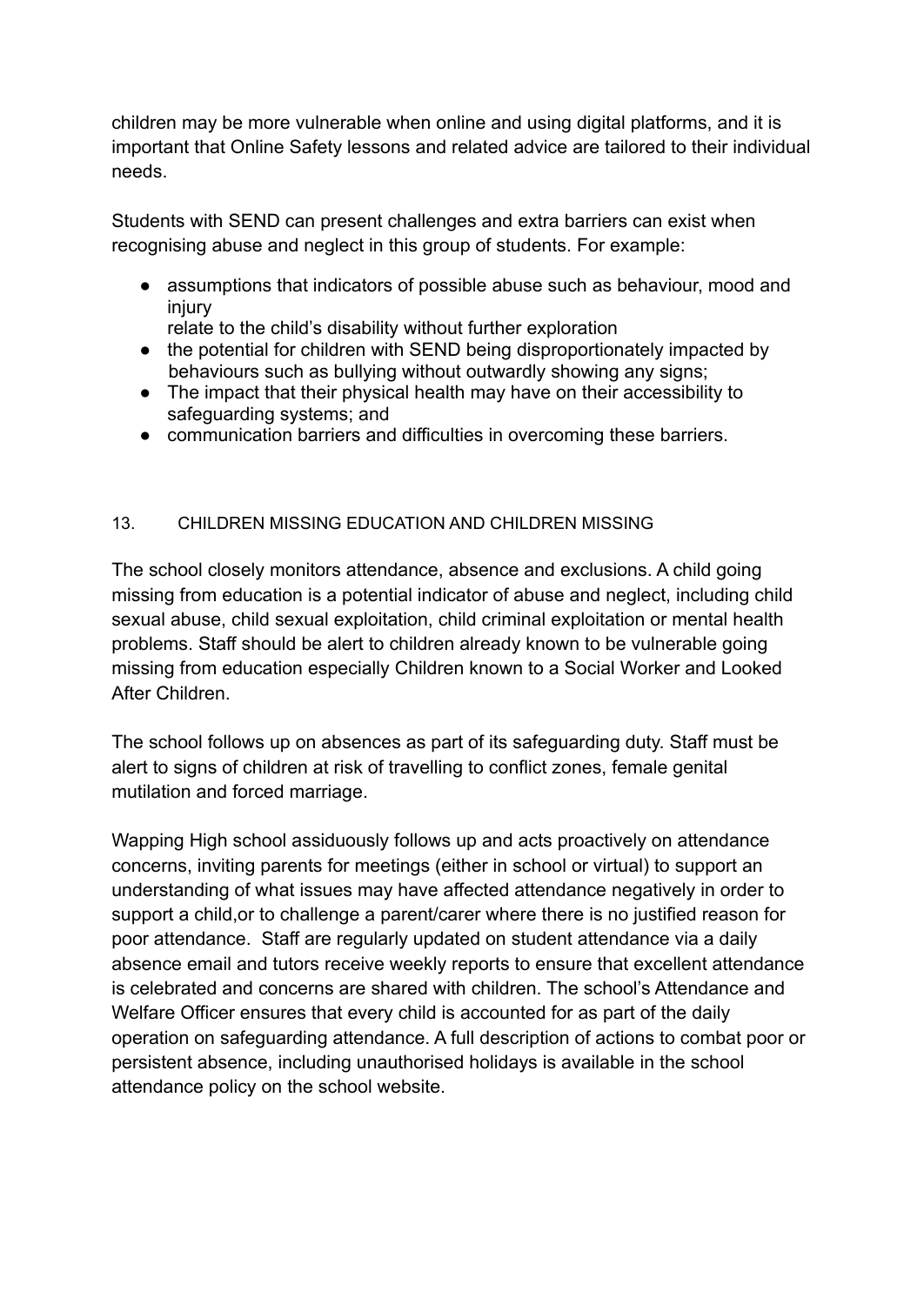When a pupil does not return to school and the whereabouts of the child and their family are not known after the school has made initial inquiries, the school must refer to the Local Authority using a Missing Children referral form.

Contact: LBTH CME Officer, Tower Hamlets Education Safeguarding Service, [Saadia.Anwer@towerhamlets.gov.uk](mailto:Saadia.Anwer@towerhamlets.gov.uk) 020 7364 3426 / 07562 431 817

# 14. ELECTIVE HOME EDUCATION

The school recognises that parents have a legal right to electively home educate their child at home; however, it is expected that the parents' decision to do this is made with their child's best education and best interests at its heart. Staff should be aware that even though most home educated children have a positive experience, this is not the case for all, and home education can mean some children are less visible to the services that are there to keep them safe and supported in line with their needs.

When a parent informs the head teacher of their intention to electively home educate their child, the school will convene and coordinate a meeting between the LA, relevant school staff, parents and all key professionals currently working with the child and family. In accordance with LBTH Policy this meeting must occur before any final decision is made by the parents, to ensure that the best interests of the child have been taken fully into account and carefully considered. The occurrence of this meeting is especially important when the children have known vulnerabilities including Children known to a Social Worker and SEND children.

# 15. WHISTLEBLOWING

All staff members have a responsibility to raise concerns about poor or unsafe practice and potential failures in any aspect of the school's safeguarding arrangements and staff should feel confident that such concerns will be taken seriously by the senior leadership team.

The school's Whistleblowing Policy, which staff need to follow, is available on the school drive and website and is referenced in safeguarding training.

Where a staff member feels unable to raise an issue with their employer, or feels that their genuine concerns are not being addressed, they should consider other channels available including:

The NSPCC Whistleblowing Advice Line 0800 028 0285 which is free and anonymous, more information can be found at [nspcc.org.uk/whistleblowing](http://nspcc.org.uk/whistleblowing)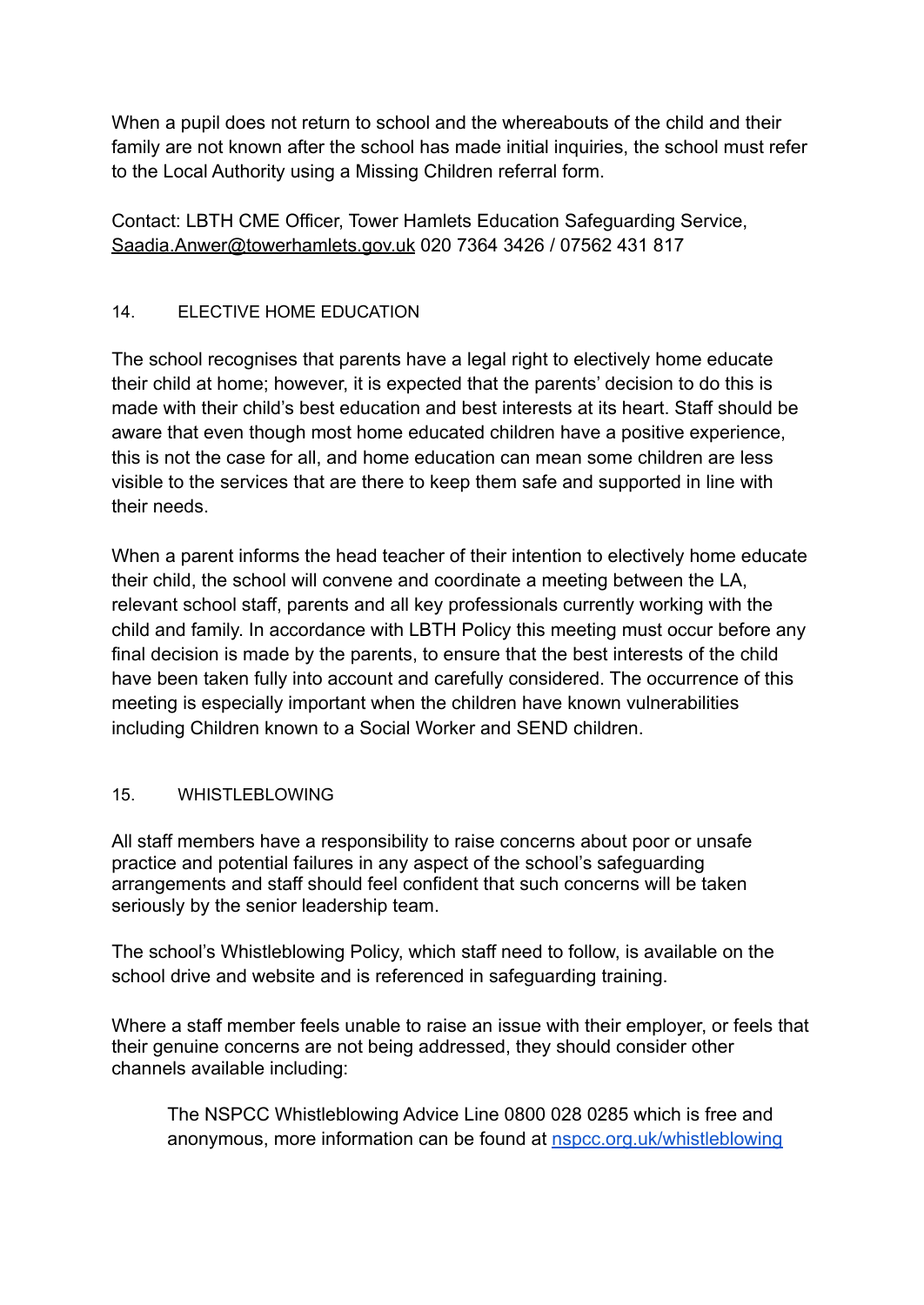### 16. ALLEGATIONS AGAINST STAFF & REPORTING OF LOW-LEVEL CONCERNS

Allegations of harm may indicate that a person who works with children might pose a risk of harm to children if they continue in that role. When an allegation is made against a member of staff including supply staff and volunteers, the school's Managing Allegations Procedures should be followed, and all action taken needs to be in line with KCSIE 2021 Part 4 and THSCP Supplementary Guidance- Managing Allegations of Abuse against Staff – September 2021.

An allegation is made against a member of staff including supply staff, volunteers, contractors and governors, when an individual has:

- behaved in a way that has harmed a child, or may have harmed a child;
- possibly committed a criminal offence against or related to a child;
- behaved towards a child or children in a way that indicates he or she may pose a risk of harm to children; or
- behaved or may have behaved in a way that indicates they may not be suitable to work with children.

All staff must report all allegations, irrespective of the source, directly to the Head Teacher and ensure that it is put in writing, signed and dated. If the subject of the allegation is the head teacher then the allegation should be directly reported to the Chair of Governors.

On receipt of a report of an allegation, the head teacher will make immediate contact with the Local Authority Designated Officer for an initial discussion. If the allegation concerns the head teacher, then the Chair of Governors shall make contact with the LADO.

When an allegation is made against a supply member of staff, the head teacher will be the case manager and take the lead in contacting the LADO.

Allegations concerning staff who no longer work at the school, or historical allegations will be reported to the police.

# **LBTH Local Authority Designated Officer (LADO):** Melanie Benzie

**Email:** [Melanie.Benzie@towerhamlets.gov.uk](mailto:Melanie.Benzie@towerhamlets.gov.uk) or [LADO@towerhamlets.gov.uk](mailto:LADO@towerhamlets.gov.uk) **Telephone:** 0207364 0677

Concerns about staff that do not meet the harm threshold and the allegation criteria set out above are known as Low-Level Concerns. Staff should report low-level concerns and self-report low-level concerns about themselves in accordance with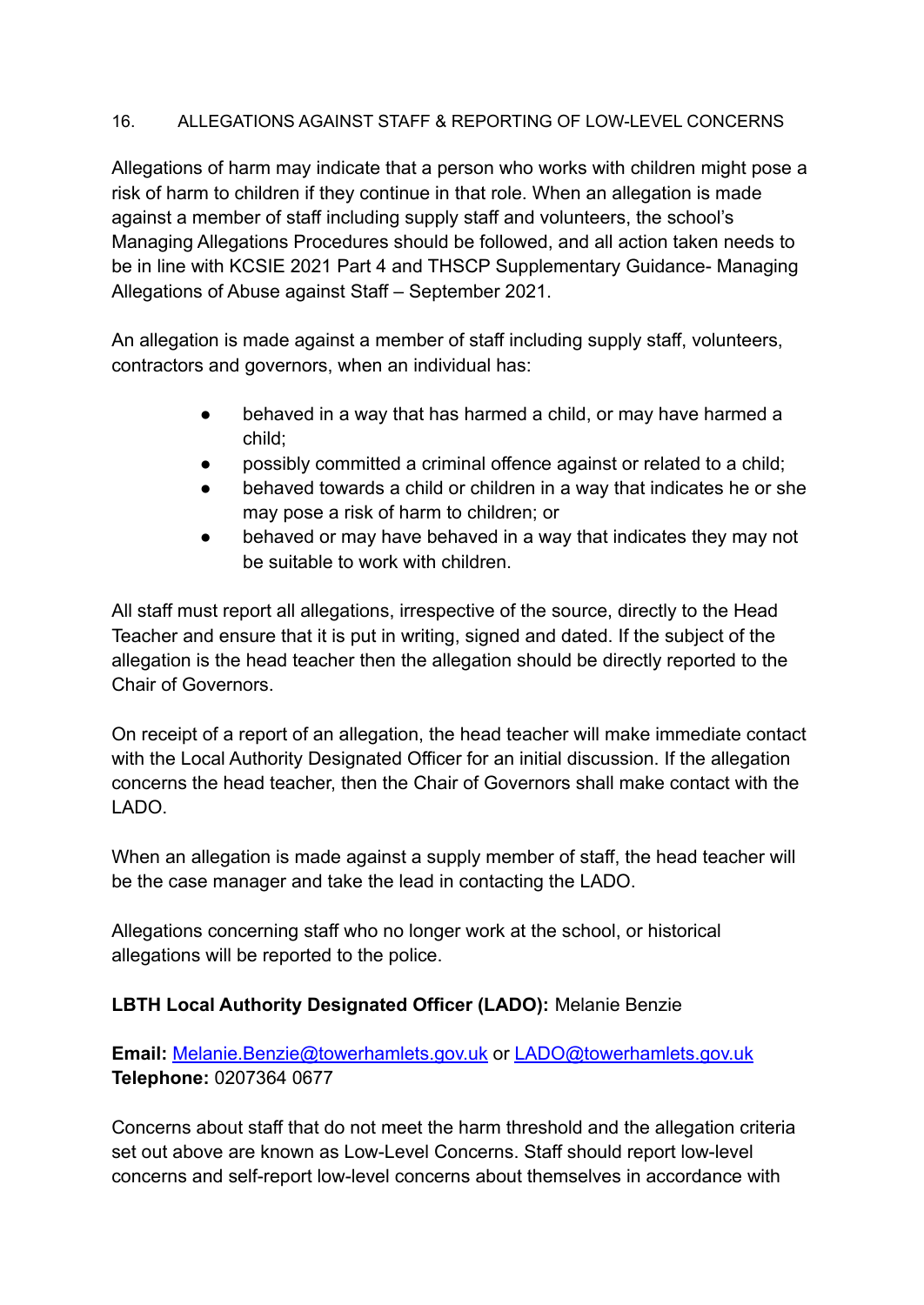the school's procedures on low-level concerns, which are found in the school's Staff Code of Conduct.

# 17. STAFF TRAINING

All staff attend safeguarding training for statutory updates on KCSIE in September, signing an attendance register that is held on CPOMS, that includes acknowledging the updated Child Protection and Safeguarding policy. Those staff who miss training are updated at a follow up meeting with a register of attendance held by the DSL. All new staff including agency staff and volunteers are also met, with their attendance recorded in the register by the DSL. Staff receive safeguarding updates via email, at weekly staff bulletin and through the Safeguarding google classroom. Learning outcomes are measured through staff feedback and trends identified through safeguarding incident submissions through CPOMS. Feedback is shared at staff briefings and at Senior Leaders meetings on a weekly basis.

# 18. VISITORS

# **Visitors to School:**

All visitors to the school must report to reception and sign in, detailing the person they are here to visit and the time of arrival. A visitors badge will be issued. Visitors must be escorted by staff at all times and escorted to the exit at the end of a visit. The visitor must then hand in their badge and sign out at reception, with the time of exit being recorded and checked.

This is covered in the separate visitors' policy (see appendix)

# **Contractors:**

- All contractors are required to report to the premises staff on their arrival.
- They should be wearing an ID badge at all times.
- Staff should feel confident to challenge anyone in school without an ID badge on display.
- All employees of school appointed contractors are required to have DBS clearance.

At Wapping High School we recognise the school's responsibility to follow the guidelines set out in the Department for Education's statutory guidance "Keeping Children Safe in Education 2019". All staff have an equal responsibility to be vigilant and act on any suspicion or disclosure that may suggest that a child is at risk of harm as specified in this guidance. All children have an absolute right to a childhood free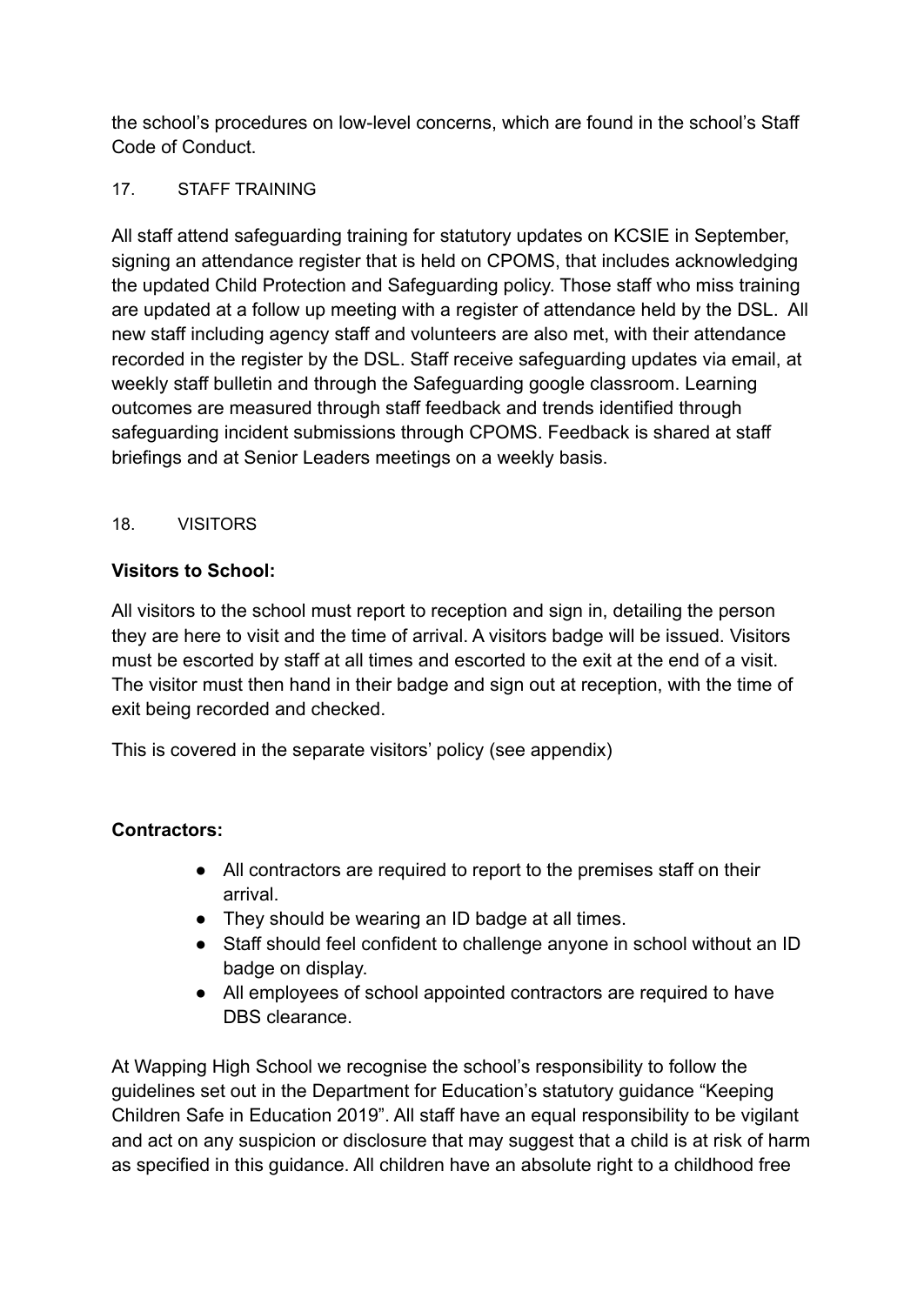from abuse, neglect or exploitation.

The Child Protection and Safeguarding Policy is made available and accessible to staff via CPOMS and on the shared drive. Staff receive an electronic copy of the policy annually at the beginning of the school year, which they confirm receipt of alongside safeguarding updates and the latest version of KCSIE. The policy is also available on the school website, for the inclusion of parents and visitors to the school.

Existing Safeguarding policies are reviewed at least annually unless an incident, new legislation or guidance calls for the need for a review. Any review is ratified by the Governing body with the Safeguarding governors full involvement.

Wapping High School is committed to ensuring that consistent and effective procedures safeguard and promote the welfare of the young people in its care. This document sets out the School's responsibility in relation to all aspects of the child protection and safeguarding process.

The procedures within the Child Protection and Safeguarding Policy apply to all staff, volunteers, visitors and governors; all the procedures have been written in accordance with Keeping Children Safe in Education 2021 and reflect local safeguarding arrangements including the Tower Hamlets Safeguarding Children Partnership Supplementary Guidance documents on Child Protection Procedures and the Management of Allegations.

# 19.. EXTENDED SCHOOL AND OFF-SITE ARRANGEMENTS

Where extended school activities are provided by and managed by the school, our own safeguarding and child protection policy and procedures apply. If other organisations provide services or activities on our site we will check that they have appropriate procedures in place, including safer recruitment procedures. When our children attend off-site activities, we will check that effective child protection arrangements are in place.

When pupils attend off-site activities, including day and residential visits and work-related activities a risk assessment is carried out, jointly with residential sites to comply with their own safety procedures. The school is assured that effective safeguarding arrangements are in place by coordinating work with the safeguarding leads/teams for such activities and visits.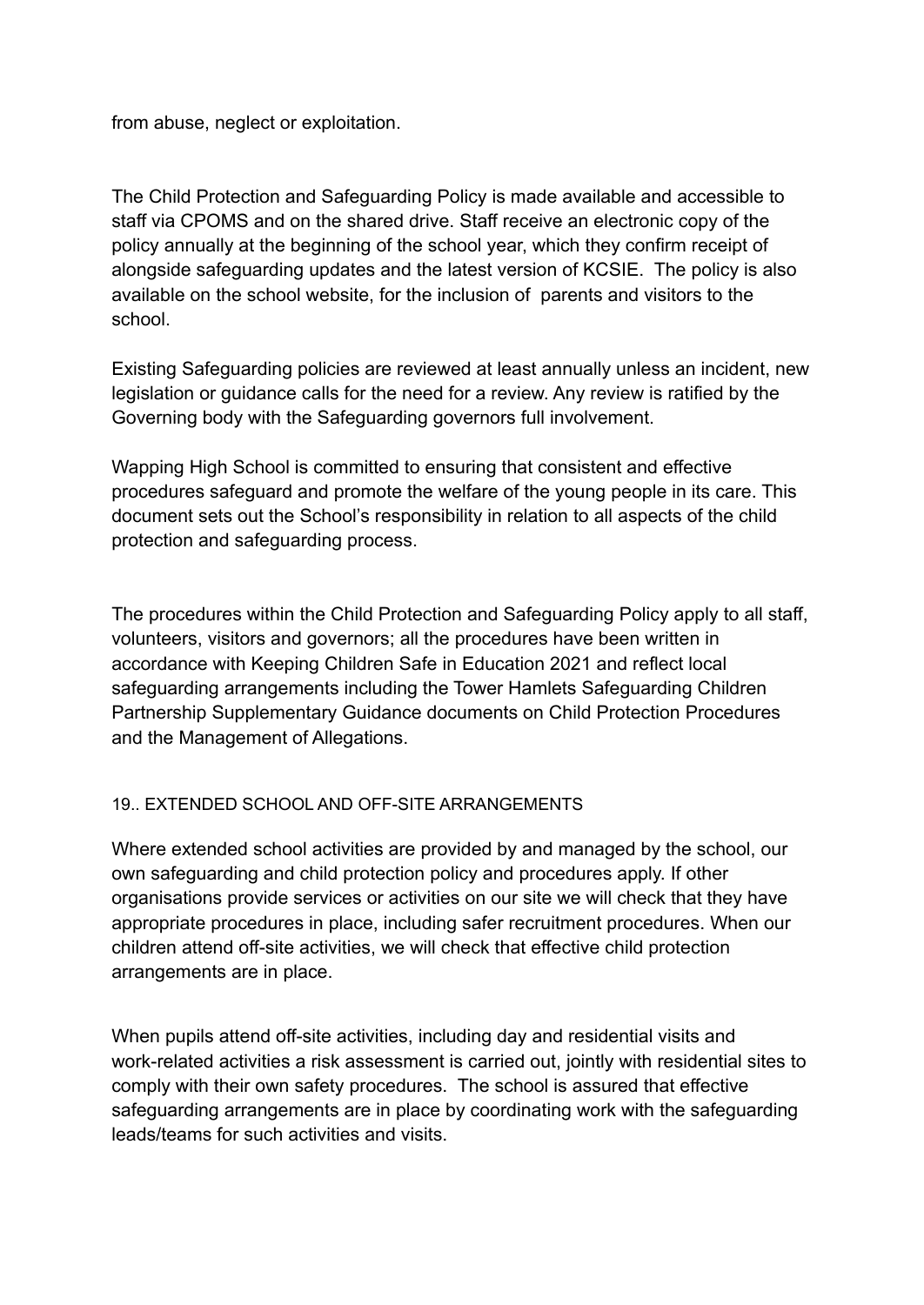Where services or activities are provided separately by another organisation, the school will seek assurance that the organisation has effective safeguarding policies and procedures in place. The school will ensure that all safeguarding requirements are set out clearly in the lease or hire agreement with the organisation, as a condition of use and occupation of the school premises; and that failure to comply would lead to the termination of the agreement.

### 20. IDENTIFYING ABUSE

Abuse and neglect are forms of maltreatment. Somebody may abuse or neglect a child by inflicting harm, or by failing to act to prevent harm. Abuse may be carried out by adults and other children.

The school is aware that children can be at risk of abuse, harm and exploitation beyond the family home. Extra familial harms include sexual exploitation, criminal exploitation, serious youth violence, and abuse that occurs on digital and online platforms. All staff especially the DSL and Deputy DSLs must consider whether children are at risk of harm and exploitation in environments outside the family home. All staff should therefore apply a Contextual Safeguarding approach when safeguarding children in the setting.

#### 21. INDICATORS OF ABUSE

**Physical** - may involve hitting, shaking, throwing, poisoning, burning or scalding, drowning, suffocating or otherwise causing physical harm to a child. Physical harm may also be caused when a parent or carer fabricates the symptoms of, or deliberately induces, illness in a child.

**Sexual** - involves forcing or enticing a child or young person to take part in sexual activities, not necessarily involving a high level of violence, whether or not the child is aware of what is happening. The activities may involve physical contact, including assault by penetration (for example rape or oral sex) or non-penetrative acts such as masturbation, kissing, rubbing and touching outside of clothing. They may also include non-contact activities, such as involving children in looking at, or in the production of, sexual images, watching sexual activities, encouraging children to behave in sexually inappropriate ways, or grooming a child in preparation for abuse. Sexual abuse can take place online, and technology can be used to facilitate offline abuse. Sexual abuse is not solely perpetrated by adult males. Women can also commit acts of sexual abuse, as can other children.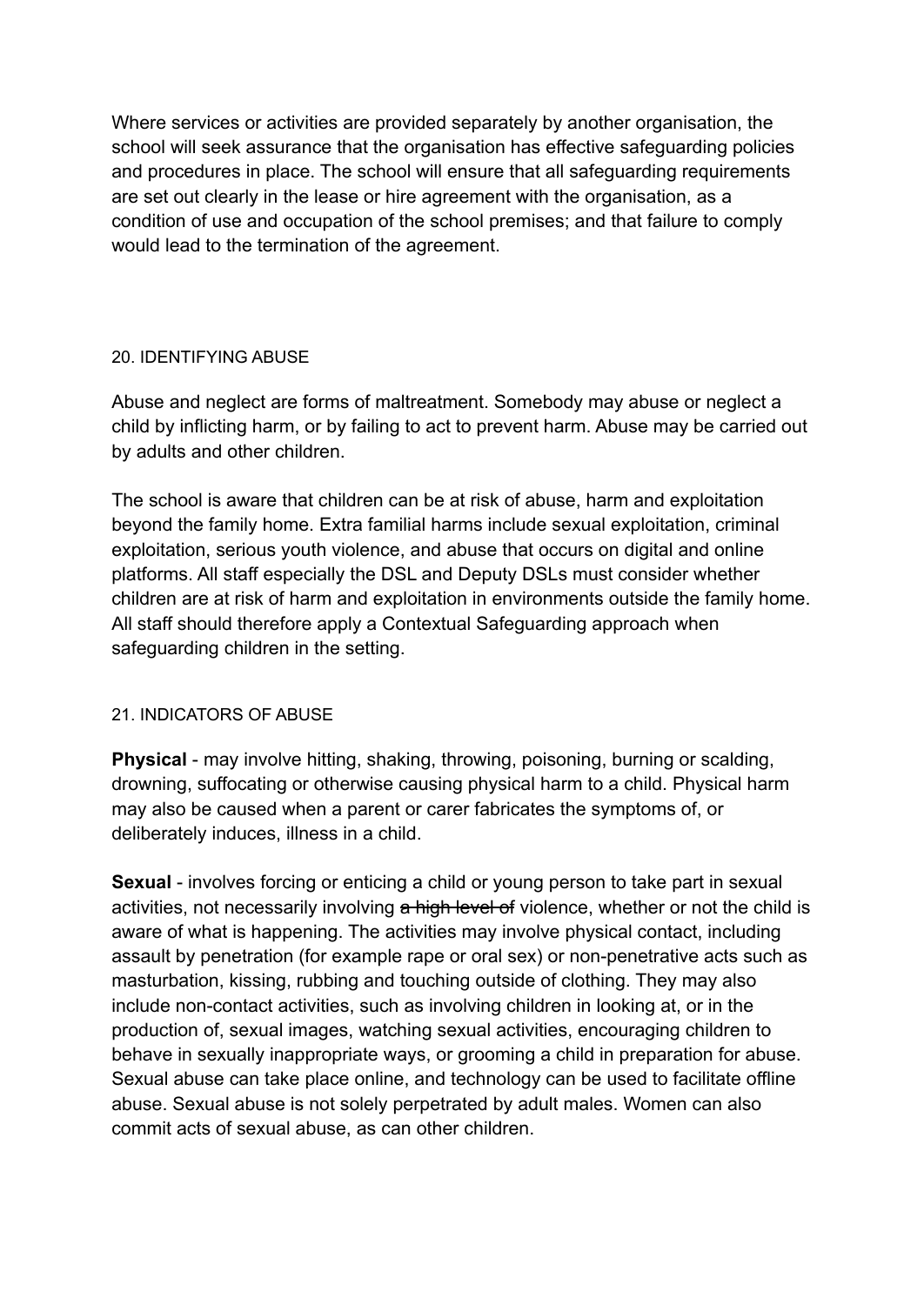**Emotional** - the persistent emotional maltreatment of a child such as to cause severe and adverse effects on the child's emotional development. It may involve conveying to a child that they are worthless or unloved, inadequate, or valued only insofar as they meet the needs of another person. It may include not giving the child opportunities to express their views, deliberately silencing them or 'making fun' of what they say or how they communicate. It may feature age or developmentally inappropriate expectations being imposed on children. These may include interactions that are beyond a child's developmental capability as well as overprotection and limitation of exploration and learning, or preventing the child from participating in normal social interaction. It may involve seeing or hearing the ill-treatment of another. It may involve serious bullying (including cyberbullying), causing children frequently to feel frightened or in danger, or the exploitation or corruption of children. Some level of emotional abuse is involved in all types of maltreatment of a child, although it may occur alone.

**Neglect** - the persistent failure to meet a child's basic physical and/or psychological needs, likely to result in the serious impairment of the child's health or development. Neglect may occur during pregnancy, for example, as a result of maternal substance abuse. Once a child is born, neglect may involve a parent or carer failing to: provide adequate food, clothing and shelter (including exclusion from home or abandonment); protect a child from physical and emotional harm or danger; ensure adequate supervision (including the use of inadequate care-givers); or ensure access to appropriate medical care or treatment.

The school is aware of the borough's [LBTH Neglect](https://proceduresonline.com/trixcms/media/4644/tower-hamlets-neglect-guidance.pdf) Guidance toolkit and all staff should understand their important frontline role in identifying children who may be suffering from Neglect. For More information visit this link [here](https://www.towerhamlets.gov.uk/lgnl/health__social_care/children_and_family_care/child_protection.aspx)

# 22. VOICE OF THE CHILD

Staff need to be aware of and promote the systems in place at the school which enable children to share their concerns and report abuse confidently, because they know that their concerns will be taken seriously by staff and action will be taken to safeguard and protect them.

All children are regularly reminded of who the safeguarding team comprises and their role in keeping children safe. Posters are available on every floor to show who these adults are and to provide their contact details.

Children are regularly reminded as well to keep themselves and others safe by reporting concerns to either:

• Their parent/carer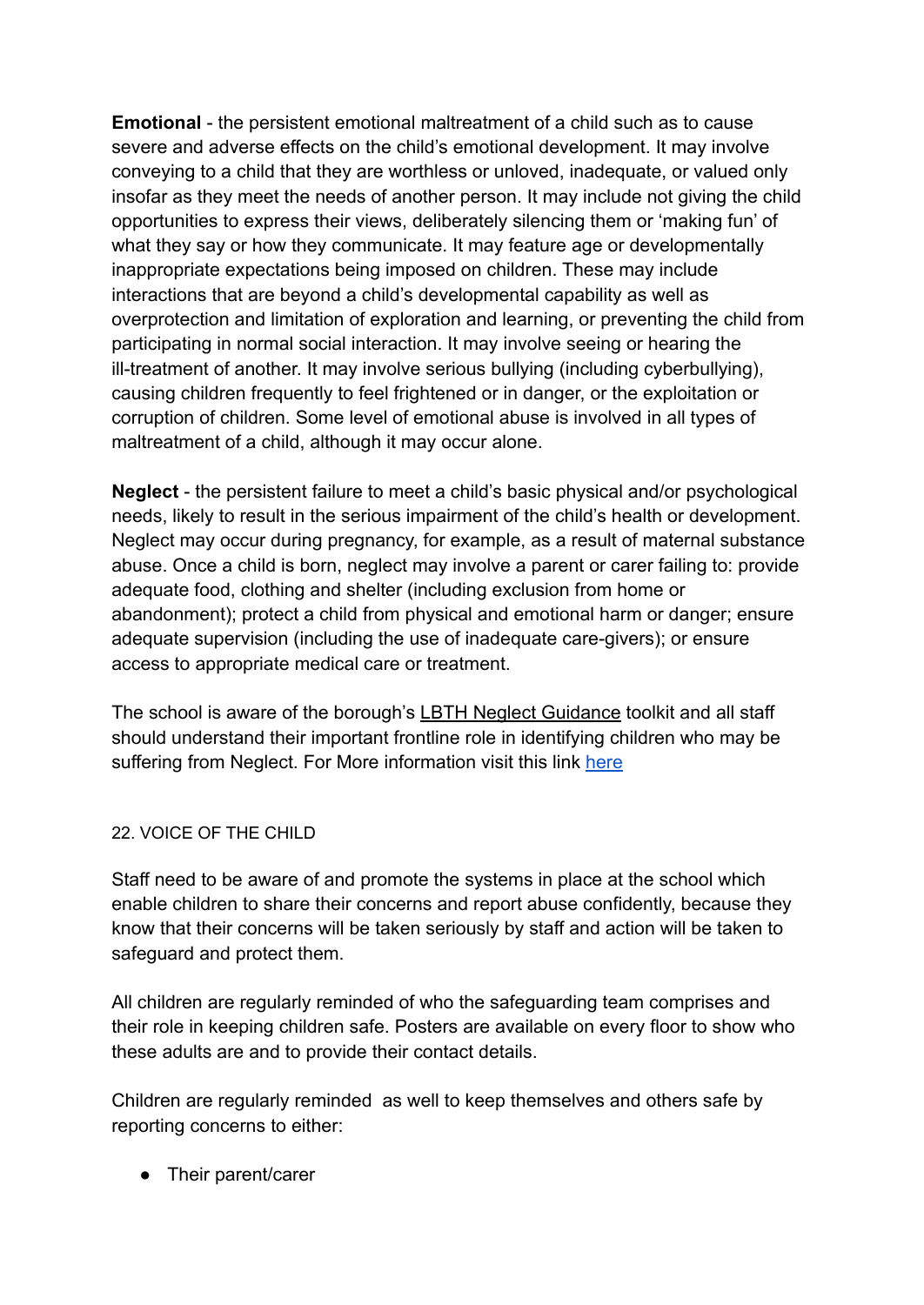- Their form tutor, Head of House, or a trusted adult
- Using the email address [safe@wappinghigh.org](mailto:safe@wappinghigh.org)
- Accessing external support out of hours, particularly during school holidays via agency numbers such as Childline and Frank on safeguarding cards, which are distributed before the start of school holidays.
- Using the distinctive red "Tell Us" box by student reception

### 23. SAFEGUARDING ISSUES

### 24. CHILD SEXUAL EXPLOITATION

Child Sexual Exploitation is a form of child sexual abuse. CSE occurs where an individual or group takes advantage of an imbalance of power to coerce, manipulate or deceive a child into sexual activity (a) in exchange for something the victim needs or wants, and/or (b) for the financial advantage or increased status of the perpetrator or facilitator. The victim may have been sexually exploited even if the sexual activity appears consensual. Apart from age, other factors that could make a child more vulnerable to exploitation, include gender, sexual identity, cognitive ability, learning difficulties, communication ability, physical strength, status, and access to economic or other resources.

CSE can include both contact (penetrative and non-penetrative acts) and non-contact sexual activity such as involving children in the production of sexual images, forcing children to look at sexual images or watch sexual activities, encouraging children to behave in sexually inappropriate ways or grooming a child in preparation for abuse including via the internet. CSE can occur over time or be a one-off occurrence and may occur without the child or young person's immediate knowledge (e.g. through others copying videos or images they have created and posted on social media).

CSE can affect any child or young person (male or female) under the age of 18 years, including 16 and 17 year olds who can legally consent to have sex. Some children may not realise they are being exploited, as they may believe they are in a genuine romantic relationship. Children may also be exploited by other children, who themselves may be experiencing exploitation – where this is the case, it is important that the child perpetrator is also recognised as a victim.

Staff should be vigilant and be aware of the following indicators of CSE, which is by no means an exhaustive list, and reports all concerns immediately to the DSL: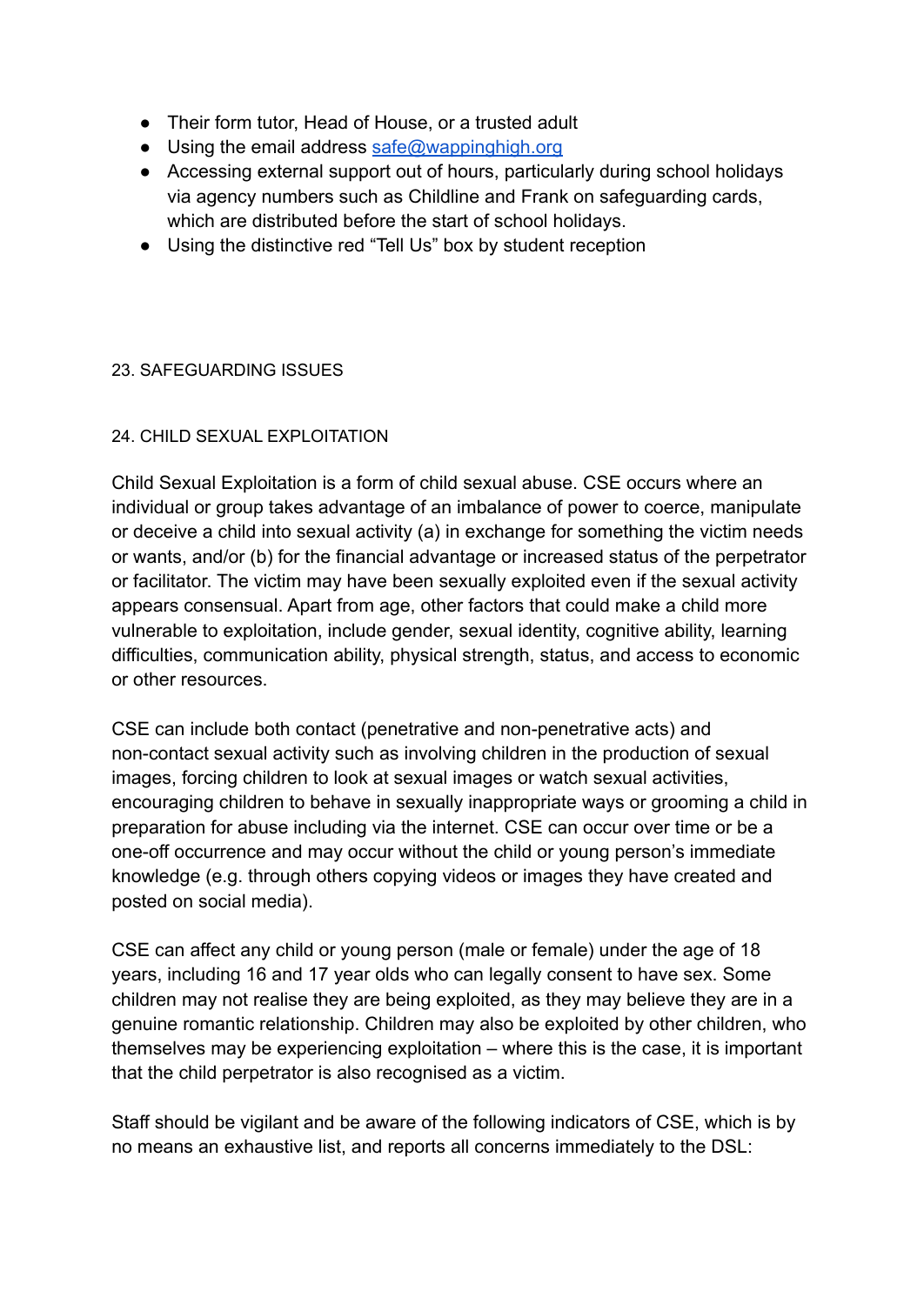- Children who are in possession of multiple phones and overly anxious to check their phones
- Children who experience sudden changes in behaviour e.g. looking agitated, children who want to leave the school premises at lunchtime
- children who have older boyfriends or girlfriends;
- children who suffer from sexually transmitted infections or become pregnant.
- children who appear with unexplained gifts or new possessions;
- children who associate with other young people involved in exploitation;
- children who suffer from changes in emotional well-being;
- children who misuse drugs and alcohol;
- children who go missing for periods of time or regularly come home late; and
- children who regularly miss school or education or do not take part in education.

CSE risks are addressed through the PSHE and RSE curriculum, at assemblies and through drop down ASPIRE days with age appropriate focus.

For further information staff can read the Home Office [Statutory Guidance](https://www.gov.uk/government/publications/child-sexual-exploitation-definition-and-guide-for-practitioners) on Child Sexual Exploitation as well as speaking to the DSL.

# 25. CHILD CRIMINAL EXPLOITATION INCLUDING COUNTY LINES

Child Criminal Exploitation is where an individual or group takes advantage of an imbalance of power to coerce, control, manipulate or deceive a child into any criminal activity (a) in exchange for something the victim needs or wants, and/or (b) for the financial or other advantage of the perpetrator or facilitator and/or (c) through violence or the threat of violence. The victim may have been criminally exploited even if the activity appears consensual. CCE does not always involve physical contact; it can also occur through the use of technology.

CCE can include children being forced to work in cannabis factories, being coerced into moving drugs or money across the country through County Lines, forced to shoplift or pickpocket, or to threaten other young people. They can also be forced or manipulated into committing vehicle crime or threatening/committing serious violence to others.

Children can become trapped by this type of exploitation as perpetrators can threaten victims (and their families) with violence, or entrap and coerce them into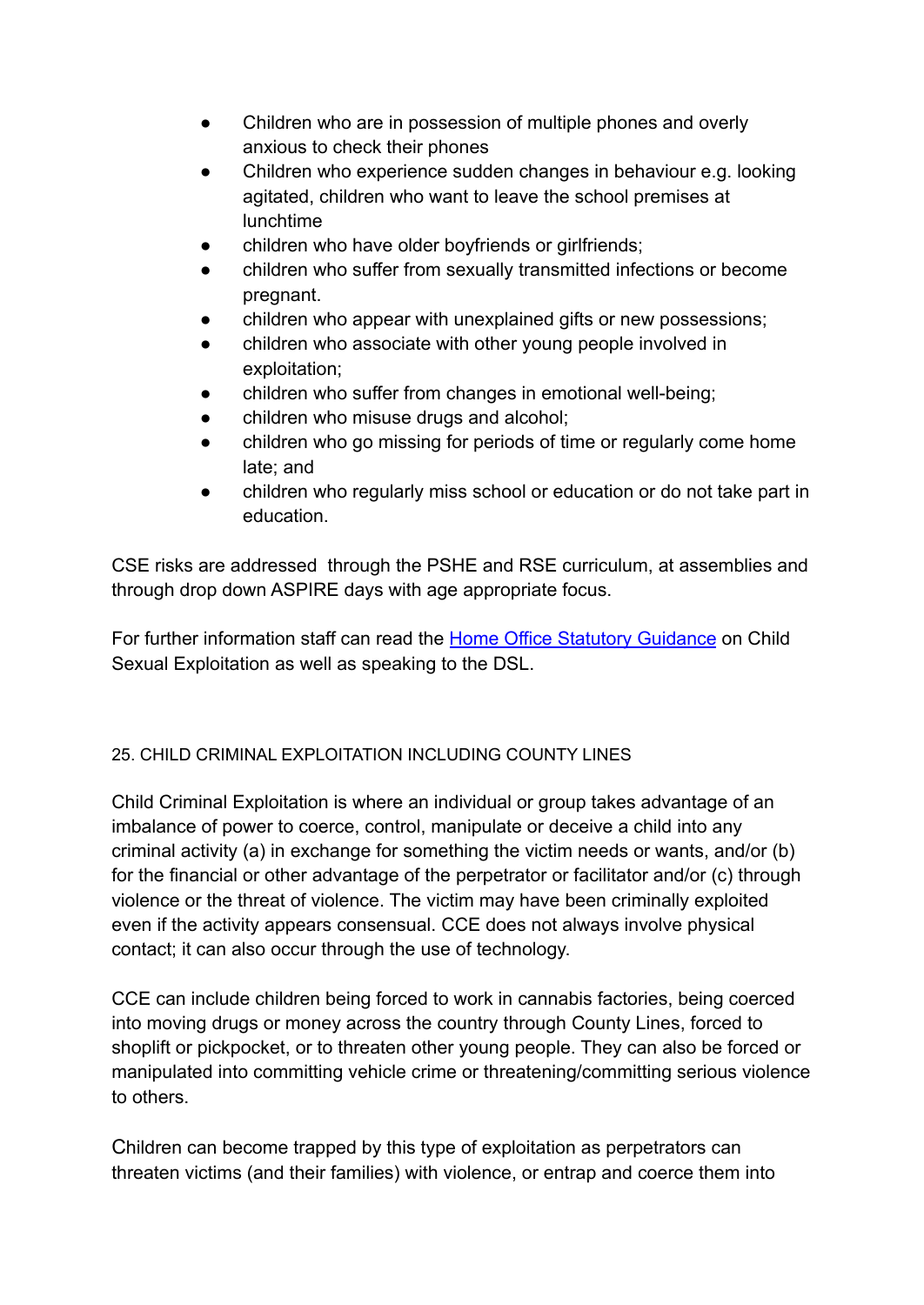debt. They may be coerced into carrying weapons such as knives or begin to carry a knife for a sense of protection from harm from others. As children involved in criminal exploitation often commit crimes themselves, their vulnerability as victims is not always recognised by adults and professionals, (particularly older children), and they are not treated as victims despite the harm they have experienced. They may still have been criminally exploited even if the activity appears to be something they have agreed or consented to

All Staff should be aware that girls as well as boys can be at risk of CCE. It is important for staff to note that boys or girls being criminally exploited are at higher risk of being sexually exploited.

Staff need to be aware of some of the indicators of CCE:

- Children who are in possession of multiple phones and overly anxious to check their phones
- Children who experience sudden changes in behaviour e.g. looking agitated, children who want to leave the school premises at lunchtime
- children who appear with unexplained gifts or new possessions;
- children who associate with other young people involved in exploitation;
- children who suffer from changes in emotional well-being;
- children who misuse drugs and alcohol;
- children who go missing for periods of time or regularly come home late; and
- children who regularly miss school or education or do not take part in education.

County Lines is a term used to describe gangs and organised criminal networks involved in exporting illegal drugs using dedicated mobile phone lines or other forms of "deal line". This activity can happen locally as well as across the UK - no specified distance of travel is required. Children and vulnerable adults are exploited to move, store and sell drugs and money. Offenders will often use coercion, intimidation, violence (including sexual violence) and weapons to ensure compliance of victims.

Children can be targeted and recruited into county lines in a number of locations including schools (mainstream and special), further and higher educational institutions, pupil referral units, children's homes and care homes.

Children are also increasingly being targeted and recruited online using social media. Children can easily become trapped by this type of exploitation as county lines gangs can manufacture drug debts which need to be worked off or threaten serious violence and kidnap towards victims (and their families) if they attempt to leave the county lines network.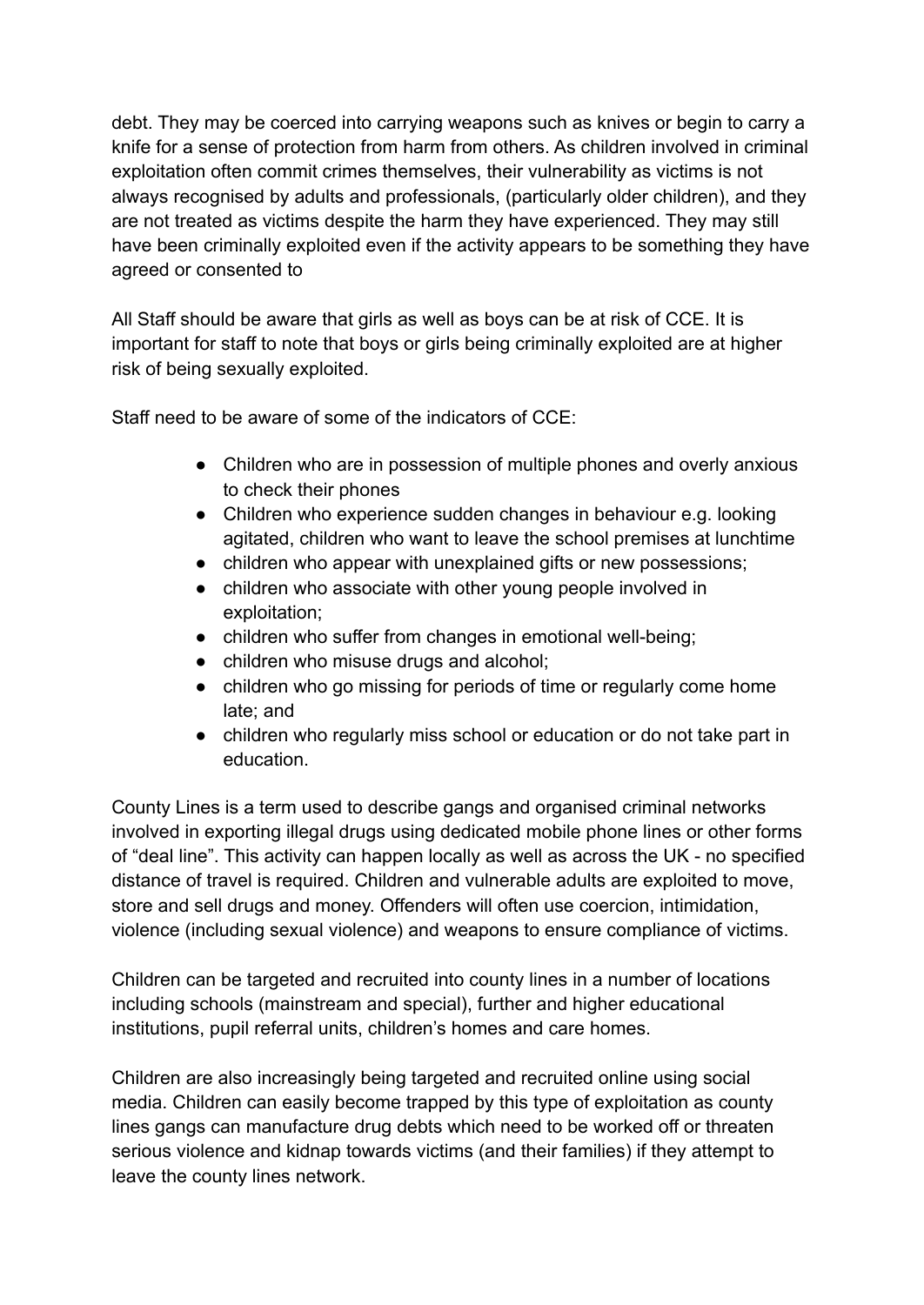Many of the indicators of children involved in County Lines are as described above under CCE. However, in addition they can include children who:

> • go missing from education and/or home and subsequently found in areas away from their home;

• have been the victim or perpetrator of serious violence (e.g. knife crime);

• are involved in receiving requests for drugs via a phone line, moving drugs, handing over and collecting money for drugs;

• are exposed to techniques such as 'plugging', where drugs are concealed internally to avoid detection;

• are found in accommodation that they have no connection with, often called a 'trap house or cuckooing' or hotel room where there is drug activity;

• owe a 'debt bond' to their exploiters;

• have their bank accounts used to facilitate drug dealing

Staff should also appreciate that siblings of students who attend Primary schools have an increased vulnerability as they are under 10 years old and could risk being exploited because they are under the age of criminal responsibility.

# 26. SERIOUS YOUTH VIOLENCE

All staff are aware of indicators, which may signal that children are at risk from, or are involved with serious violent crime. These may include increased absence from school, a change in friendships or relationships with older individuals or groups, a significant decline in performance, signs of self-harm or a significant change in wellbeing, or signs of assault or unexplained injuries. Unexplained gifts or new possessions could also indicate that children have been approached by, or are involved with, individuals associated with criminal networks or gangs.

#### 27. ONLINE HARMS

Children should have the right to explore the digital environment but also the right to be safe when on it. However, the use of technology has become a significant component of many safeguarding issues. Examples of which include child sexual exploitation; child criminal exploitation; radicalisation; sexual predation/grooming; and forms of peer on peer abuse. Technology often provides the platform that facilitates harm.

In many cases abuse will take place concurrently via online channels and in daily life. Children can also abuse their peers online, this can take the form of abusive,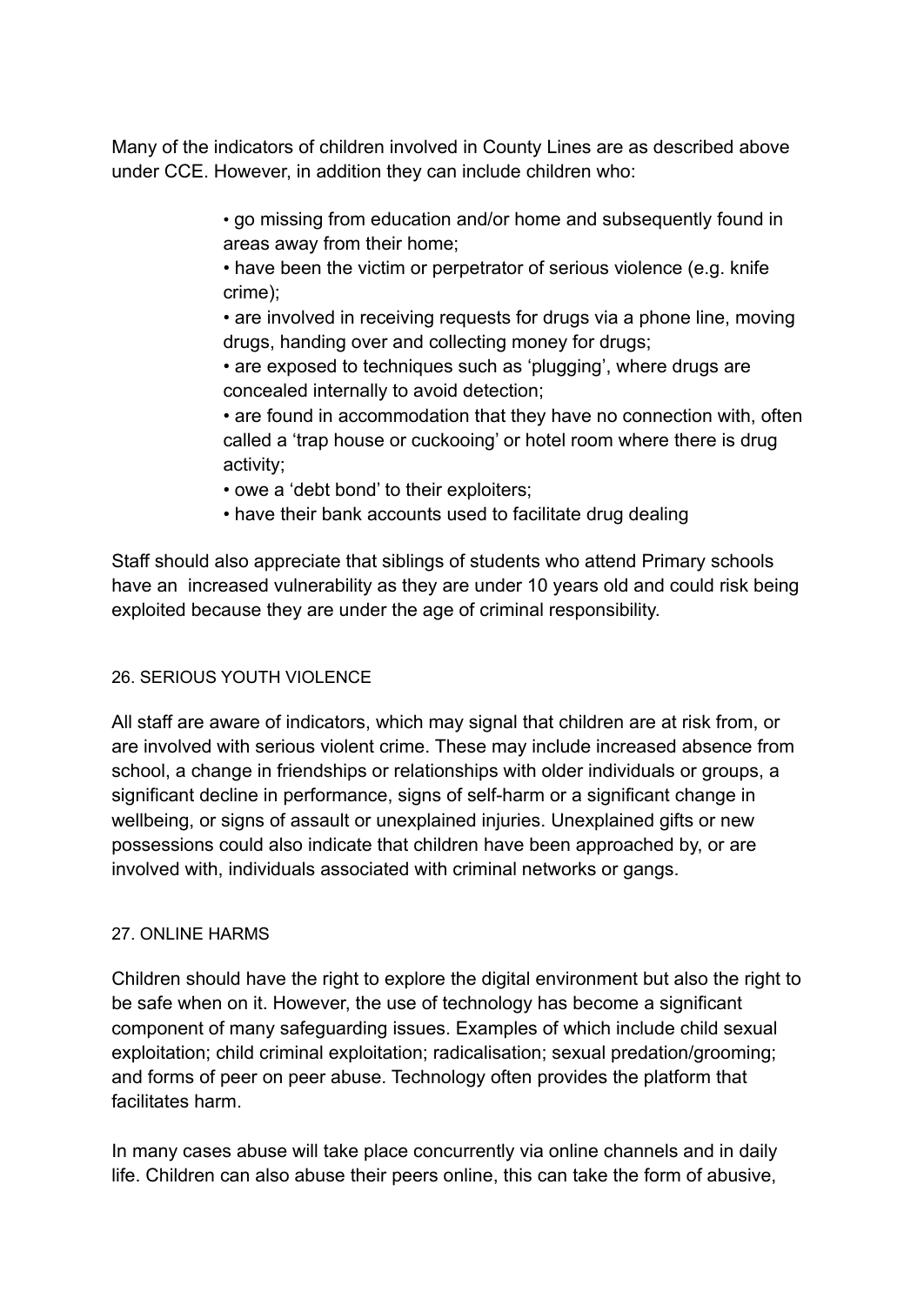harassing, and misogynistic messages, the non-consensual sharing of indecent images, especially around chat groups, and the sharing of abusive images and pornography, to those who do not want to receive such content.

An effective approach to online safety empowers a school or college to protect and educate the whole school or college community in their use of technology and establishes mechanisms to identify, intervene in, and escalate any incident where appropriate.

The breadth of issues classified within online safety is considerable, but can be categorised into four areas of risk:

- Content: being exposed to illegal, inappropriate or harmful material; for example, pornography, fake news, racism, prejudice-based content, misogyny, self-harm, suicide, anti-Semitism, radicalisation and extremism;
- Contact: being subjected to harmful online interaction with other users; for example peer to peer pressure, commercial advertising as well as adults posing as children or young adults with the intention of grooming or exploiting them for sexual, criminal; financial or other purposes;
- Conduct: personal online behaviour that increases the likelihood of, or causes, harm; for example making, sending and receiving explicit images (e.g. consensual or non-consensual sharing of nudes and semi-nudes), and/or pornography, sharing other explicit images and online bullying.
- Commerce: risks such as online gambling, inappropriate advertising, phishing and or financial scams. When pupils are at risk of phishing, the school can report concerns to the Anti-Phishing Working Group (<https://apwg.org/>).

Cybercrime is criminal activity committed using computers and/or the internet. It is broadly categorised as either 'cyber-enabled' (crimes that can happen off-line but are enabled at scale and at speed on-line) or 'cyber dependent' (crimes that can be committed only by using a computer).

When there are concerns about a child in this area, staff should notify the DSL, who will consider referring the child into the Cyber Choices programme (cyberchoices.uk). It aims to intervene where young people are at risk of committing, or being drawn into, low level cyber-dependent offences and divert them to a more positive use of their skills and interests.

The ICT manager is responsible for: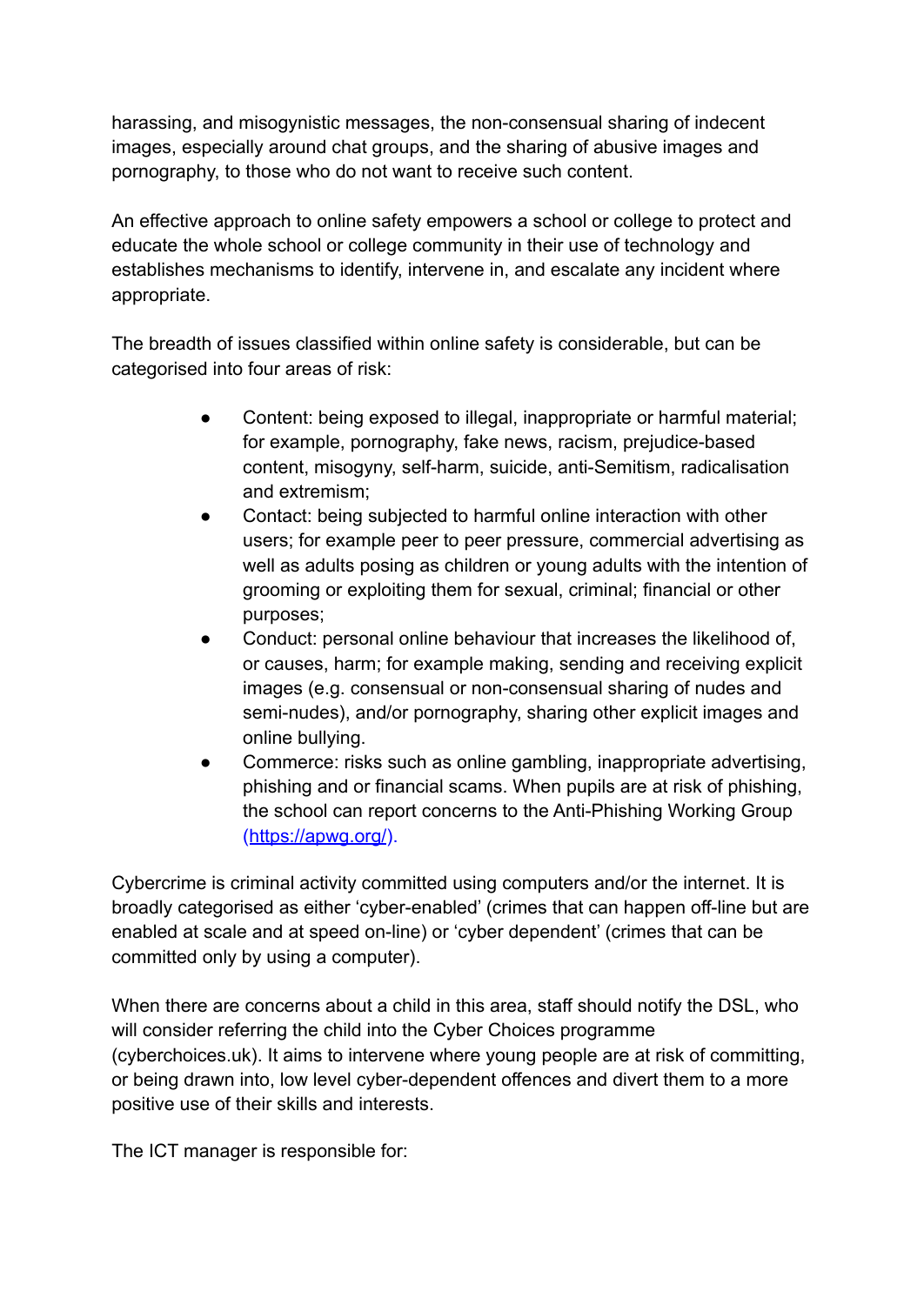- ●Putting in place appropriate filtering and monitoring systems, which are updated on a regular basis and keep pupils safe from potentially harmful and inappropriate content and contact online while at school, including terrorist and extremist material
- Ensuring that the school's ICT systems are secure and protected against viruses and malware, and that such safety mechanisms are updated regularly
- Conducting a full security check and monitoring the school's ICT systems on a weekly basis
- ●Blocking access to potentially dangerous sites and, where possible, preventing the downloading of potentially dangerous files
- Ensuring that any online safety incidents are logged (see appendix 5) and dealt with appropriately in line with this policy
- ●Ensuring that any incidents of cyber-bullying are dealt with appropriately in line with the school behaviour policy

Please refer to Wapping High's Online Safety Policy [here](https://docs.google.com/document/d/1XLRogjYZ3F3IDrahzYjYMND_j_Hpy94pXidTLWzPs_4/edit#) to see measures in place to ensure Online Remote Learning is safe for both staff and pupils, as and when it is done.

School is committed to ensuring that Online Safety is a running and interrelated theme throughout its safeguarding arrangements including policy and procedure, the curriculum, staff training and induction, the role of the DSL, and parental engagement.

Where a pupil misuses the school's ICT systems or internet, we will follow the procedures set out in our policies on Attitudes to Learning and ICT and internet acceptable use. The action taken will depend on the individual circumstances, nature and seriousness of the specific incident, and will be proportionate.

Where a staff member misuses the school's ICT systems or the internet, or misuses personal devices where the action constitutes misconduct, the matter will be dealt with in accordance with the staff code of conduct. The action taken will depend on the individual circumstances, nature and seriousness of the specific incident.

The school will consider whether incidents which involve illegal activity or content, or otherwise serious incidents, should be reported to the police.

Staff should report Online Safety concerns about pupils to the Designated Safeguarding Lead as with all other safeguarding concerns. When it comes to the safety and well-being of the child, the response to the risks and harms that children may experience in the online or digital environment should be no different than the offline, face to face world. For most children there is little distinction between the online and face to face, physical environments, as the two intersect with one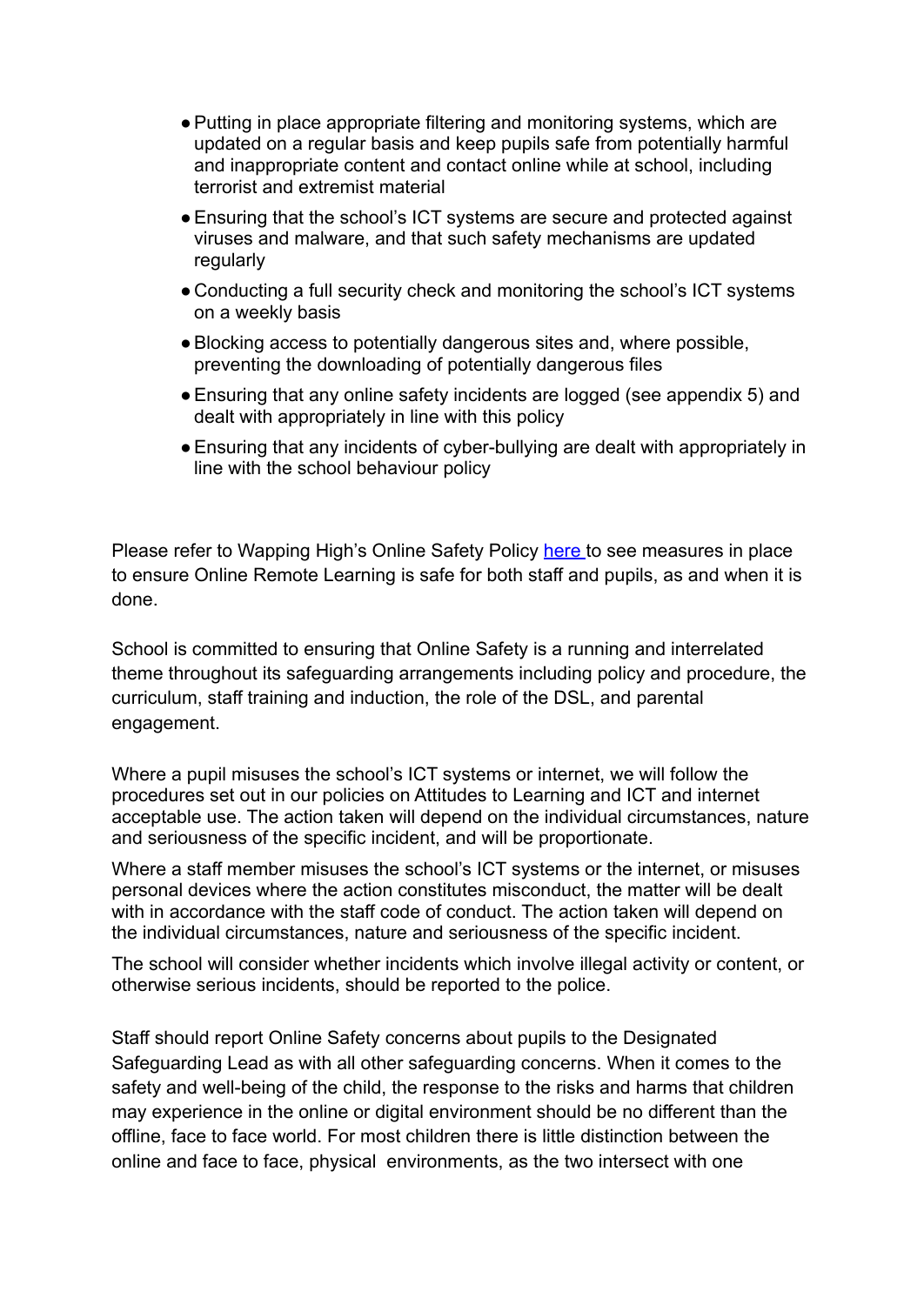another in their daily lives. Staff should recognise that children's experience of abuse in the digital environment may be even more pronounced, where the identity of the abuser is unknown and the abuse can continue 24 hours a day, 7 days a week.

Staff should be aware that children with known vulnerabilities such as SEND, LAC and PLAC children and Children known to a Social Worker, may be more vulnerable to harm and exploitation in the online and digital environments.

# **Children and online safety away from school.**

It is important that all staff who interact with children, including online, continue to look out for signs a child may be at risk. Any such concerns should be dealt with as per the Safeguarding and Child Protection Policy and where appropriate referrals should still be made to children's social care and as required, the police.

Online teaching should follow the same principles as set out in the staff code of conduct.

WHS will ensure any use of online learning tools and systems is in line with privacy and data protection/GDPR requirements.

Below are some things to consider when delivering virtual lessons, especially where webcams are involved:

● No 1:1s,

groups only

- Staff and children must wear suitable clothing, as should anyone else in the household.
- Any computers used should be in appropriate areas, for example, not in bedrooms; and the background should be blurred.
- The live class should be recorded so that if any issues were to arise, the video can be reviewed.
- Live classes should be kept to a reasonable length of time, or the streaming may prevent the family 'getting on' with their day.
- Language must be professional and appropriate, including any family members in the background.
- Staff should record the length, time, date and attendance of any sessions held.

28. DOMESTIC ABUSE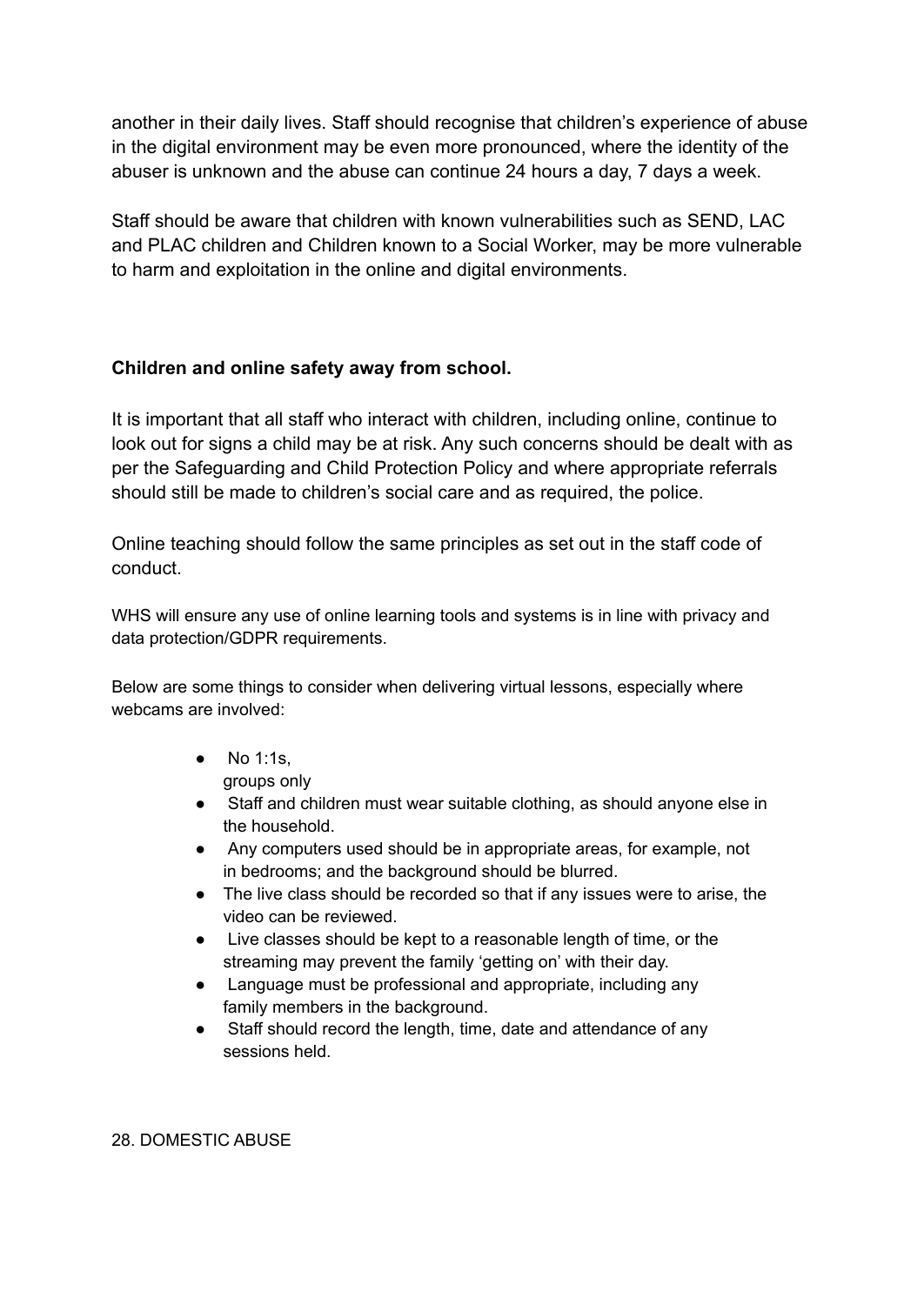The Domestic Abuse Act 2021 recognises the impact of domestic abuse on children, as victims in their own right, if they see, hear or experience the effects of abuse. The statutory definition of domestic abuse recognises that domestic abuse may occur in different types of relationships, including ex-partners and family members. Domestic Abuse may involve a range of abusive behaviours including physical, emotional and economic abuse and coercive and controlling behaviour. Both the person who is carrying out the behaviour and the person to whom the behaviour is directed towards must be aged 16 or over and they must be "personally connected".

Staff should be aware that all children can witness and be adversely affected by domestic abuse in the context of their home life where domestic abuse occurs between family members. Experiencing domestic abuse and/or violence can have a serious, long lasting emotional and psychological impact on children. In some cases, a child may blame themselves for the abuse or may have had to leave the family home as a result. Young people can also experience domestic abuse within their own intimate relationships. This form of peer on peer abuse is sometimes referred to as 'teenage relationship abuse'.

School has signed up to the Metropolitan Police's Operation Encompass system and on receipt of a notification from the Police will provide appropriate support to the child or children concerned, who attend the school. Operation Encompass ensures that when police are called to an incident of domestic abuse, and where there are children in the household, the police will inform the school's Designated Safeguarding Lead before the child or children arrive at school the following day. The purpose of Operation Encompass is to enable the school to provide 'silent support' and is not intended to replace statutory procedures.

#### 29. SO-CALLED HONOUR-BASED ABUSE

#### **Female Genital Mutilation (FGM) / Honour-based Violence (HBV)**/ Violence Against Women and Girls (VAWG)

Comprises all procedures involving partial or total removal of the external female genitalia or other injury to the female genital organs. It is illegal in the UK and a form of child abuse with long-lasting harmful consequences. Professionals in all agencies, and individuals and groups in relevant communities, need to be alert to the possibility of a girl being at risk of FGM, or already having suffered FGM. The Designated Safeguarding Lead will alert the police if it appears that an act of FGM has been carried out.

All forms of so-called 'honour-based' violence (HBV) are abuse (regardless of the motivation) and should be handled and escalated as such. If in any doubt staff should speak to the designated safeguarding lead.

Please consult Annex A in Keeping Children Safe in Education 2020 for specific guidance relating to FGM reporting duty, HBV and Violence against Women and Girls (VAWG).

Wapping High School continues to work in partnership with Amy-Kate Garwood in training and awareness for staff in with relation to VAWG, covering: domestic abuse,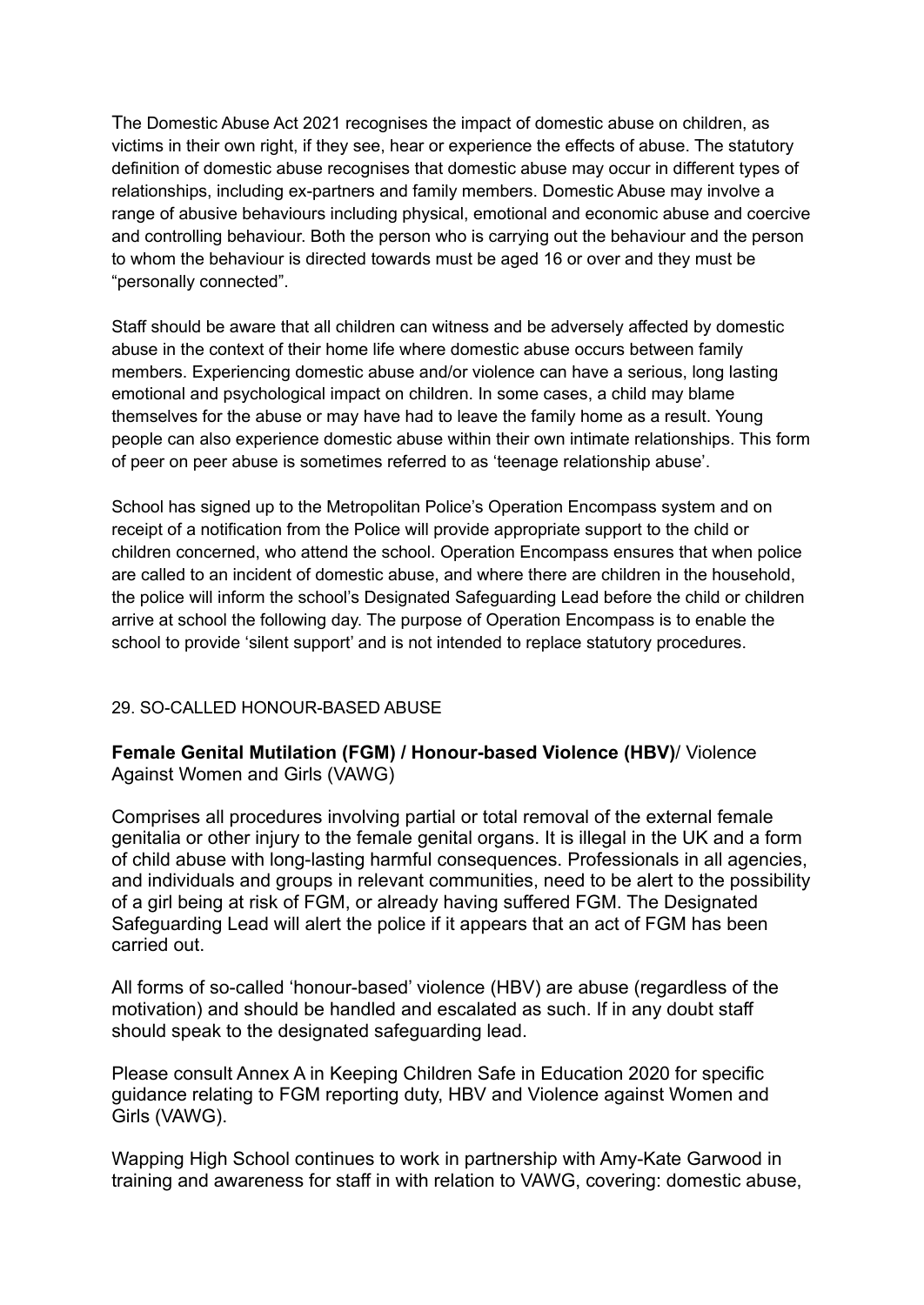sexual abuse, child sexual exploitation, 'honour based abuse', forced marriage and female genital mutilation and 'breast ironing'.

All forms of so-called Honour Based Abuse are abuse (regardless of the motivation) and should be handled and escalated as such. Professionals in all agencies, and individuals and groups in relevant communities, need to be alert to the possibility of a child being at risk of Honour Based Abuse, or already having suffered Honour Based Abuse.

If staff have a concern regarding a child who might be at risk of Honour Based Abuse or who has suffered from Honour Based Abuse, they should speak to the Designated Safeguarding Lead, who will follow local safeguarding procedures.

In England, Wales and Northern Ireland, FGM is a criminal offence under the Female Genital Mutilation Act 2003.

Please refer to the HM Government Multi-Agency Statutory Guidance on FGM, Updated 30<sup>th</sup> July 2020 [here](https://www.gov.uk/government/publications/multi-agency-statutory-guidance-on-female-genital-mutilationance%20on%20FGM,%20Updated%2030th%20July%202020).

Section 5B of the Female Genital Mutilation Act 2003 (as inserted by section 74 of the Serious Crime Act 2015) places a statutory duty upon **teachers**, along with regulated health and social care professionals in England and Wales, to report to the police where they discover (either through disclosure by the victim or visual evidence) that FGM appears to have been carried out on a girl under 18. Those failing to report such cases may face disciplinary sanctions. It will be rare for teachers to see visual evidence, and they should **not** be examining pupils or students. Teachers **must** personally report to the police cases where they discover that an act of FGM appears to have been carried out. However, teachers should notify the Designated Safeguarding Lead of this action as well as reporting the disclosure of FGM in line with school's safeguarding procedures.

Staff need to understand that the duty on teachers to report to the police does not apply in relation to at risk or suspected cases (i.e. where the teacher does not discover that an act of FGM appears to have been carried out, either through disclosure by the victim or visual evidence) or in cases where the woman is 18 or over. In these cases, teachers should follow local safeguarding procedures and report concerns to the Designated Safeguarding Lead. If in doubt, staff should speak to the Designated Safeguarding Lead.

In England and Wales, the practice of Forced Marriage is a criminal offence under the Anti-Social Behaviour, Crime and Policing Act 2014.

Please refer to the Forced Marriage Unit's Statutory Guidance and Multi Agency Guidelines [here](https://www.gov.uk/guidance/forced-marriage)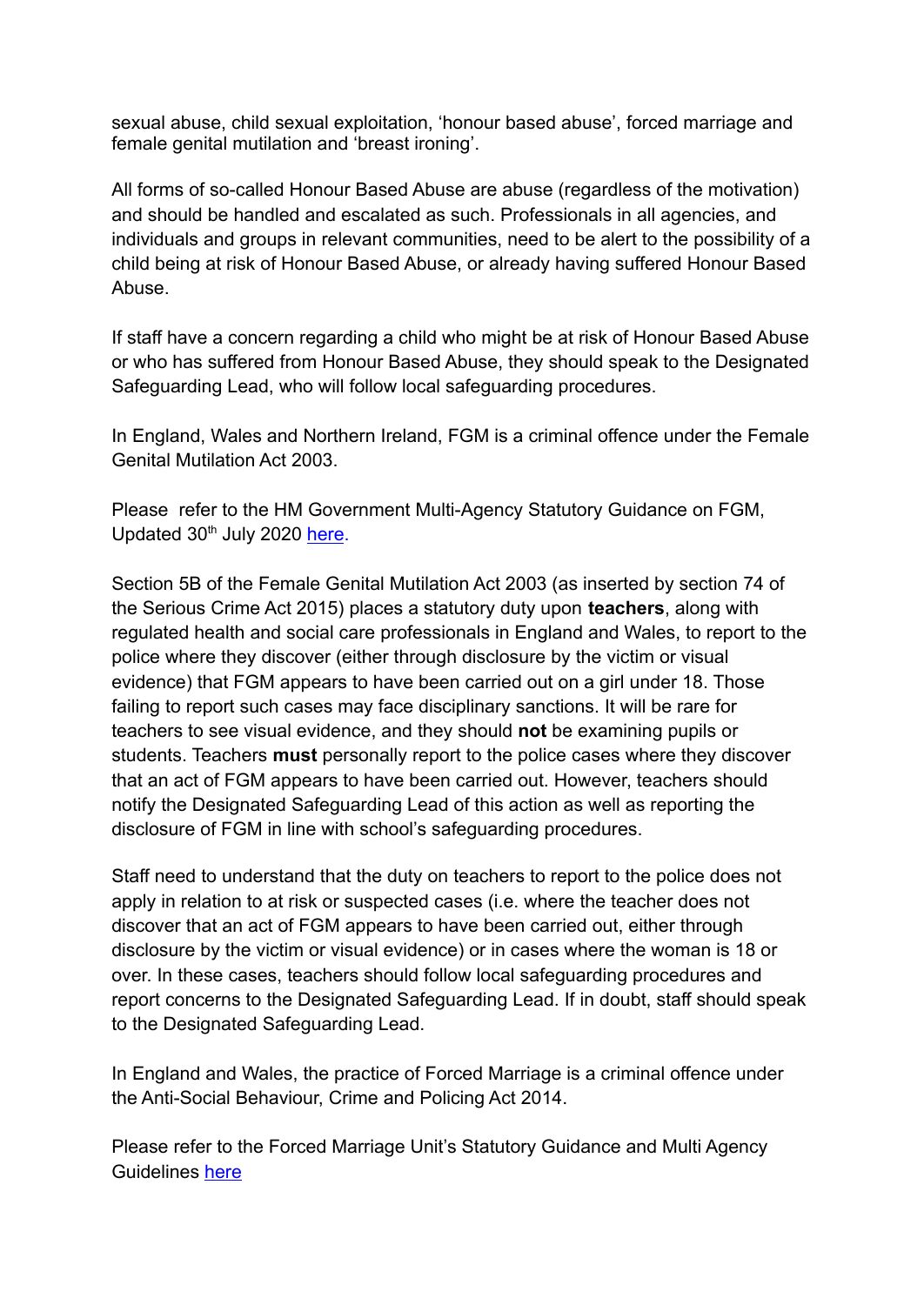#### 30. RADICALISATION AND EXTREMISM

Children are vulnerable to extremist ideology and radicalisation. Similar to protecting children from other forms of harms and abuse, protecting children from this risk is part of the school's safeguarding approach.

- Extremism is the vocal or active opposition to our fundamental values, including democracy, the rule of law, individual liberty and the mutual respect and tolerance of different faiths and beliefs. This also includes calling for the death of members of the armed forces.
- Radicalisation refers to the process by which a person comes to support terrorism and extremist ideologies associated with terrorist groups.
- Terrorism is an action that endangers or causes serious violence to a person/people; causes serious damage to property; or seriously interferes or disrupts an electronic system. The use or threat must be designed to influence the government or to intimidate the public and is made for the purpose of advancing a political, religious or ideological cause.

There is no single way of identifying whether a child is likely to be susceptible to an extremist ideology. Background factors combined with specific influences such as family and friends may contribute to a child's vulnerability. Similarly, radicalisation can occur through many different methods (such as social media or the internet) and settings (such as within the home).

# **PREVENT**

The School recognises that that there 5 strands to support the prevention of violent extremism and as such the school will:

- understand how an extremist narrative which can lead to harm can be challenged by staff in schools; and model to pupils how diverse views can be heard, analysed and challenged in a way that values freedom of speech and freedom from harm
- understand how to prevent harm to pupils by individuals, groups or others who promote violent extremism, and manage risks in the school
- understand how to support individuals who are vulnerable through strategies to support, challenge and protect
- increase the resilience of pupils and of school communities through helping pupils acquire skills and knowledge to challenge extremist views, and promoting an ethos and values that promote respect for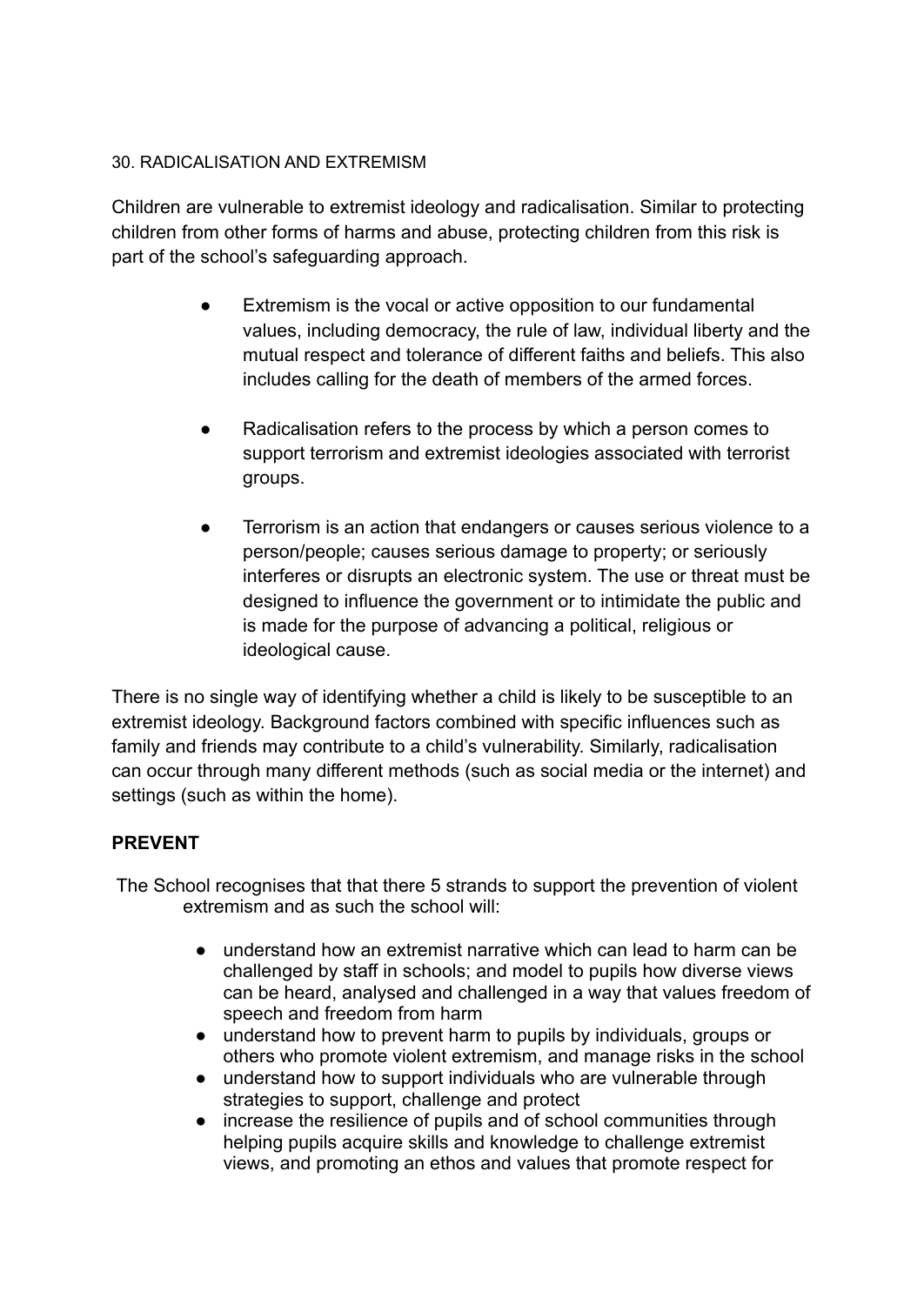each other

● use teaching styles and curriculum opportunities which allow grievances to be aired, explored and demonstrate the role of conflict resolution and active citizenship

The School will be vigilant in understanding/identifying the reasons why a young person might be drawn towards extremist ideology.

These may include:

- a search for answers to questions about identity, faith and belonging
- a desire for adventure and excitement
- desire to enhance the self-esteem of the individual and promote their 'street cred'
- identification with a charismatic individual and attraction to a group which can offer
	- identity, social network and support
- a sense of grievance that can be triggered by personal experiences of racism or
- discrimination

The School will be vigilant in identifying early indicators of extremism which may include:

- showing sympathy for extremist causes
- glorifying violence
- evidence of possessing illegal or extremist literature
- advocating messages similar to illegal organisations such as 'Muslims Against Crusades' or other non-prescribed extremist groups such as "The English Defence League"
- Out of character changes in dress, behaviour and peer relationships

If any adult has concerns that a student is presenting with the above indicators they should inform the designated safeguarding/CP officer as they would for any other child protection issue.

The external reporting of Prevent concerns is usually to the MASH team.

Intervention and preventative strategies

If the School has concerns about individual students who may be drawn to extremist ideology the School will implement intervention strategies such as:

- increased adult support, supervision and encouragement
- mentoring
- behaviour support and/or anger management
- attendance support
- 1:1 or group counselling
- support from Metropolitan Police Safer Schools Officer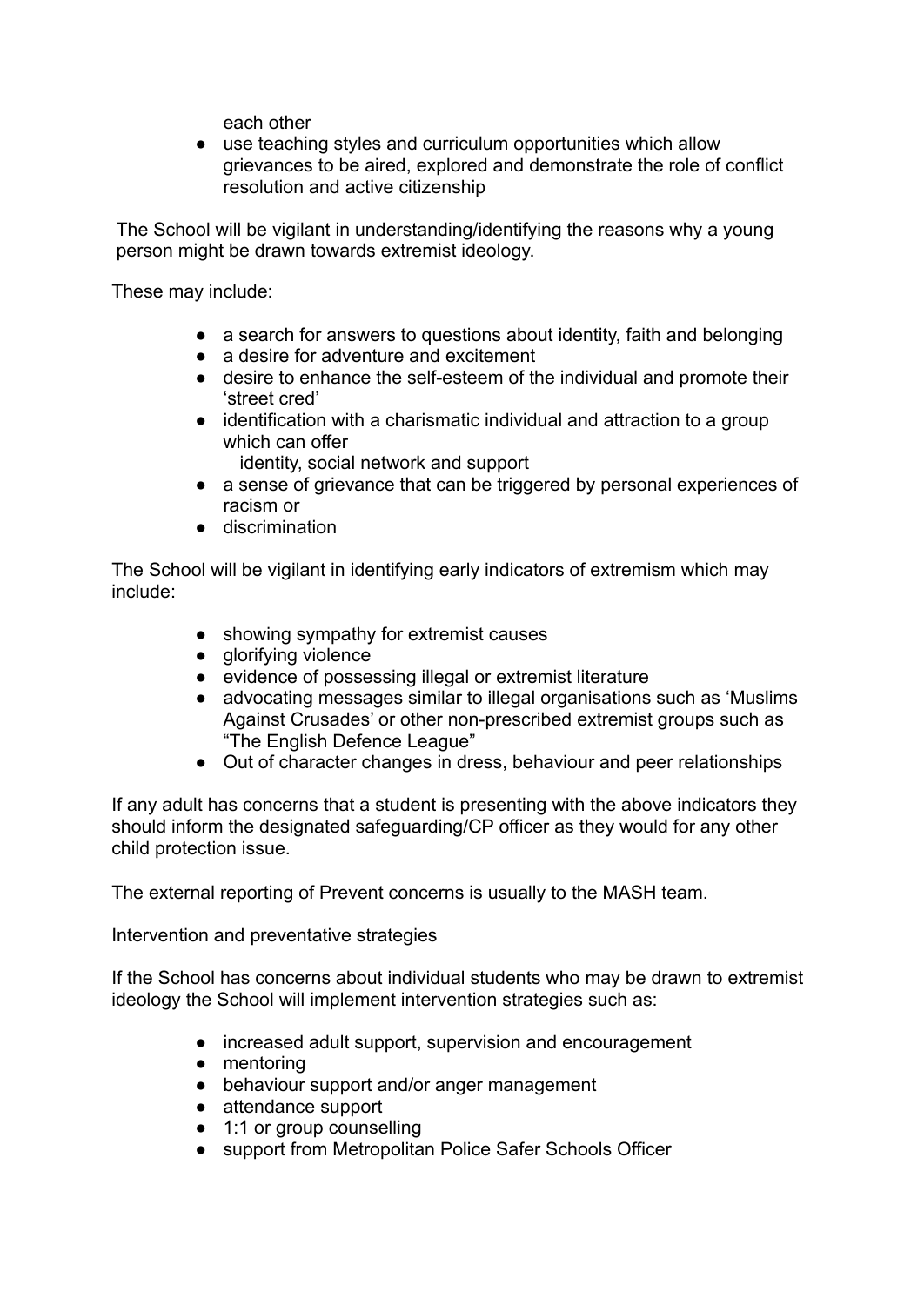Furthermore, the School may refer students to:

- Family Therapy/CAMHS
- Targeted Youth Support
- YISP crime prevention programmes
- Police Prevent team support

Preventative activities (*excluding section on* curriculum) in school may include:

- Discussion of current news events, including extremism, in tutor-time and assemblies.
- Student council
- Enrichment programme

Further information:

[www.gov.uk/government/publications/prevent-duty-guidance/revised-prevent-duty-gu](http://www.gov.uk/government/publications/prevent-duty-guidance/revised-prevent-duty-guidance-for-england-and-wales) [idance-for-england-and-wales](http://www.gov.uk/government/publications/prevent-duty-guidance/revised-prevent-duty-guidance-for-england-and-wales)

The school works in partnership with Jasmin Philips, Prevent, Tower Hamlets to consider local factors in delivering training for staff, alongside statutory guidance for all schools and the completion of risk assessments. Last full staff training was held in January 2020 and delivered by Jasmin Philips.

The PHSE and tutor programme enables pupils to discuss issues of religion, ethnicity and culture and how the school promotes fundamental British Values as part of SMCS (spiritual, moral, social and cultural education).

In LBTH the Prevent Education Officer is Eleanor Knight [Eleanor.Knight@towerhamlets.gov.uk](mailto:Eleanor.Knight@towerhamlets.gov.uk).

In LBTH all Prevent referrals related to children should be made through the Multi Agency Safeguarding Hub.

31. PEER ON PEER ABUSE

Staff must be aware that children may be harmed by other children.

Peer on Peer Abuse can happen both inside and outside of school including online. It is important that all staff recognise the indicators and signs of peer on peer abuse.

Staff should treat all reports of peer on peer abuse very seriously and make it clear that all forms are unacceptable. Abuse is abuse and will never be dismissed as 'banter' or 'part of growing up'. School adopts a Zero Tolerance Approach to peer on peer abuse.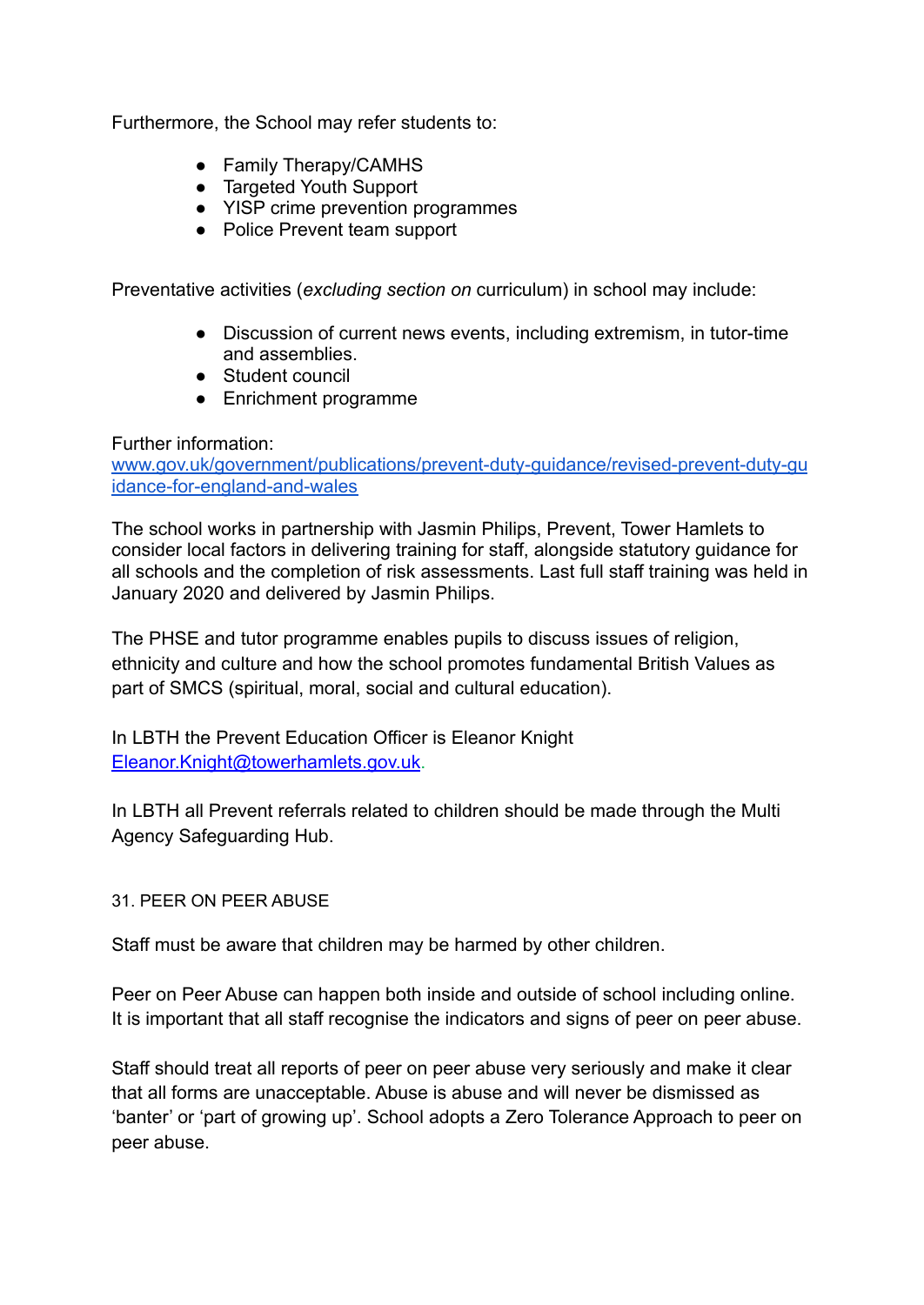All staff should recognise that even though there are no reported cases of peer on peer abuse among pupils, such abuse may still be taking place and it is simply not being reported.

Staff should be aware that it is more likely that boys will be perpetrators of peer on peer abuse and girls will be victims of peer on peer abuse. However, all forms of peer on peer abuse are unacceptable and will not be tolerated at the school.

Staff should recognise that peer on peer abuse can take many forms and may be facilitated by technology, including:

- bullying (including cyberbullying, prejudice-based and discriminatory bullying)
- physical abuse such as biting, hitting, kicking or hair pulling
- sexually harmful behaviour and sexual abuse including inappropriate sexual language, touching, sexual assault or rape
- causing someone to engage in sexual activity without consent, such as forcing someone to strip, touch themselves sexually, or to engage in sexual activity with a third party
- consensual and non-consensual sharing of nudes and semi-nudes images and/or videos
- $t$ eenage relationship abuse where there is a pattern of actual or threatened acts of physical, sexual or emotional abuse, perpetrated against a current or former partner
- upskirting taking a picture under a person's clothing without their knowledge and/or permission with the attention of viewing their buttocks or genitals (with or without underwear) to obtain sexual gratification. It is a criminal offence
- initiation/hazing used to introduce newcomers into an organisation or group by subjecting them to a series of trials and challenges, which are potentially humiliating, embarrassing or abusive.
- prejudice and discrimination behaviours which cause a person to feel powerless, worthless or excluded originating from prejudices around belonging, identity and equality, for example, prejudices linked to disabilities, special educational needs, ethnic, cultural and religious backgrounds, gender and sexual identity.

Different gender issues can be prevalent when dealing with peer on peer abuse, for example girls being sexually touched/assaulted or boys being subject to initiation/hazing type violence.

# **Peer on peer abuse**

Wapping High School sets out clearly its response to peer on peer abuse in the Anti-Bullying Policy, that explains how we are vigilant regarding any reporting of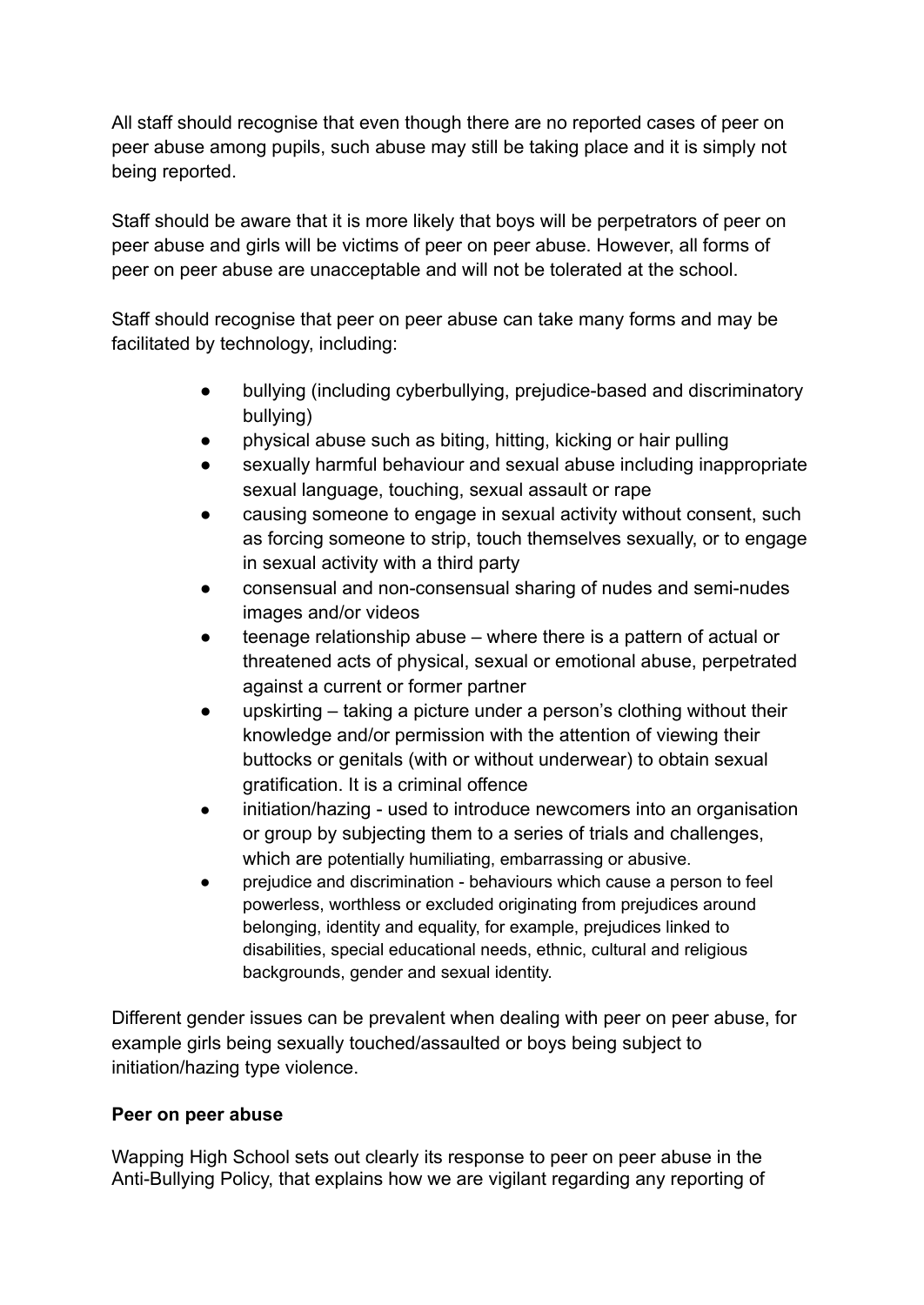abuse, from allegation to response. Wapping High follows advice from DFE publication on "Sexual violence and sexual harassment between children in schools and colleges." The actions and attitude to supporting children are informed by the recent guidance from OFSTED's published findings here: [https://www.gov.uk/government/publications/review-of-sexual-abuse-in-schools-and](https://www.gov.uk/government/publications/review-of-sexual-abuse-in-schools-and-colleges/review-of-sexual-abuse-in-schools-and-colleges)[colleges/review-of-sexual-abuse-in-schools-and-colleges](https://www.gov.uk/government/publications/review-of-sexual-abuse-in-schools-and-colleges/review-of-sexual-abuse-in-schools-and-colleges) .This is also covered in a detailed reponse in the section of this policy that focuses on bullying.

Peer on peer abuse cannot dismissed as 'banter' or 'malicious gossip' and children must be encouraged to report any sexual abuse that they experience or witness, whether it is online or in person, or via social media or other digital platforms.

### 32. PEER ON PEER SEXUAL VIOLENCE AND SEXUAL HARASSMENT

All staff must be aware that sexual violence and sexual harassment can occur between two children of any age and sex from primary to secondary phases and in colleges. It can also occur online. It can also occur through a group of children sexually assaulting or sexually harassing a single child or group of children.

As part of school's wider safeguarding culture, staff should maintain a 'it could happen here' approach in regard to child on child sexual violence or sexual harassment and understand that children may be experiencing such forms of peer on peer abuse, including that facilitated by technology, regardless of the number of reports the DSL receives.

In response to reports including disclosures school will reassure all victims that they are being taken seriously and that they will be supported and kept safe. A victim will never be given the impression that they are creating a problem by reporting sexual violence or sexual harassment. Nor should a victim ever be made to feel ashamed for making a report.

Staff should be aware that some groups are potentially more at risk. Evidence shows girls, children with special educational needs and disabilities (SEND) and LGBTQ+ children are at greater risk. Staff should be aware of the importance of:

- challenging inappropriate behaviours;
- making clear that sexual violence and sexual harassment is not acceptable, will never be tolerated and is not an inevitable part of growing up;
- not tolerating or dismissing sexual violence or sexual harassment as "banter", "part of growing up", "just having a laugh" or "boys being boys"; and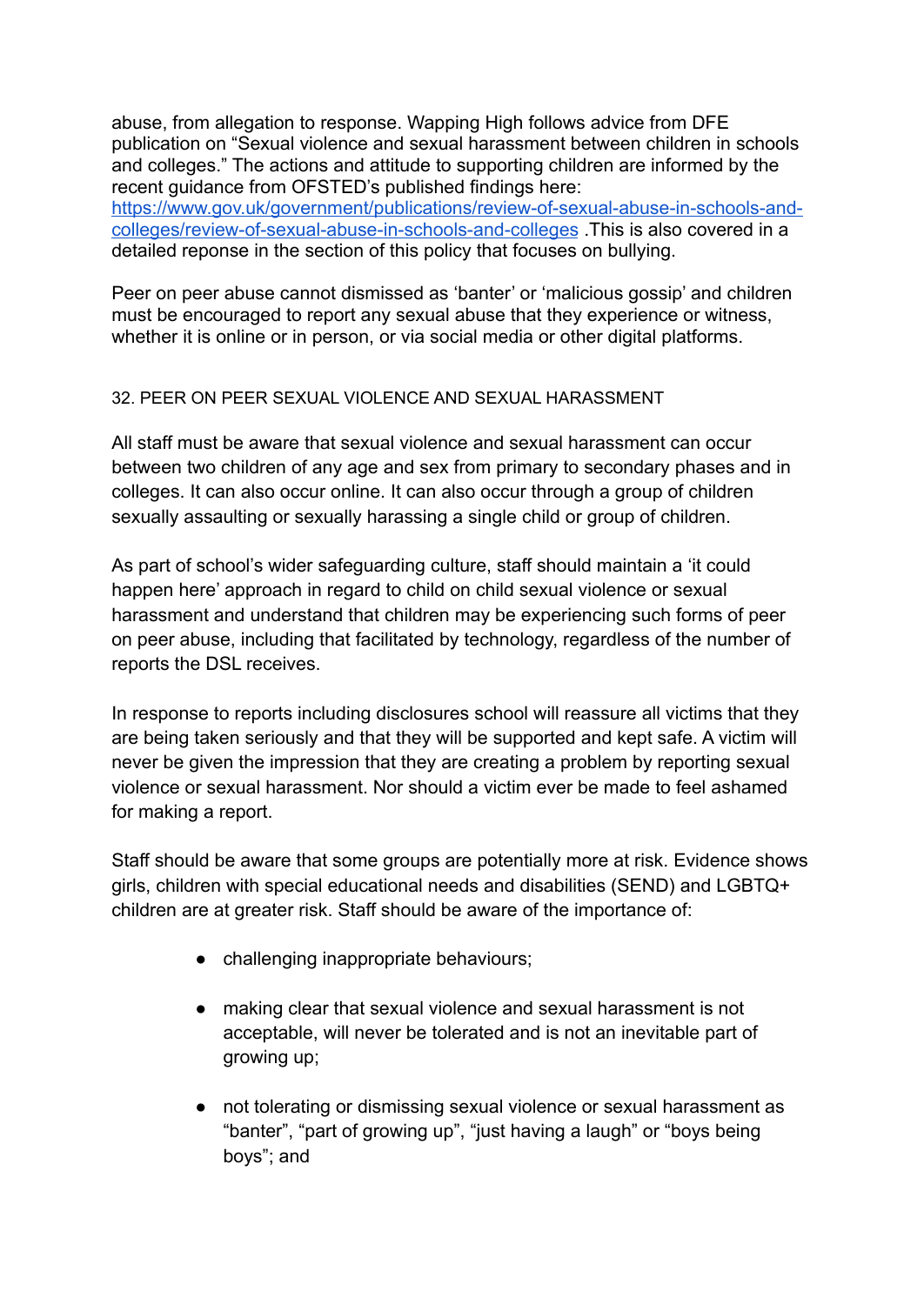• challenging physical behaviours (potentially criminal in nature), such as grabbing bottoms, breasts and genitalia, pulling down trousers, flicking bras and lifting upskirts. Dismissing or tolerating such behaviours will help to normalise them.

Sexual violence offences are defined under the Sexual Offences Act 2003

**Rape**: A person (A) commits an offence of rape if: he intentionally penetrates the vagina, anus or mouth of another person (B) with his penis, B does not consent to the penetration and A does not reasonably believe that B consents.

**Assault by Penetration**: A person (A) commits an offence if: s/he intentionally penetrates the vagina or anus of another person (B) with a part of her/his body or anything else, the penetration is sexual, B does not consent to the penetration and A does not reasonably believe that B consents.

**Sexual Assault**: A person (A) commits an offence of sexual assault if: s/he intentionally touches another person (B), the touching is sexual, B does not consent to the touching and A does not reasonably believe that B consents. (Schools should be aware that sexual assault covers a very wide range of behaviour so a single act of kissing someone without consent, or touching someone's bottom/breasts/genitalia without consent, can still constitute sexual assault.)

**Causing someone to engage in sexual activity without consent:** A person (A) commits an offence if: s/he intentionally causes another person (B) to engage in an activity, the activity is sexual, B does not consent to engaging in the activity, and A does not reasonably believe that B consents. (This could include forcing someone to strip, touch themselves sexually, or to engage in sexual activity with a third party.)

Consent is about having the freedom and capacity to choose. Consent to sexual activity may be given to one sort of sexual activity but not another, e.g.to vaginal but not anal sex or penetration with conditions, such as wearing a condom. Consent can be withdrawn at any time during sexual activity and each time activity occurs.

All Staff need to be aware of the following:

- children under the age of 13 can never consent to any sexual activity;
- the age of consent is 16
- sexual intercourse without consent is rape.

Sexual Harassment is 'unwanted conduct of a sexual nature' that can occur online and offline and both inside and outside of school. Sexual harassment is likely to: violate a child's dignity, and/or make them feel intimidated, degraded or humiliated and/or create a hostile, offensive or sexualised environment.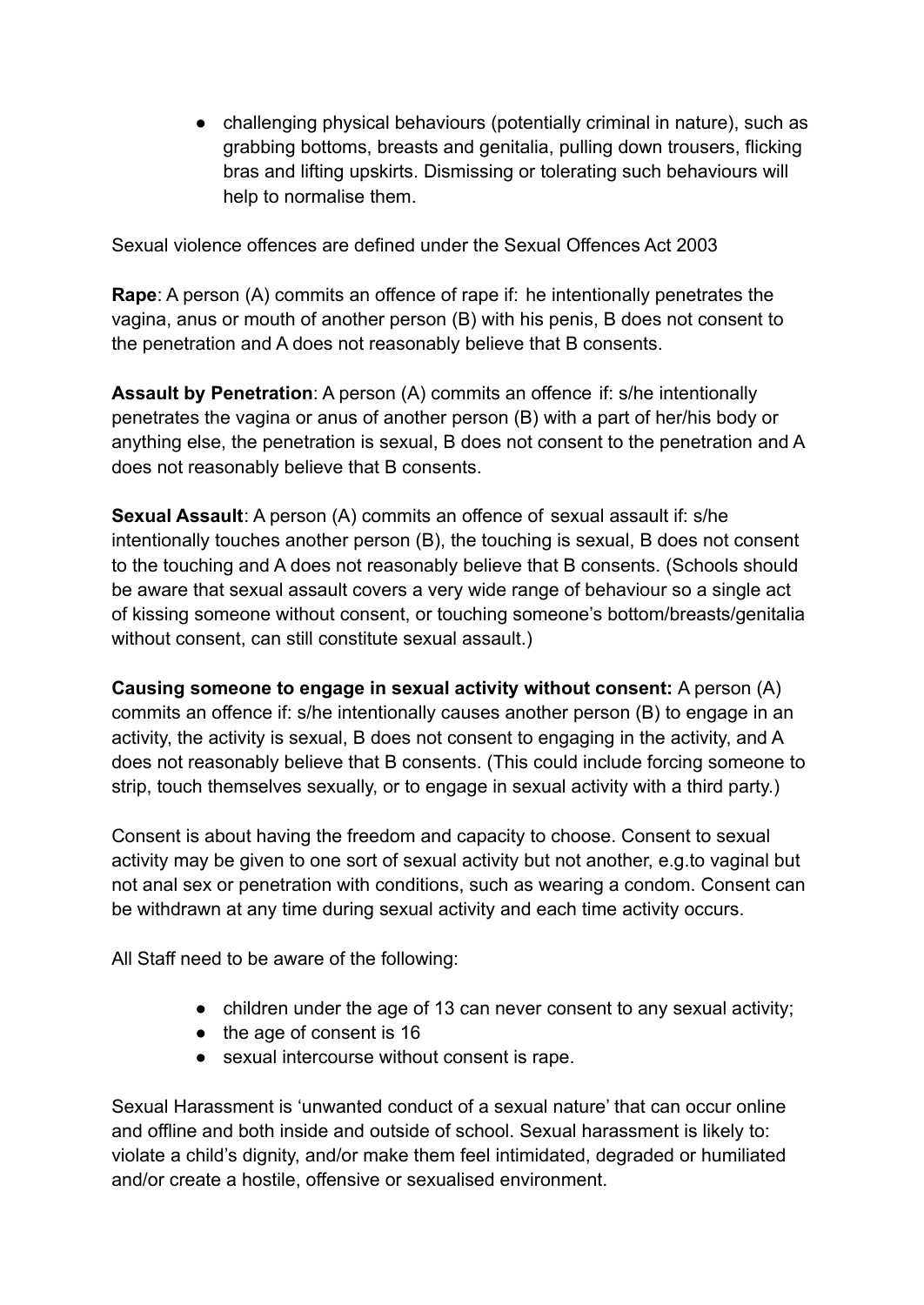Sexual Harassment may include the following:

- sexual comments, such as: telling sexual stories, making lewd comments, making sexual remarks about clothes and appearance and calling someone sexualised names;
- sexual "jokes" or taunting;
- physical behaviour, such as: deliberately brushing against someone, interfering with someone's clothes (schools and colleges should be considering when any of this crosses a line into sexual violence - it is important to talk to and consider the experience of the victim) and displaying pictures, photos or drawings of a sexual nature; and
- online sexual harassment. This may be standalone, or part of a wider pattern of sexual harassment and/or sexual violence such as:
	- consensual and non-consensual sharing of nudes and semi-nudes images and/or videos.
	- sharing of unwanted explicit content;
	- upskirting
	- sexualised online bullying
	- unwanted sexual comments and messages, including, on social media
	- sexual exploitation, coercion and threats

Sexual violence and sexual harassment can occur between two children of any age and sex, from primary through to secondary stage and into colleges. It can occur through a group of children sexually assaulting or sexually harassing a single child or group of children.

Sexual violence and sexual harassment exist on a continuum and may overlap; they can occur online and face to face (both physically and verbally) and are never acceptable.

Addressing inappropriate behaviour (even if it appears to be relatively innocuous) can be an important intervention that helps prevent problematic, abusive and/or violent behaviour in the future.

Children who are victims of sexual violence and sexual harassment wherever it happens, will likely find the experience stressful and distressing. This will, in all likelihood, adversely affect their educational attainment and will be exacerbated if the alleged perpetrator(s) attends the same school or college.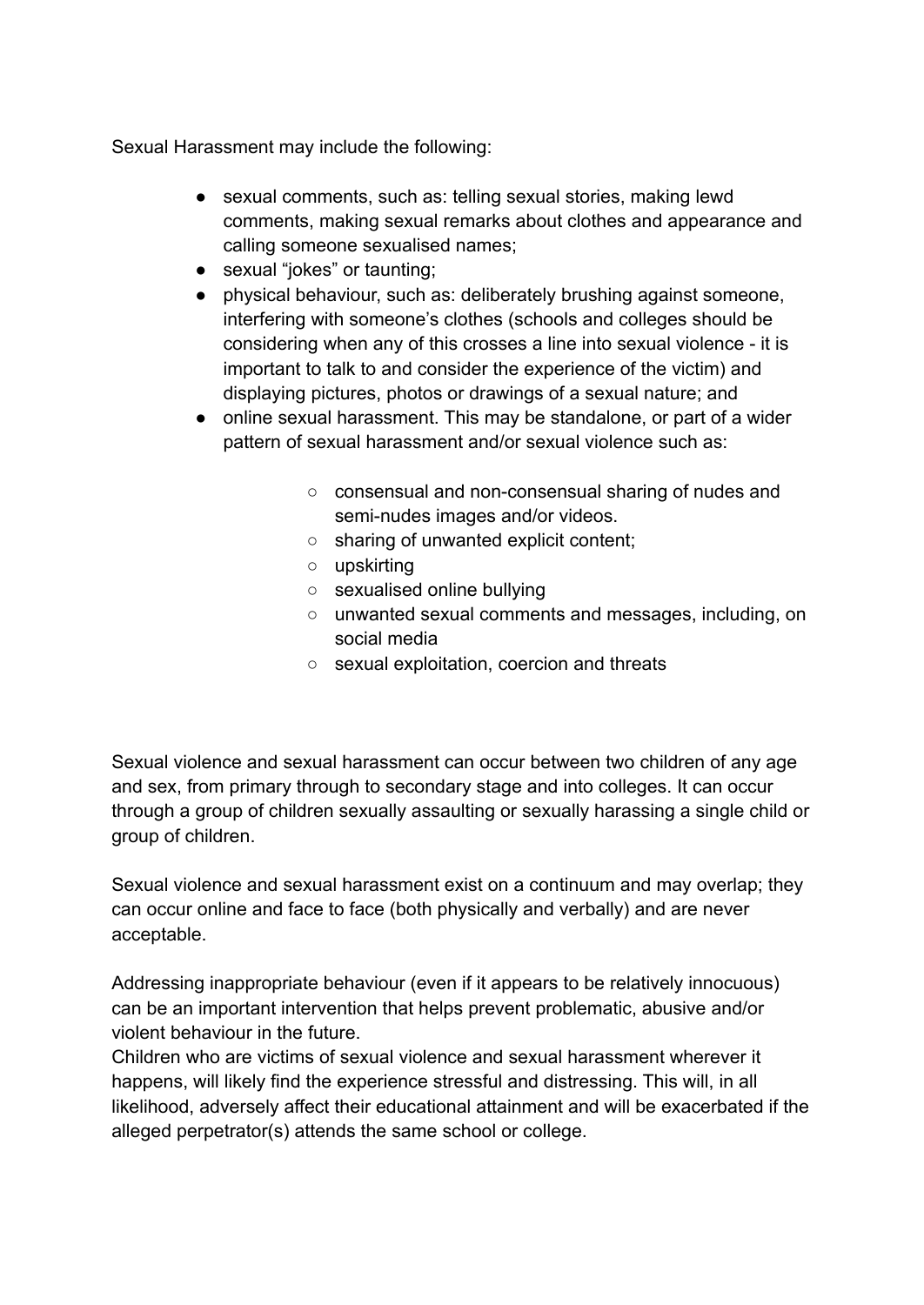Safeguarding incidents and/or behaviours can be associated with factors outside the school or college, including intimate personal relationships

Whilst any report of sexual violence or sexual harassment should be taken seriously, staff should be aware it is more likely that girls will be the victims of sexual violence and sexual harassment and more likely it will be perpetrated by boys. But it is essential that all victims are reassured that they are being taken seriously and that they will be supported and kept safe. A victim should never be given the impression that they are creating a problem by reporting sexual violence or sexual harassment. Nor should a victim ever be made to feel ashamed for making a report.

So accordingly, with any report, disclosure, concern over 'gossip' or 'banter' our approach together is not to judge, or form opinions about individuals as abuse reveals concerns not only primarily and appropriately for the victim in their lived experience, but also for the abuser and to understand their story and background. Wapping High refers to police and social care to report these issues immediately and responds to 'red' requests from social care and Merlin reports from police to support all, without prejudice.

# 33. YOUTH PRODUCED SEXUAL IMAGERY.

Youth Produced Sexual Imagery is one of the terms professionals use to describe the sending or posting of nude or semi-nude images, videos or live streams by children and young people under the age of 18 online. The term 'nudes' is used by young people and covers all types of image sharing incidents. Alternative terms used by children include 'dick pics' or 'pics'.

The sharing of nudes and semi-nudes can happen publicly online, in 1:1 messaging or via group chats and closed social media accounts. It could also involve sharing between devices via services like Apple's AirDrop which works offline. Nude or semi-nude images, videos or live streams may include more than one child or young person.

Incidents may also occur where:

- children and young people find nudes and semi-nudes online and share them claiming to be from a peer
- children and young people digitally manipulate an image of a young person into an existing nude online
- images created or shared are used to abuse peers e.g. by selling images online or obtaining images to share more widely without consent to public shame. Such images can be shared via web pages and social media accounts called 'Bait Out' pages/accounts.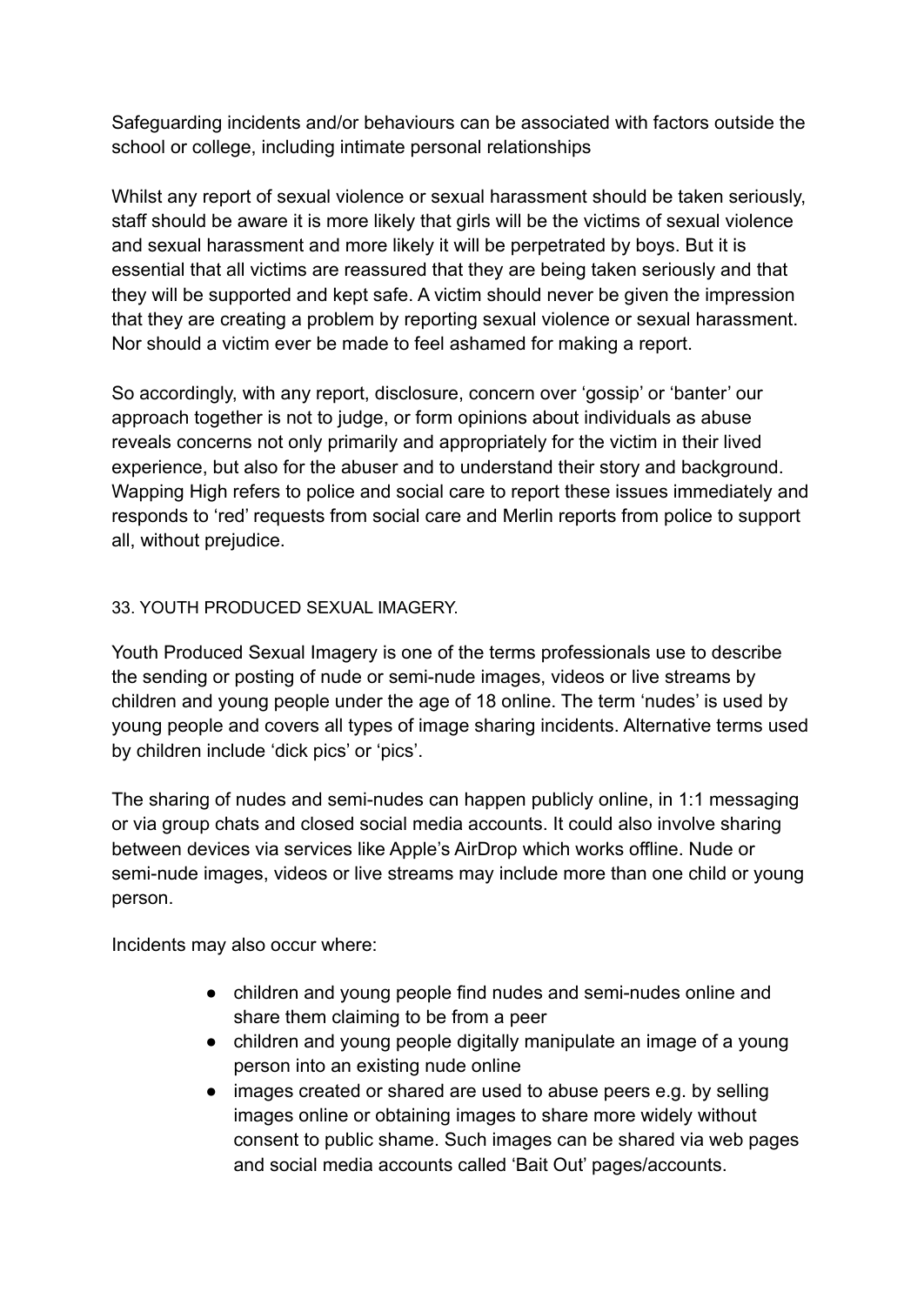Creating and sharing nudes and semi-nudes of under-18s (including those created and shared with consent) is illegal.

When handling disclosures of Youth Produced Sexual Imagery, staff must be aware that it is illegal for staff to view or share such imagery. Staff should immediately report the disclosure to the Designated Safeguarding Lead.

Wapping High School's response to Youth Produced Sexual Imagery in accordance with UKCIS's non-statutory guidance, Sharing *Nudes [and Semi-Nudes. Advice for](https://www.gov.uk/government/publications/sharing-nudes-and-semi-nudes-advice-for-education-settings-working-with-children-and-young-people) [Education Settings working with Children and Young People 2020](https://www.gov.uk/government/publications/sharing-nudes-and-semi-nudes-advice-for-education-settings-working-with-children-and-young-people)* is again one of working with children to ascertain risk and share relevant information with agencies as well as considering the impact of sharing these issues with parents/carers, alongside multi-agency consultation to establish personalised responses that cater to the individual.

The following guidance must be adhered to and issues reported immediately if there has been any problems or barriers in following these guidelines over procedure:

- **Never** view, copy, print, share, store or save the imagery yourself, or ask a child to share or download – **this is illegal**.
- If you have already viewed the imagery by accident (e.g. if a young person has shown it to you before you could ask them not to), report this to the DSL (or equivalent) and seek support.
- **Do not** delete the imagery or ask the young person to delete it.
- **Do not** ask the child/children or young person(s) who are involved in the incident to disclose information regarding the imagery. This is the responsibility of the DSL (or equivalent).
- **Do not** share information about the incident with other members of staff, the young person(s) it involves or their, or other, parents and/or carers.
- **Do not** say or do anything to blame or shame any young people involved.
- **Do** explain to them that you need to report it and reassure them that they will receive support and help from the DSL (or equivalent).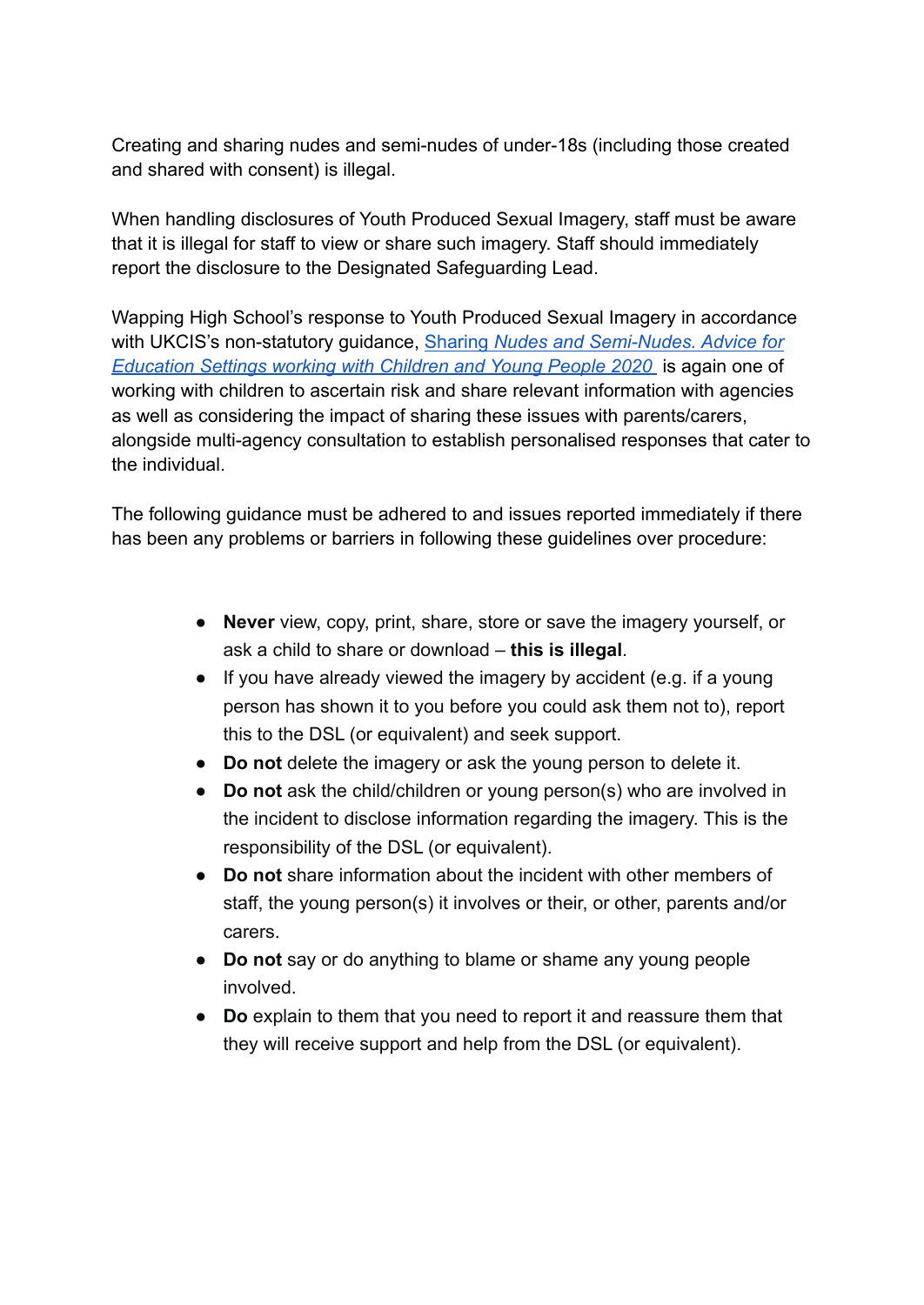#### 34. BULLYING (INCLUDING CYBERBULLYING)

# **How to report bullying**

- A Student Incident Form can be collected from the school office or from a member of the Pastoral Team. Students may also email their concerns to [safe@wappinghigh.org](mailto:safe@wappinghigh.org) (see WHS Anti-Bullying policy), and a link can be found on their Google home screen. Students can also email the designated safeguarding email address if they have concerns. Posters for this are displayed in all classrooms, in student planners and open learning areas.
- All the relevant information must be completed on the form, which can then be handed to a Head of House, the Student Post Box on the Ground Floor, or the online form/email will be submitted to the Pastoral Team.
- Students may also report bullying verbally, and can do this by making an appointment to see the Attendance and Welfare Officer, their tutor or a member of the Pastoral team.
- The Head of House has overall day-to-day responsibility for dealing with reported incidents and will forward details to the relevant members of staff to investigate.
- Alternatively any member of staff can be approached to report incidents of bullying, and they in turn will report to the Head of House.

# **Procedures**

The following steps must be taken when dealing with incidents of bullying:

- If bullying is suspected or reported, the incident will be dealt with immediately by the member of staff who has been approached, or who suspects/observed the bullying.
- The Head of House must be informed immediately.
- A clear account of the incident will be recorded in writing either by the victim or the member of staff recording the victim's verbal statement. The staff member should also record their account if they witnessed the bullying.
- The Head of House will interview all concerned and will record the incident on the School's SIMS database.
- Parents will be kept informed through a telephone call by the Head of House.
- Subject teachers will be kept informed and asked to monitor the situation.
- A range of sanctions will be used as appropriate and in consultation with all parties concerned. These sanctions could include: verbal or written warnings, restrictions of break and lunchtime activities, internal and fixed-term exclusions, and in the event of persistent bullying, permanent exclusion. Where appropriate the Headteacher may inform the police.
- Mediation will take place between the students involved, and an Anti-Bullying Assurance form completed to ensure the student understands the steps to undertake to ensure they are not involved in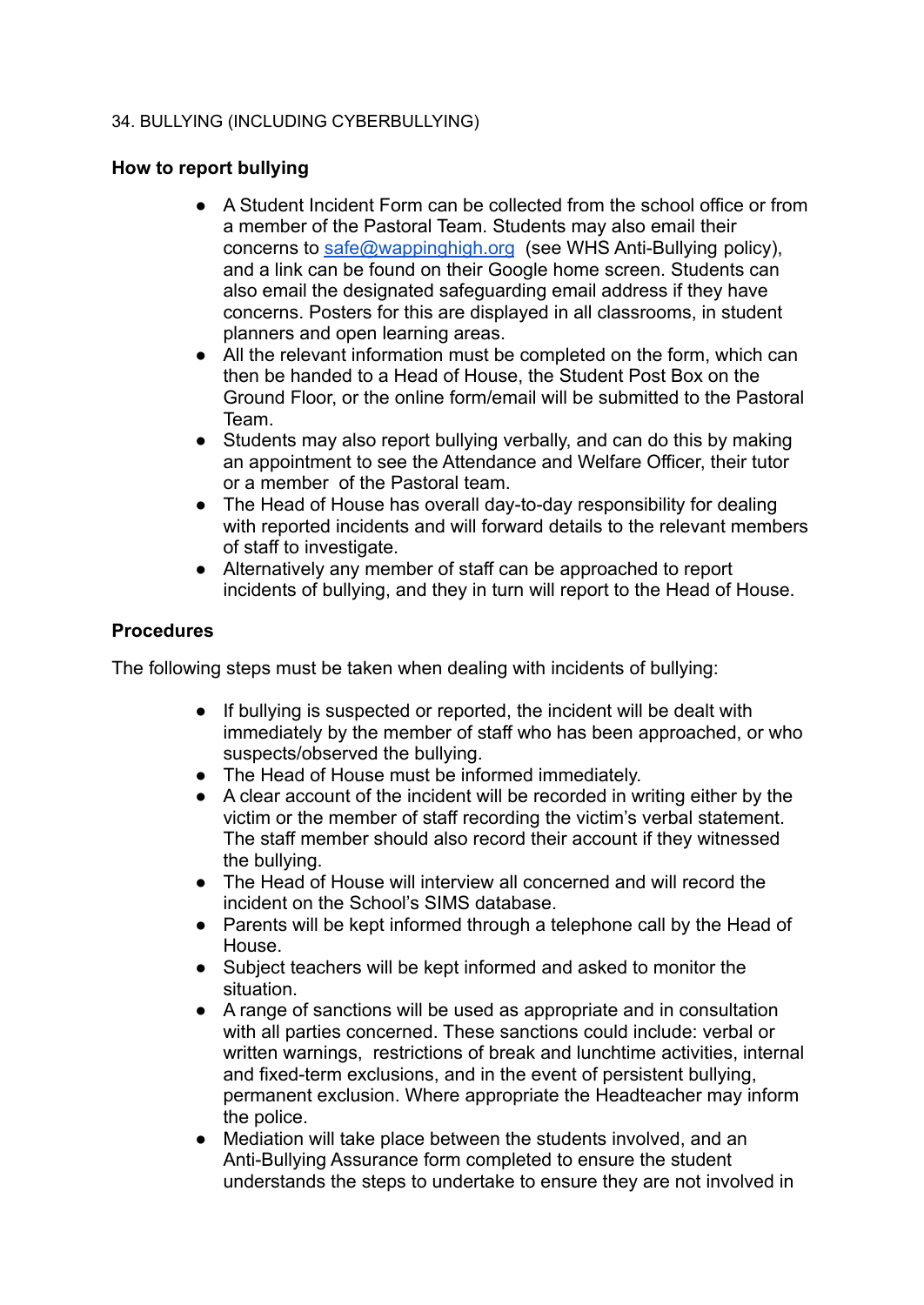bullying again.

- Students who are involved in incidents of bullying will also need to sign an Anti Bullying Assurance Form to show that they are willing to make changes to their behaviour.
- There will be a bi-annual audit and analysis of incident logs and interventions to continually improve practice.

This School has set procedures to follow in implementing sanctions where a bullying incident has occurred, and as described above, sanctions are applied in appropriate proportion to the event. In the event of all other avenues being exhausted, or in particularly serious cases that lead to exclusion, governors will examine the evidence that a wide range of strategies had been tried and failed to affect a positive change in the bullying behaviour.

Each child and parent/carer has signed the The ICT user agreement which states that Wapping High School aims to empower pupils to be purposeful, creative and safe users of ICT. This agreement is signed when students join the school and is also in their student planner.

If a bullying incident is directed at a pupil or staff member using technology either inside or outside school tie the following action should be taken:

- advise the recipient not to respond to the message.
- secure and preserve any evidence.
- notify parents involved if an incident is discovered in school.
- consider informing the police depending on the severity or repetitious nature of the offence.

#### **Strategies to reduce bullying**

Wapping High School has adopted a range of strategies to prevent and reduce bullying, to raise awareness of bullying and support victims and those displaying bullying behaviour, including:

- The consistent promotion and use of the Attitudes [for Learning Policy,](https://docs.google.com/document/d/172ay-0UarROc4tKVG0nVx7PJYiDdpu-bJGd4yhJDaUA/edit) which requires all pupils to respect the rights of others;
- The reinforcement of the clear message that violence has no place at Wapping High School;
- Consultation with the 'Student Voice' on appropriate action;
- Posters and images displayed around school and pledges in planners reinforcing expectations on anti bullying, community cohesion ('we're listening posters' around school displaying how to report concerns).
- Take part in initiatives such as Anti-Bullying Week;
- Celebration of LGBT History month.
- Training for all members of staff on anti-bullying policy and strategy;
- The supervision by School staff of all play areas at lunch times and breaks;
- Providing information to all parents on the symptoms of bullying and the steps to take if the suspect their child is being bullied;
- A clear policy of mobile phones not permitted to be in use during school hours;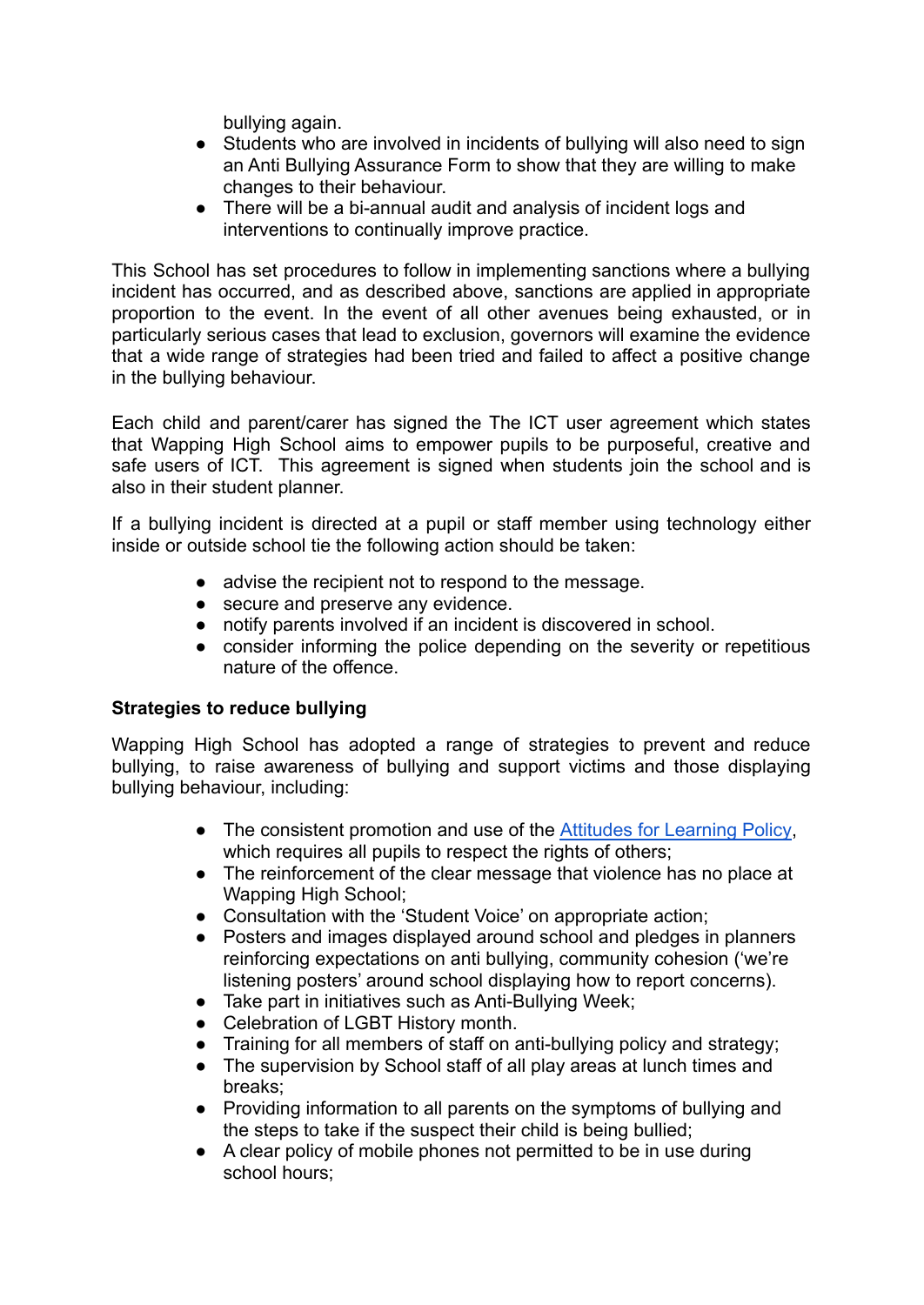- The celebration of all student backgrounds and cultures through assemblies;
- During assemblies and PHSE learning sessions, discuss and explore bullying issues with the children;
- Raising awareness of cyber-bullying and teaching children to safely use technology (including mobile phones, email and the Internet);
- All websites accessed in School are screened. This software screens the language used in all documents, emails and websites. Rude or offensive emails, websites, documents are sent to the Headteacher. Action will be taken and recorded;
- Effective recording systems via the school data base on SIMS;
- Work with multi-agency teams including police and Children's Services as appropriate;
- Contact the parents of both the child being bullied and the bully:
- Challenge sexual content within verbal abuse, especially challenging the word 'gay' and other homophobic language

# 35. HOMELESSNESS

Homelessness Being homeless or being at risk of becoming homeless presents a real risk to a child's welfare. The designated safeguarding lead (and any deputies) should be aware of contact details and referral routes into the Local Housing Authority so they can raise/progress concerns at the earliest opportunity. Indicators that a family may be at risk of homelessness include household debt, rent arrears, domestic abuse and anti-social behaviour, as well as the family being asked to leave a property. Whilst referrals and/or discussion with the Local Housing Authority should be progressed as appropriate, and in accordance with local procedures, this does not, and should not, replace a referral into children's social care where a child has been harmed or is at risk of harm. The Homelessness Reduction Act 2017 places a new legal duty on English councils so that everyone who is homeless or at risk of homelessness will have access to meaningful help including an assessment of their needs and circumstances, the development of a personalised housing plan, and work to help them retain their accommodation or find a new place to live. The following factsheets usefully summarise the new duties: Homeless Reduction Act Factsheets. The new duties shift focus to early intervention and encourage those at risk to seek support as soon as possible, before they are facing a homelessness crisis. In most cases school and college staff will be considering homelessness in the context of children who live with their families, and intervention will be on that basis. However, it should also be recognised that in some cases 16 and 17 year olds could be living independently from their parents or guardians, for example through their exclusion from the family home, and will require a different level of intervention and support. Children's social care will be the lead agency for these children and the designated safeguarding lead (or a deputy) should ensure appropriate referrals are made based on the child's circumstances. The Department and the Ministry of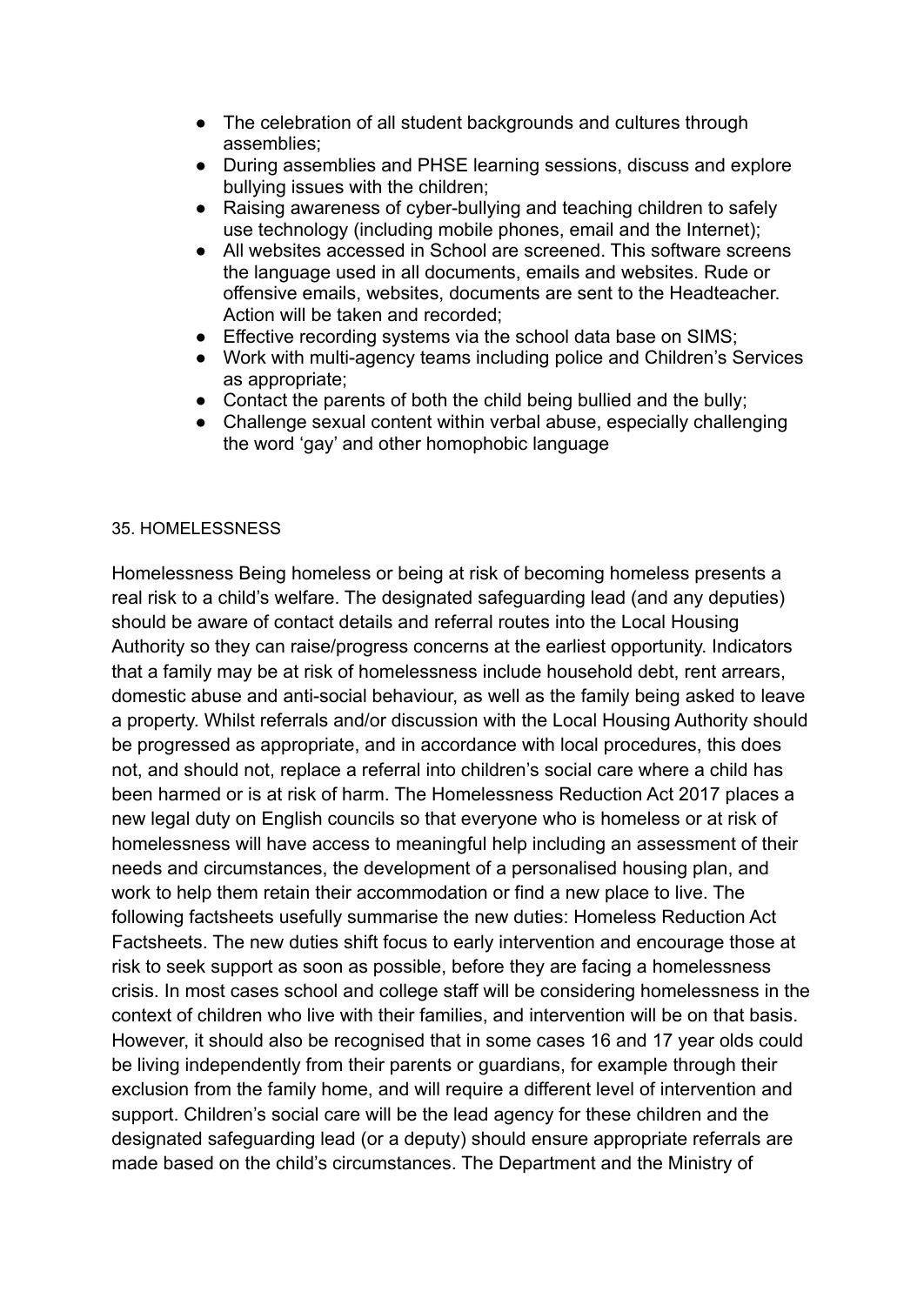Housing, Communities and Local Government have published joint statutory guidance on the provision of accommodation for 16 and 17 year olds who may be homeless and/or require accommodation: [here](https://www.gov.uk/government/publications/homelessness-reduction-bill-policy-factsheets) (KCSIE 2021)

### 36. CHILDREN AND THE COURT SYSTEM

Children and the court system Children are sometimes required to give evidence in criminal courts, either for crimes committed against them or for crimes they have witnessed. There are two age appropriate guides to support children 5-11-year olds and [12-17 year olds.](https://www.gov.uk/government/publications/young-witness-booklet-for-12-to-17-year-olds) The guides explain each step of the process, support and special measures that are available. There are diagrams illustrating the courtroom structure and the use of video links is explained. Making child arrangements via the family courts following separation can be stressful and entrench conflict in families. This can be stressful for children. The Ministry of Justice has launched an online [child arrangements information tool](https://helpwithchildarrangements.service.justice.gov.uk/) with clear and concise information on the dispute resolution service. This may be useful for some parents and carers.

### 37. CHILDREN WITH FAMILY MEMBERS IN PRISON

Children with family members in prison Approximately 200,000 children in England and Wales have a parent sent to prison each year. These children are at risk of poor outcomes including poverty, stigma, isolation and poor mental health. The National Information Centre on Children of Offenders, NICCO provides information designed to support professionals working with offenders and their children, to help mitigate negative consequences for those children.

#### 38. PRIVATE FOSTERING

Please see DFE guidance on Private fostering [here.](https://www.gov.uk/government/publications/children-act-1989-private-fostering)

Wapping High School follows this advice from Tower Hamlets:

*Private fostering is when a child or young person aged under 16 (or under 18 if they are disabled), is cared for and provided with accommodation for 28 days or more by an adult who is not a close relative. A close relative is an aunt, uncle, step-parent, grandparent or sibling, but not a cousin, grand aunt/uncle or a family friend.*

*From 1 July, 2005, the government introduced legislation and guidance on private fostering. Parents have a responsibility to ensure that their child is in*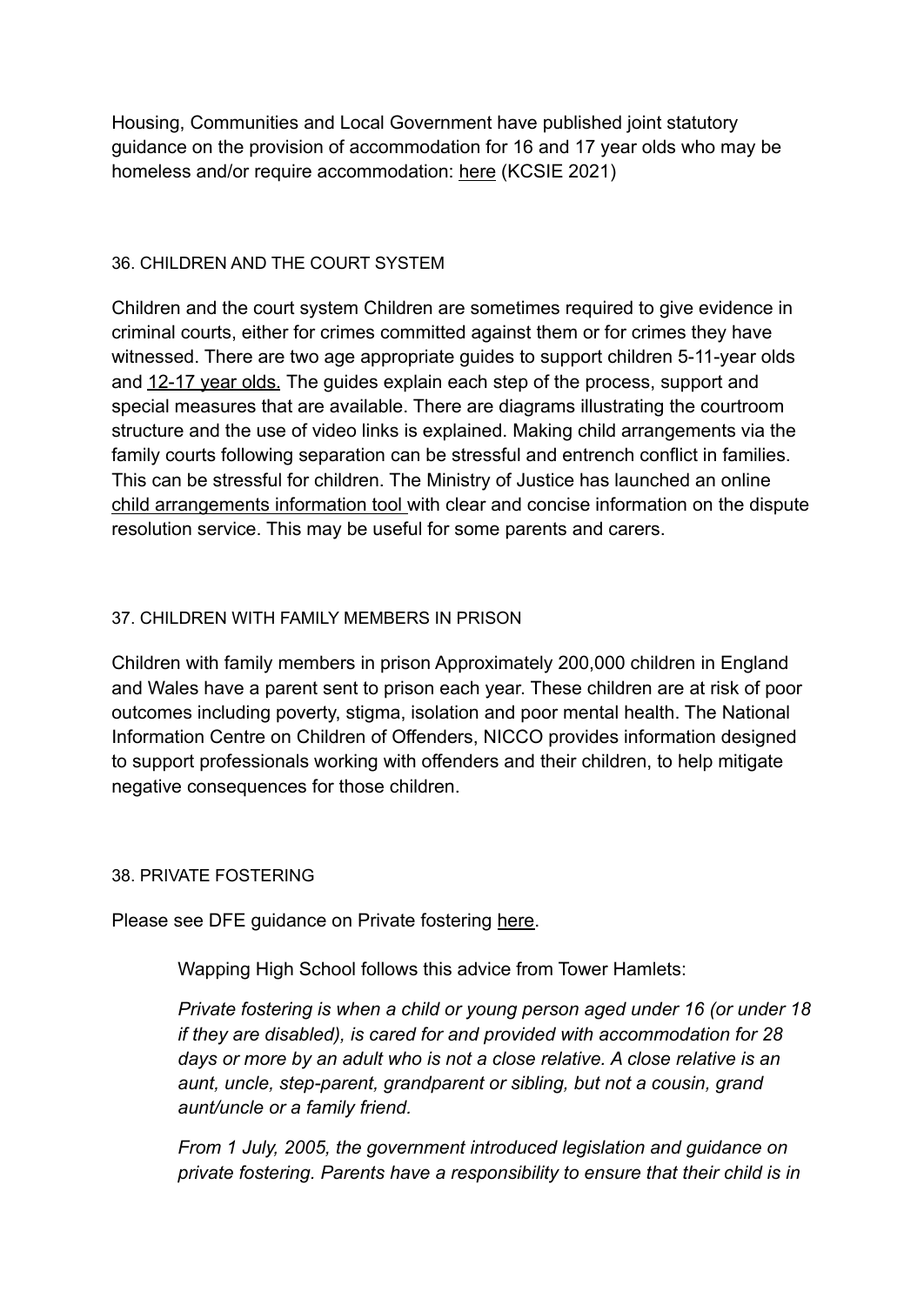*a suitable and safe private fostering arrangement. Parents and carers have a legal duty to tell the London Borough of Tower Hamlets at least six weeks before the arrangement is due to start.*

*If the arrangement is due to start within six weeks or is already in place, then you must tell the Private Fostering Social Work team at the London Borough of Tower Hamlets immediately.*

*The law states that you must tell us of a private fostering arrangement within the timescales outlined above. This information will help us to ensure that the child is well looked after and does not come to any harm. Failure to inform the council may result in legal proceedings taking place.*

*There are many private fostering situations. These can include:*

- *● children or young people who are sent to this country for education or health care by their birth parents from overseas*
- *● children or young people whose parents are from overseas and who work or study long and/or antisocial hours*
- *● children or young people who are living with a friend's family as a result of parental separation, divorce or arguments at home*
- *● children or young people living with their partner's family*

*Tower Hamlets have a legal duty to ensure that any child or young person is in a suitable and safe private fostering arrangement. We will make regular visits to your child and his/her private foster carer. The team also provides help and advice where necessary.*

*It is an offence not to notify Tower Hamlets of a private fostering arrangement.*

*If you are aware of a child or young person who may be in a private fostering arrangement or who may potentially be placed in a private fostering arrangement, you should contact the private fostering team immediately.*

Please see more details here:

[https://www.towerhamlets.gov.uk/Documents/Children-and-families-services/](https://www.towerhamlets.gov.uk/Documents/Children-and-families-services/Adoption-and-fostering/Foster-carer/Private-Fostering-Statement-of-Purpose-2009.pdf) [Adoption-and-fostering/Foster-carer/Private-Fostering-Statement-of-Purpose](https://www.towerhamlets.gov.uk/Documents/Children-and-families-services/Adoption-and-fostering/Foster-carer/Private-Fostering-Statement-of-Purpose-2009.pdf) [-2009.pdf](https://www.towerhamlets.gov.uk/Documents/Children-and-families-services/Adoption-and-fostering/Foster-carer/Private-Fostering-Statement-of-Purpose-2009.pdf)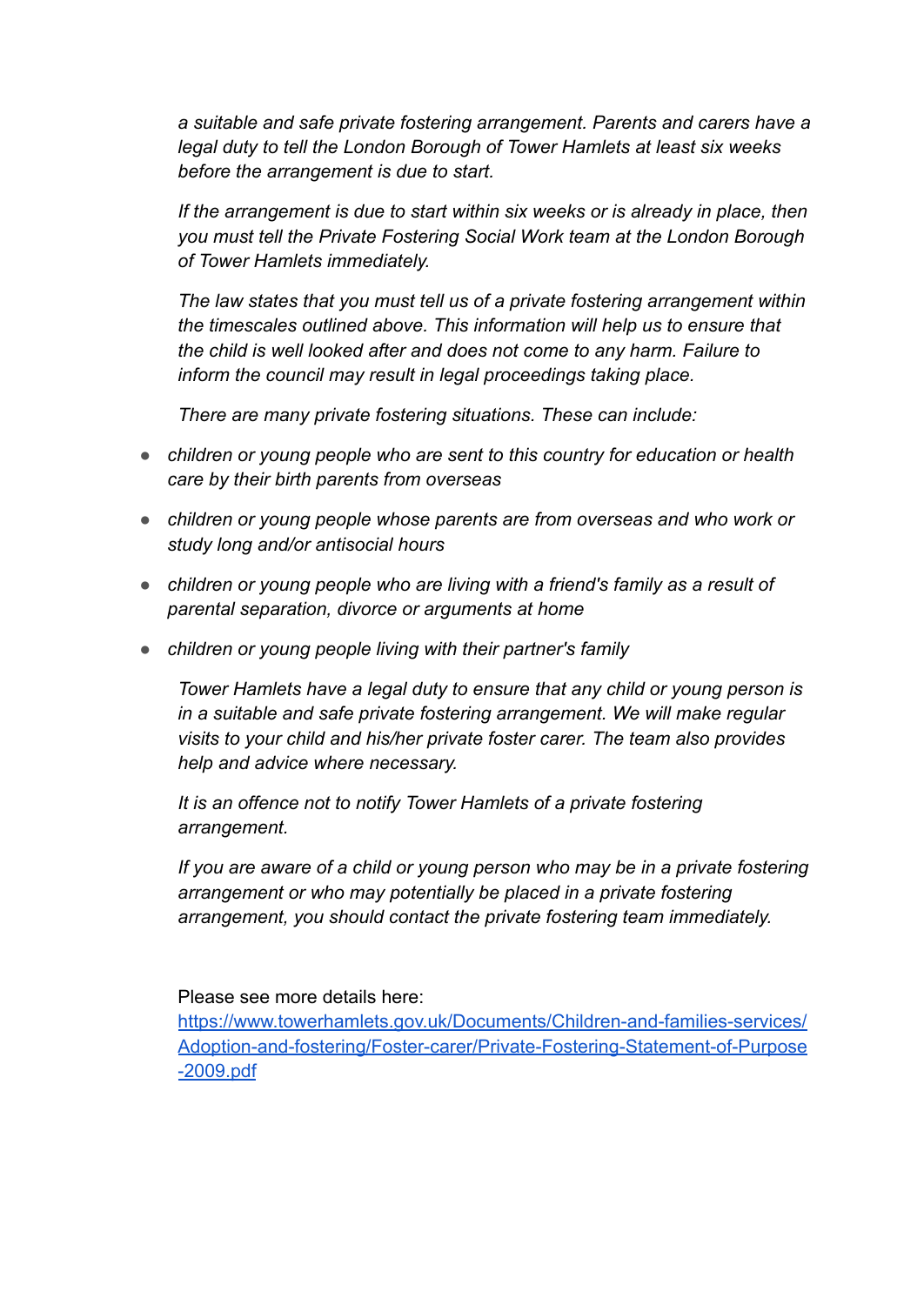#### 39. YOUNG CARERS

It is estimated by the Children's Society that 1 in 5 children are young carers and many are hidden and unidentified. School recognises that Young carers have the right to an assessment by the local authority to identify needs and support and the person they are caring for can have a reassessment of their needs. The DSL will seek information and support from the LBTH Young Carers Program when identifying young carers and refer accordingly: [Young.Carers@towerhamlets.gov.uk](mailto:Young.Carers@towerhamlets.gov.uk)

### 40. CHILD ABDUCTION AND COMMUNITY SAFETY INCIDENTS

Child abduction is the unauthorised removal or retention of a child from a parent or anyone with legal responsibility for the child. Child abduction can be committed by parents or other family members; by people known but not related to the victim (such as neighbours, friends and acquaintances); and by strangers.

All incidents of Child Abduction should be reported immediately to the Police and Children's Social Care.

Other community safety incidents in the vicinity of a school can raise concerns amongst staff, children and parents, for example, people loitering nearby or unknown adults engaging children in conversation. All incidents that occur during the school day should be immediately reported to the DSL, and steps taken to ensure the safety and well-being of the children involved.

#### 41 MODERN SLAVERY

Modern slavery encompasses human trafficking and slavery, servitude and forced or compulsory labour. Exploitation can take many forms, including: sexual exploitation, forced labour, slavery, servitude, forced criminality and the removal of organs.

Further information on the signs that someone may be a victim of modern slavery, the support available to victims and how to refer them to the National Referral Mechanism is available in the Modern Slavery Statutory Guidance.

# 42. TAKING SAFEGUARDING ACTION

Any child, in any family in any school could become a victim of abuse. Staff should always maintain an attitude of "it could happen here". Key points for staff to remember are: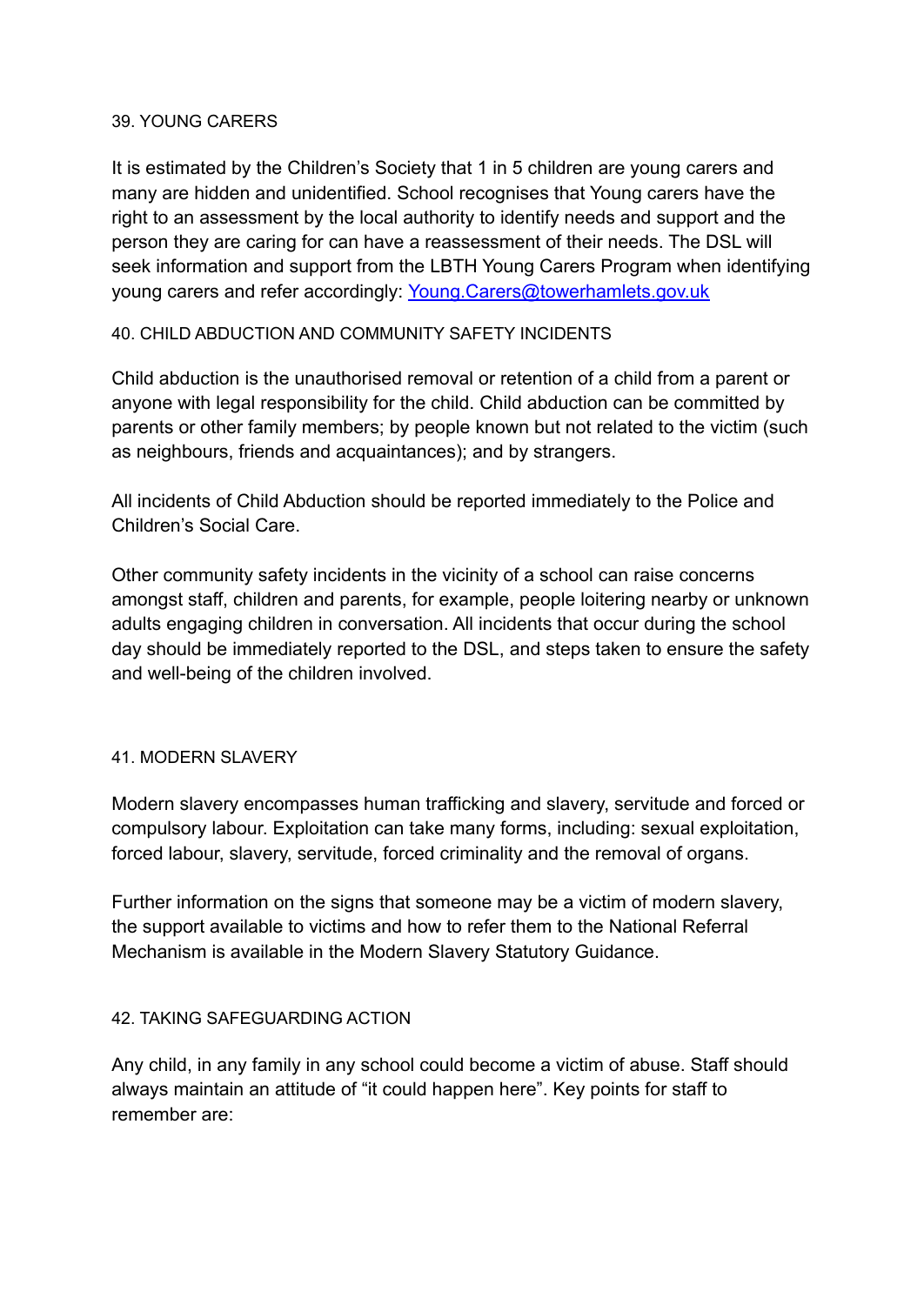- in an emergency take the action necessary to help the child (including calling 999)
- report your concern as soon as possible to the DSL, no later than the end of the day
- do not start your own investigation
- share information on a need-to-know basis only do not discuss the issue with colleagues, friends or family
- complete a record of concern using CPOMS
- seek support for yourself if you are distressed.

# 43. EARLY HELP

All staff are trained and prepared to identify children who may benefit from Early Help, which is providing support as soon as a problem emerges at any point in a child's life.

The Tower Hamlets Early Help Strategy recognises the important role schools have in identifying children and families who are at risk of poor outcomes without early intervention.

All staff need to recognise that all children may benefit from Early Help at any point in their childhood, but some children may benefit from Early Help more than others. These are children with known vulnerabilities, which are listed on page 9 of this policy.

Wapping High identifies and refers students for Early Help using the Early Help Assessment, EHA Reviews and Team Around the Child/Family meetings when there is a multi-agency approach, and referral to Children's Social Care if the threshold has been met.

The DSL will contact the LBTH Early Help Hub for support and advice if required:

# **LBTH Early Help Hub:**

0207 364 5006 (option 2)

Alternatively, the DSL will complete an Early Help Enquiry form which can be accessed via <https://bit.ly/2AA2WNy>

The DSL will apply the LBTH Thresholds Guidance to decide what level of safeguarding response is required as part of the Early Help response. If in doubt about the level of need the DSL will telephone the LBTH Multi Agency Safeguarding Hub (MASH) for a discussion.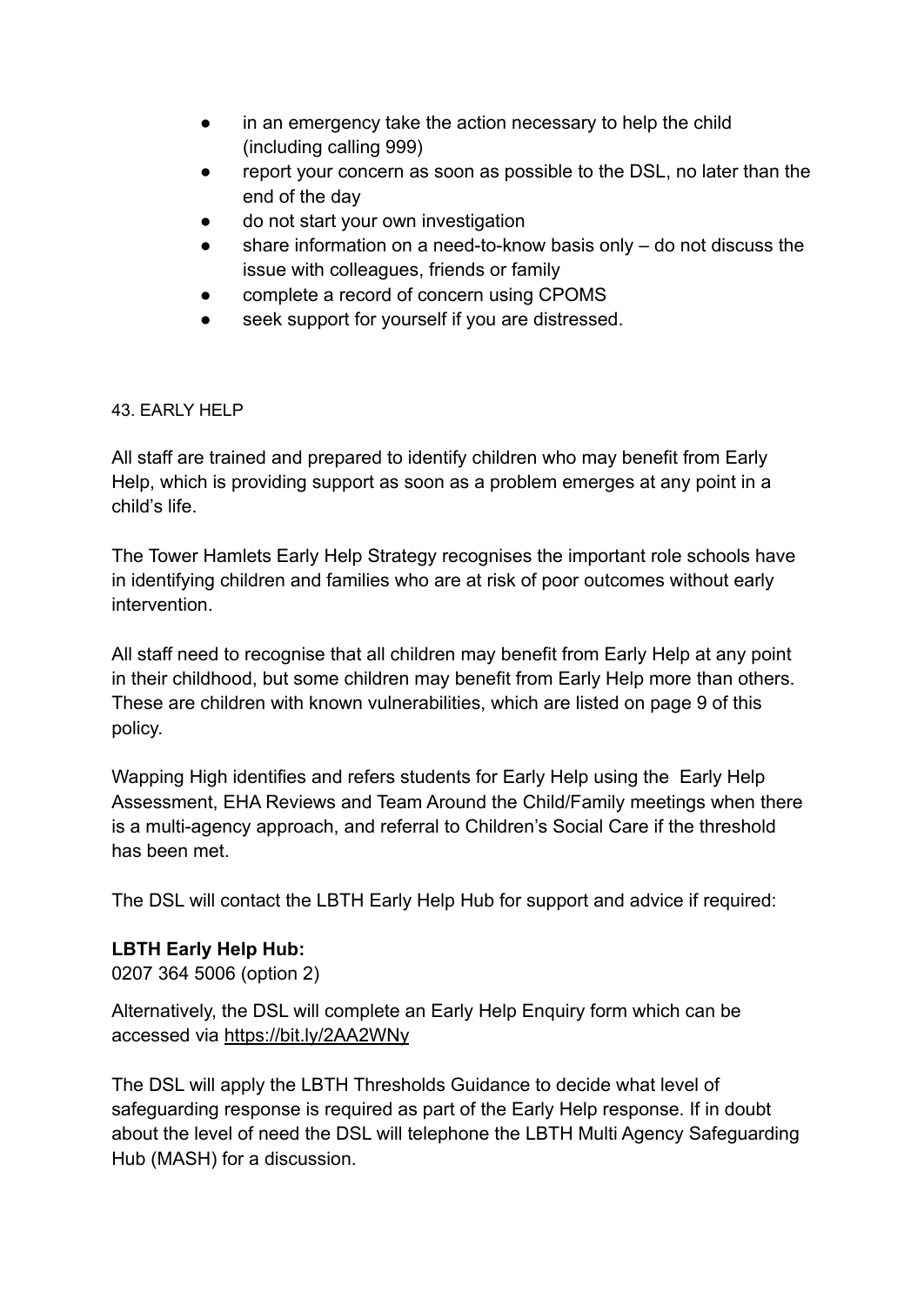# **MASH:**

020 7364 5006 (Option 3) 020 7364 5601/5606

# **Child Protection Advice Line**

020 7364 3444

If a child has been receiving Early Help support from the school and other agencies and there is no improvement in the child's outcomes, then the DSL must refer the child to Children's Social Care.

# 44. HANDLING DISCLOSURES

Please see advice in Safeguarding updates for staff [here](https://docs.google.com/presentation/d/19Nc_UYIQ63t3t-c6NdPZNPds_vYmz7nNu4iv4rs_z8Q/edit#slide=id.ge882197c08_0_887)

When a child discloses that they have been or are being abused including exploitation and neglect, they may feel ashamed, especially if the abuse is sexual, and feel frightened lest their abuser finds out they have made a disclosure. The child may have been threatened, they may have lost all trust in adults; or may believe that they are to blame for the abuse. Sometimes the child may not understand that what is happening is abusive.

All staff should reassure victims that they are being taken seriously and that they will be supported and kept safe. A victim should never be given the impression that they are creating a problem by reporting abuse, sexual violence or sexual harassment. Nor should a victim ever be made to feel ashamed for making a report.

Staff should never promise a child that they will not tell anyone about a report of abuse, as this may ultimately not be in the best interests of the child. During their conversations with the pupils, staff will:

- allow the child to speak freely
- remain calm
- allow silences
- do not ask leading questions
- tell the pupil what will happen next
- inform the DSL as soon as possible
- seek support if they feel distressed.

All adults will receive Child Protection and Safeguarding Awareness training every 3 years. The Training covers the following:

- how to identify signs of abuse
- what to do if you suspect abuse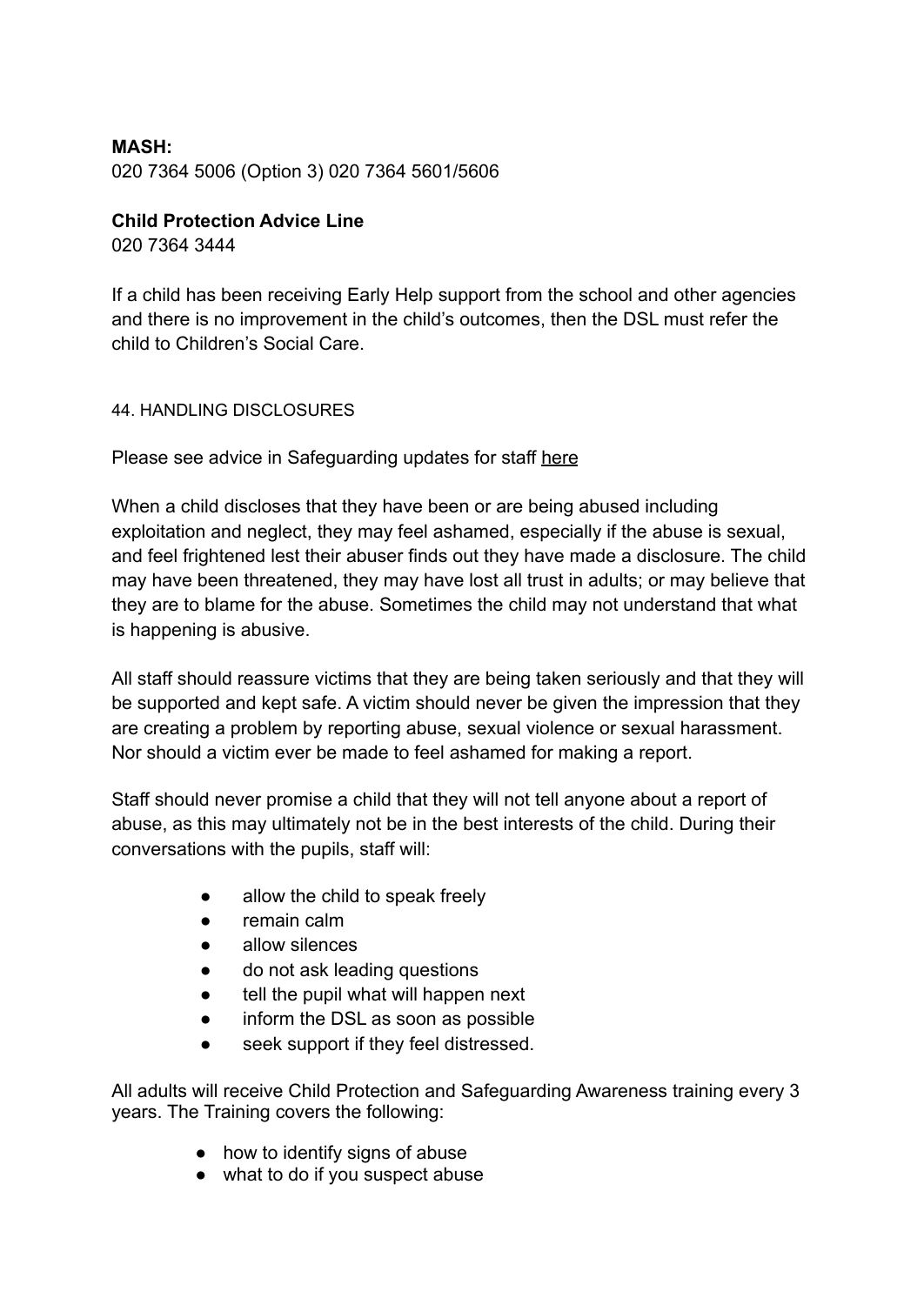- confidentiality
- reference to the Child Protection and Safeguarding Policy and related policies

All adults receive Child Protection and Safeguarding training as appropriate as part of their induction programme upon joining the School.

### 45. CONFIDENTIALITY AND SHARING INFORMATION

Staff should not assume a colleague or another professional will take action and share information that might be critical in keeping children safe. They should be mindful that early information sharing is vital for effective identification, assessment and allocation of appropriate service provision. Serious Case Reviews have highlighted failures in safeguarding systems in which people did not share information at the earliest opportunity or did not share at all. If in any doubt about sharing information, staff should speak to the designated safeguarding lead or a deputy. Fears about sharing information must not be allowed to stand in the way of the need to promote the welfare and protect the safety of children.

All staff should understand that safeguarding requires a high level of confidentiality. Staff should only discuss concerns with the DSL, Deputy DSL or the headteacher.

Any member of staff can contact children's social care if they are concerned about a child but should inform the DSL as soon as possible that they have done so.

The DSL will have due regard to the Data Protection Act 2018 and General Data Protection Regulation (GDPR) to ensure that personal information is processed fairly and lawfully and they will adhere to the seven golden rules for sharing information. Information sharing will take place in a timely and secure manner. The GDPR and the Data Protection Act 2018 do not prevent school staff from sharing information with relevant agencies, as safeguarding and protecting children provide a legal basis for sharing information.

If the School receives information about a child which suggests that she has been actually abused or neglected or that this is likely, the School has a duty to refer these concerns to the Children's Services Department or Police. The school has no discretion in this matter. In these circumstances the Tower Hamlets Safeguarding Children Partnership (THSCP) arrangements for child abuse investigation procedures will apply.

In either case parents will be informed of what has happened at the earliest opportunity consistent with the child's best interests.

It is important to remember that a referral or consultation with the Children's Services is an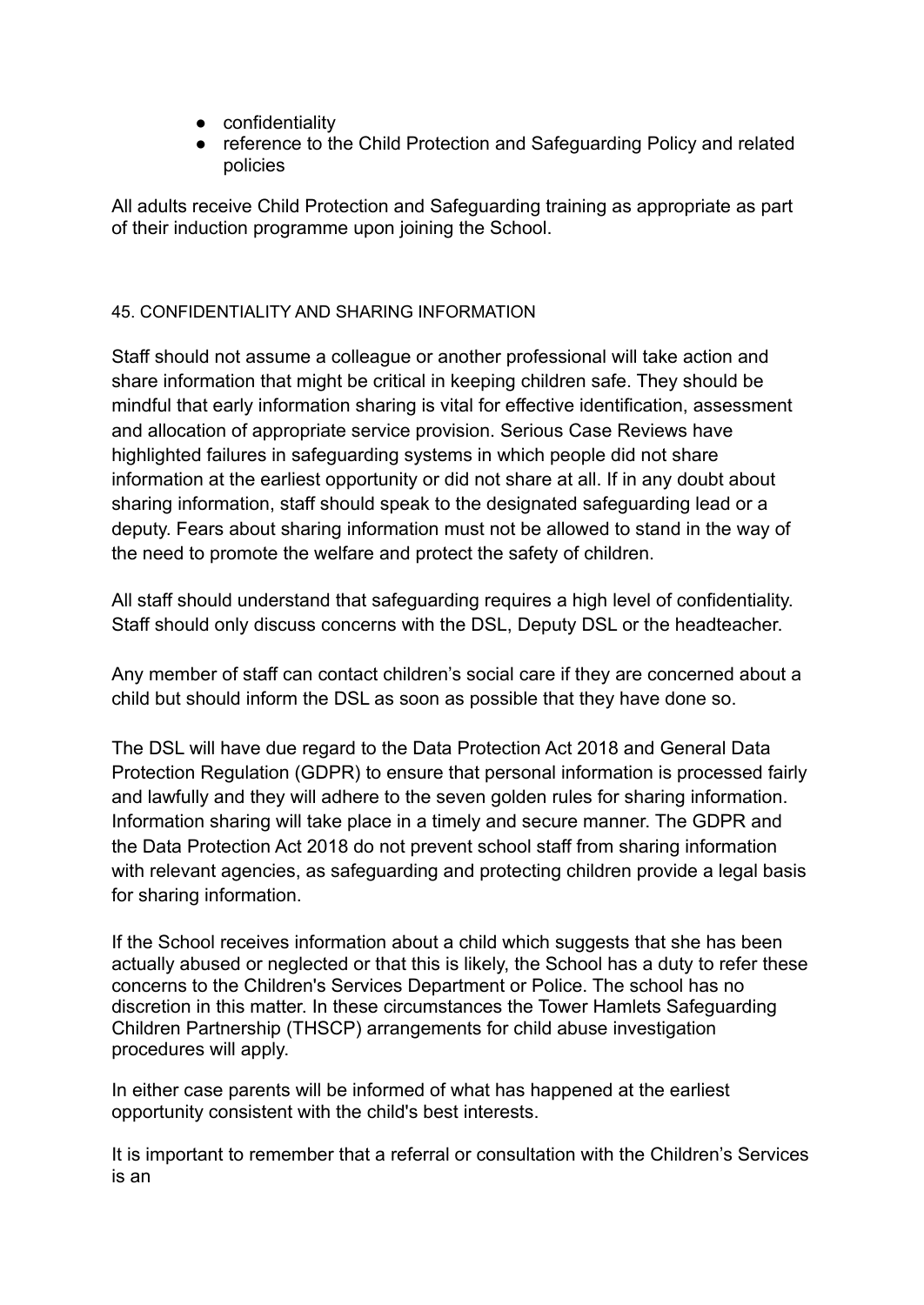expression of concern about a child's welfare. It is not an accusation or a presumption of responsibility about a parent/carer.

In the course of an investigation, the Children's Services or Police might wish to speak to a child, without parental knowledge or consent. The Head, acting *in loco parentis*, has discretion to sanction this to allow the authorities to explore concerns and to determine whether there are grounds for further action. In these cases, the Head will ensure that the child's welfare is secured and the child has access to a trusted adult.

The Head will not allow a child to be removed from School premises without either:

- parental consent;
- an order of the Court or a Police Protection Order, or
- the child's own consent (providing the child is deemed by the Head of an age and understanding to give informed consent), i.e. in the opinion of the Head has sufficient maturity to understand what is involved and has sufficient understanding and intelligence to be capable of making up her own mind on the issue.

If the School has general concerns about a child's welfare, these will be raised with parents/carers at an early stage in an attempt to work together to remedy the situation. The School may arrange a meeting to discuss these concerns if they persist over a period of time. This is voluntary and needs parental and the child's consent for information to be shared and the meeting to be held. If necessary the school will complete an Early Help Assessment (EHA).

In all of the above circumstances, the DSL will keep a confidential record of concerns and actions.

Information sharing decisions will be recorded, whether or not the decision to share has been taken. Child protection information will be stored securely separate from the pupil's school file. Child protection information is stored and handled in line with the school's Retention and Destruction Policy.

#### 46. REFERRING TO CHILDREN'S SOCIAL CARE

The DSL will make a referral to children's social care applying the LBTH Threshold Guidance if it is believed that a pupil is suffering or is at risk of suffering significant harm, or the child is considered to be in need, that is a child who is unlikely to achieve or maintain a reasonable level of health or development, or whose health and development is likely to be significantly or further impaired, without the provision of services.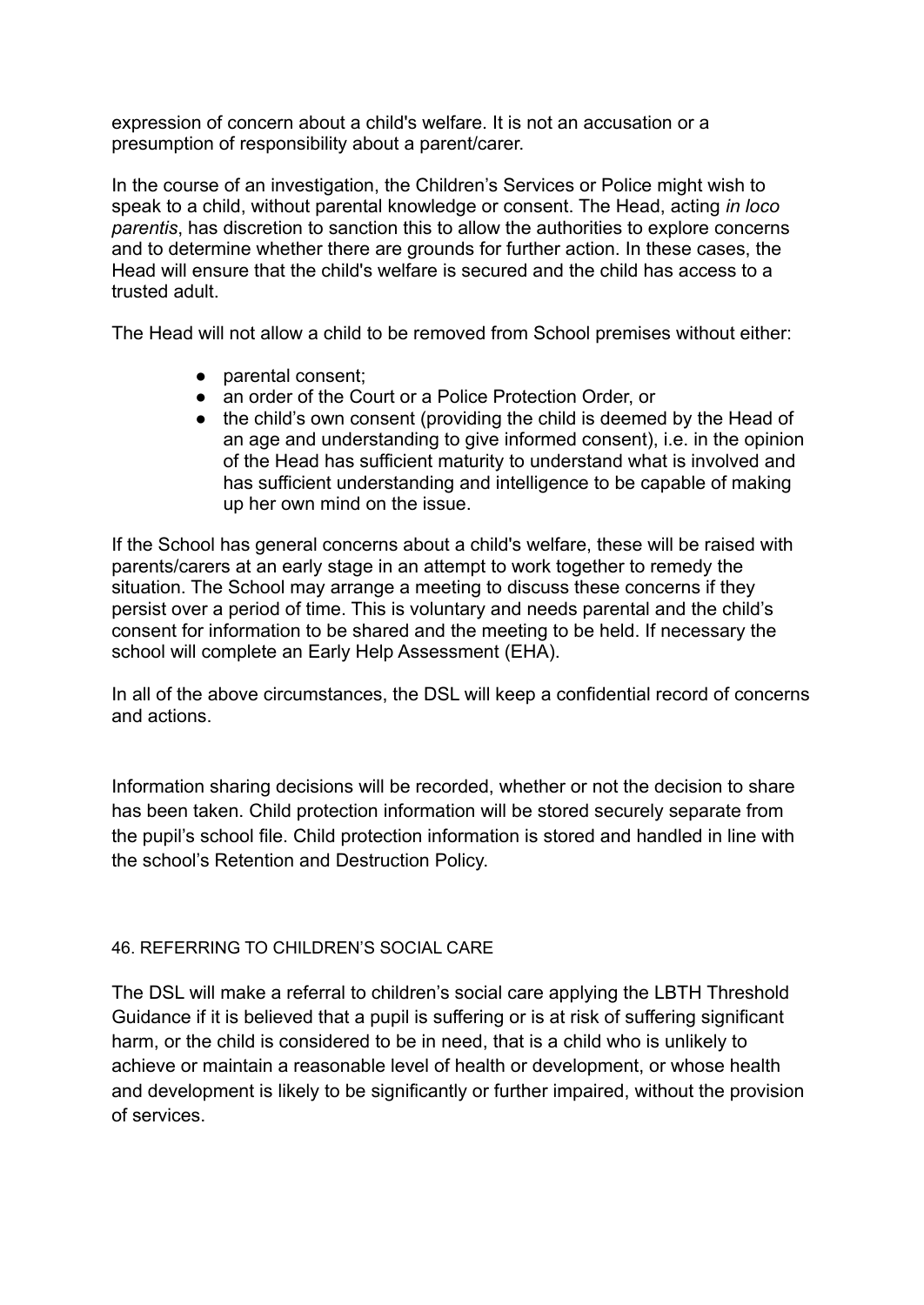#### **LBTH Multi-Agency Safeguarding Hub:**

020 7364 5006 (Option 3) 020 7364 5601/5606

# **Child Protection Advice Line:**

020 7364 3444

When the DSL completes a MASH referral form and sends it securely to the Multi-Agency Safeguarding Hub, the referral form will be accurate and sufficiently detailed to enable the MASH Assessment and Intervention Team to make a decision on the level of statutory response required.

If the child is already known to Children's Social Care, then the DSL will communicate safeguarding concerns with the allocated Social Worker.

#### 47. ESCALATION PROCEDURES

If, after a referral to Children's Social Care, the child's situation does not appear to be improving, the DSL will consider following local escalation procedures to ensure their concerns have been addressed and that the child's situation improves.

In accordance with the Tower Hamlets Threshold Guidance Appendix D the DSL will first make contact with the team manager followed by the service manager followed by the divisional director. At every level of escalation there should be discussion and concerted effort to resolve any professional difference.

Appendix 1: MASH Poster